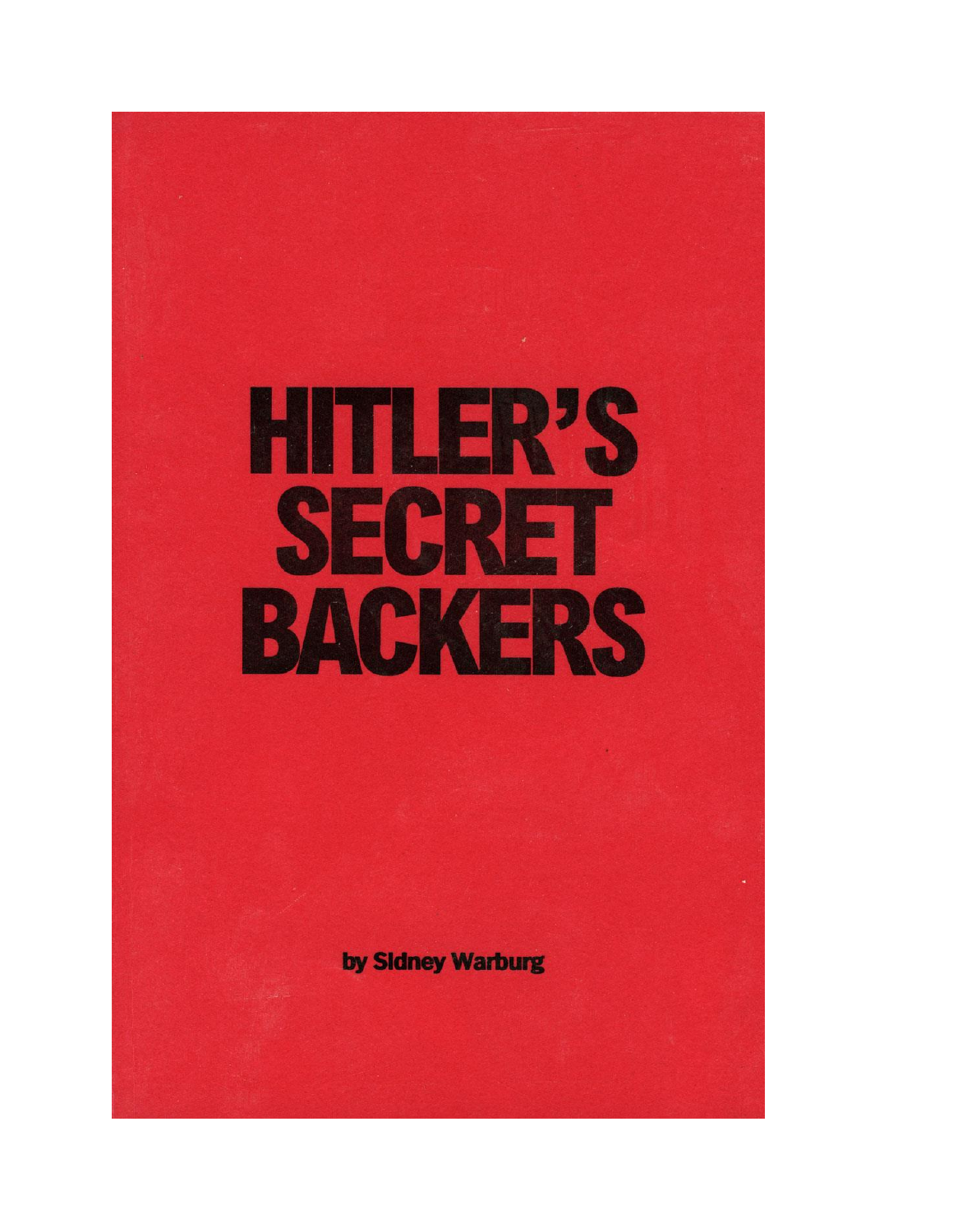# **HITLER'S SECRET BACKERS by Sidney Warburg**

# **EDITOR'S INTRODUCTION**

The book you are about to read is one of the most extraordinary historical documents of the 20th century.

Where did Hitler get the funds and the backing to achieve power in 1933 Germany? Did these funds come only from prominent German bankers and industrialists or did funds also come from American bankers and industrialists?

Prominent Nazi Franz von Papen wrote in his MEMOIRS (New York: E.P. Dutton & Co., Inc. 1953) p. 229, "... the most documented account of the National Socialists' sudden acquisition of funds was contained in a book published in Holland in 1933, by the old established Amsterdam publishing house of Van Holkema & Warendorf, called DE GELDBRONNEN VAN HET NATIONAAL SOCIALISME (DRIE GESPREKKEN MET HITLER) under the name 'Sidney Warburg.'

**The book cited by von Papen is the one you are about to read and was indeed published in 1933 in Holland, but remained on the book stalls only a few days. The book was purged. Every copy -- except three accidental survivors -- was taken out of the bookstores and off the shelves. The book and its story were silenced -- almost.** 

**One of the three surviving copies found its way to England, translated into English and deposited in the British Museum. This copy and the translation were later withdrawn from circulation, and are presently "unavailable" for research. The second Dutch language copy was acquired by Chancellor Schussnigg of Austria. Nothing is known of its present whereabouts. The third Dutch survivor found its way to Switzerland and in 1947 was translated into German. This German translation was in turn found some years ago by this editor in the Schweizerischeft Sozialarchiv in Zurich, along with an affidavit by the three Dutch-to-German translators and a critique of the book. This editor made copies of the German text and commissioned an English translation. It is this translation that you will read here. Even allowing for the double translation from**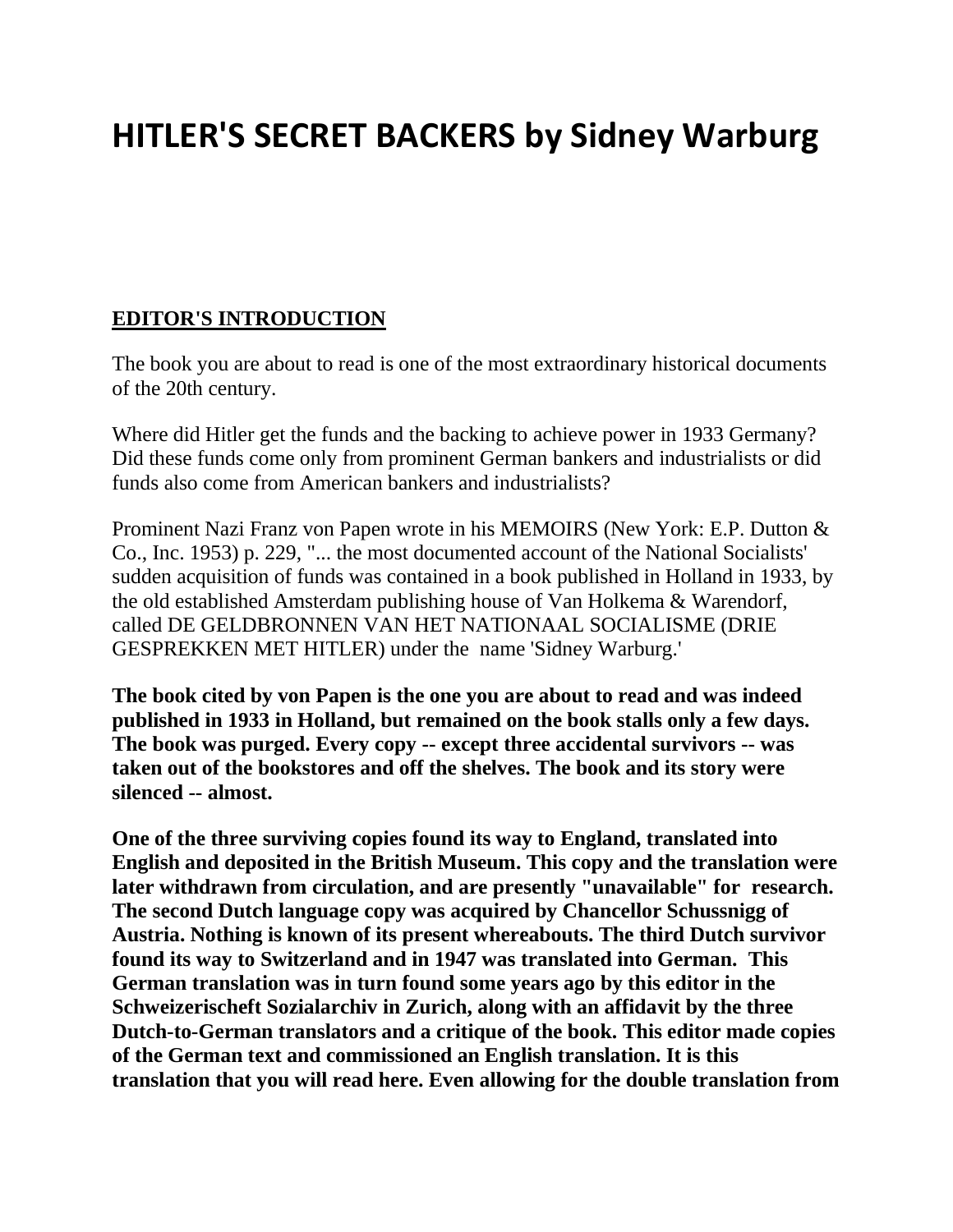## **Dutch to German and German to English, the original lively style is essentially retained. The book is not by any means dull reading.**

The original book FINANCIAL ORIGINS OF NATIONAL SOCIALISM was branded a forgery. However, since 1933 numerous pre-war German government files have become public information, including the captured German Foreign Ministry files and the Nuremburg Trial documents. These confirm the story at key points.

For example, in the book, Sidney Warburg claims to have met with an obscure banker von Heydt in 1933. We now know in 1982 from the German records that in 1933 the Dutch Bank voor Handel en Scheepvaart N.V., was a channel of funds for the Nazis. The earlier name for this bank was the von Heydt Bank. Coincidence? How would Sidney Warburg know in 1933?

**There are other links. We now know that the German combine of I.G. Farben was a financier of Hitler, and Paul Warburg was a director of American I.G. Farben. Further, Max Warburg was a director of the German I.G. Farben. Max Warburg also signed the document appointing Hjalmar Schaht to the Reichsbank -- and Hitler's signature appears alongside that of Max Warburg.** 

**Yet the Warburg family denied any link to Hitler.** The Warburgs branded the book a forgery and threatened the publisher unless it was removed from bookstores. In any event, the Warburgs are not accused directly. "Sidney Warburg" was only the courier. In fact, all the bankers named are gentiles, not Jewish.

In 1949 James P. Warburg made a sworn affidavit which compounds the mystery. Warburg denied he had even seen the "Sidney Warburg" book, yet branded it as a complete forgery! Furthermore, careful reading of the James Warburg affidavit shows that his denial refers to another book published by one of the translators, Rene Sonderegger, and not the "Sidney Warburg" book. **And just to deepen the mystery, this Warburg affidavit is published in Fritz von Papen's MEMOIRS -- the very same source that recommended Sidney Warburg as a source of accurate information on the financing of Hitler (and Papen was, of course, a prominent Nazi).** 

Even today in 1983 a mystery surrounds the document. There is a ring of authenticity about the original explanation for its publication -- that an individual member of the Warburg family wanted to warn of the coming European war.

# **WHO'S WHO IN THE BOOK**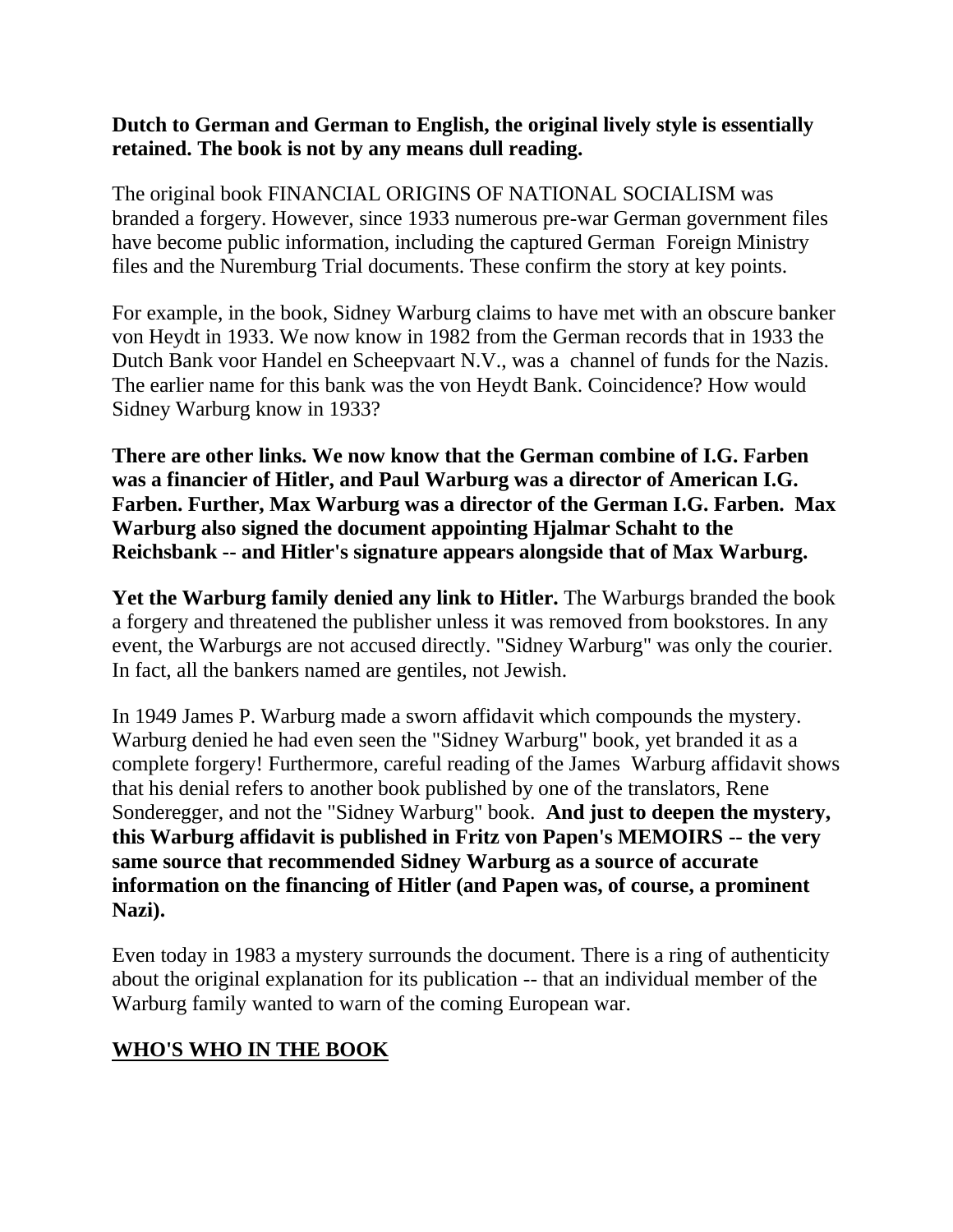"Rockefeller" -- John D. Rockefeller II "Carter" -- John Ridgley Carter, married Alice Morgan, connected to Morgan interests in Paris. "Deterding" -- Henri Deterding, head of Royal Dutch Shell and strong Hitler supporter

DOCUMENTATION **Concerning** THE FINANCING OF POLITICAL EVENTS For the Archives of the Schweizerischen Landesbibliothek February 11, 1947

# **EXPLANATION**

The undersigned three witnesses do verify that the accompanying document is none other than a true and literal translation from Dutch into German of the book by Sidney Warburg, a copy of which was constantly at their disposal during the complete process of translation. They testify that they held this original in their hands, and that, to the best of their ability, they read it sentence by sentence translating it into German, comparing then the content of the accompanying translation to the original conscientiously until complete agreement was reached. The original book is titled: De Geldbronnen van het Nationaal-Socialisme, Drie Gesprekken met Hitler, Dr. Sidney Warburg, vertaald door I.G. Shoup (sic), it has the mark of the publishing house "Vol Hardt En Waeckt" and appeared in the year 1933 in Amsterdam as a brochure consisting of ninety-nine pages of text, put out by Van Holkema & Warendorf's Uitg. -- Mij. N.V.

Zurich, Switzerland, February 11, 1947 Dr. Walter Nelz born March 4, 1909, citizen of Zurich

Wllhelm Peter born July 28, 1906, citizen of Gottingen

Rene Sonderegger born January 16, 1899, citizen of Heiden

Issued in three copies for the undersigned, with an additional two copies, one of which is made available to the Schweizerischen Sozialarchiv in Zurich and the Schweizerischen Landesbipliothek in Bern.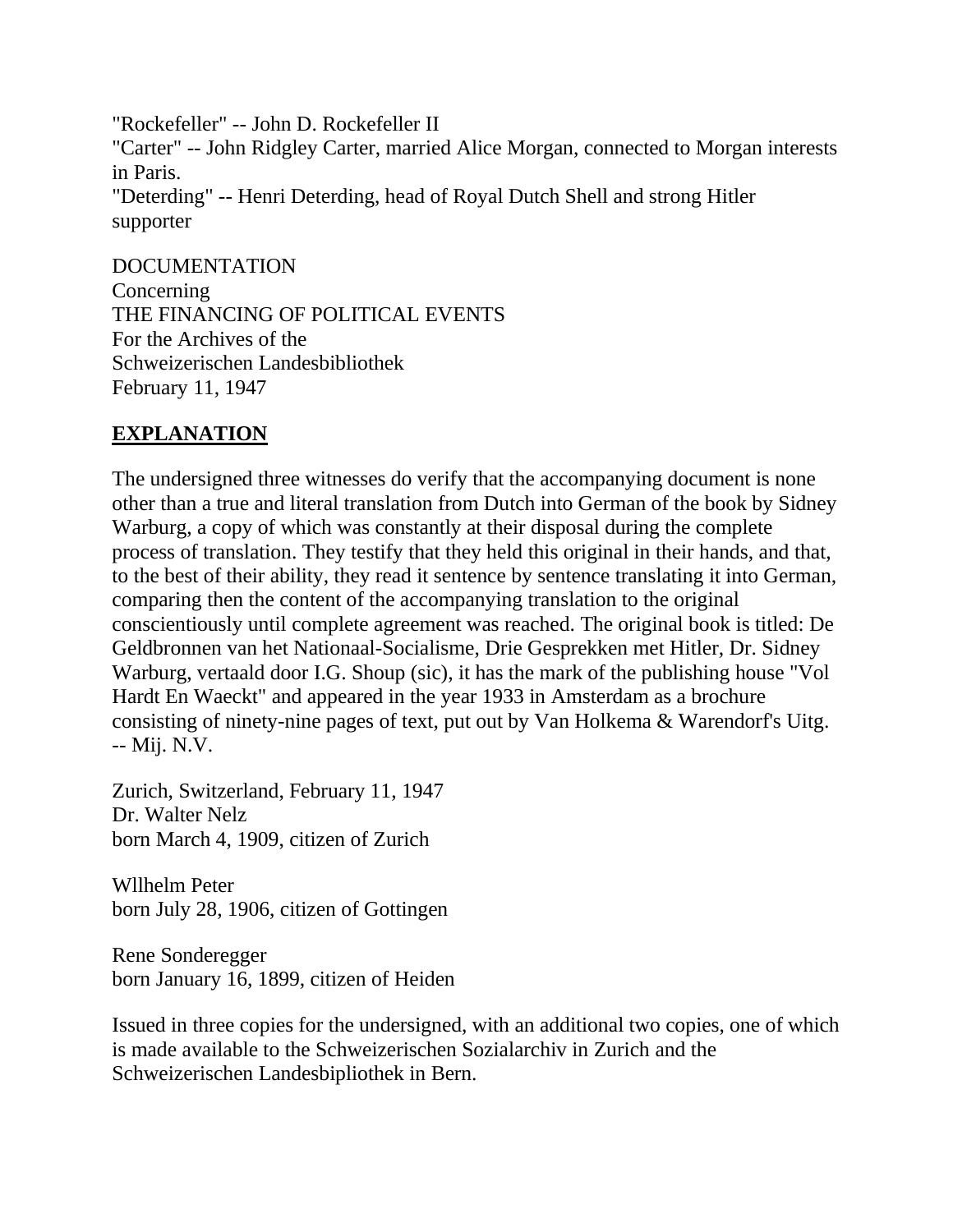Sidney Warburg: The Financial Sources of National Socialism. Three Conversations with Hitler Translated by J.G. Schoup van Holkema & Warendorf, Publishers, Amsterdam, 1933, 99 p.

# **HOW IT HAPPENED ...**

Sidney Warburg said very little, as long as the guests were present. He was alone with me now and he began to talk about the Sinclair scandal.

"There are moments when I want to run away from a world of such intrigue, trickery, swindling, and tampering with the stock exchange. Every so often I mention these things to my father as well as to other bankers and brokers. Do you know what I can never understand? How it is possible that people of good and honest character -- for which I have ample proof -- participate in swindling and fraud, knowing full well that it will affect thousands. The powers in Sinclair Trust have brought in millions of dollars to Wall Street, but ruined thousands of savers. When one questions the reasons for the dishonest and morally indefensible practices of financial leaders one never gets an answer. Although their private lives are orderly and good, it can't be that they discard their true characters as soon as they enter the financial world, forgetting all concepts of honesty and morality in favor of money, sometimes millions of dollars."

# **The struggle of conscience visible in these words of Sidney Warburg, son of one of the largest bankers in the United States, member of the banking firm Kuhn, Loeb & Co., N.Y., is the tragedy of his life. He was never able to free himself from his connections with that milieu, whose deepest motives he could never completely grasp.**

Those words, spoken in 1928, perhaps explain what I asked myself in 1933, why he finally decided to tell the world how National Socialism was financed. In doing so he dutifully did not shove his own role into the background, but confessed his personal participation honestly.

When I received the manuscript from him, along with the request to translate it, I felt that the tragedy in the author's life had reached a final point, forcing him to make the honest confession contained in the following pages. This is the first step towards inner freedom that I wish for him from all my heart, because he has the courage to say in front of the whole world: "They made it possible, but I was their cowardly errandboy!"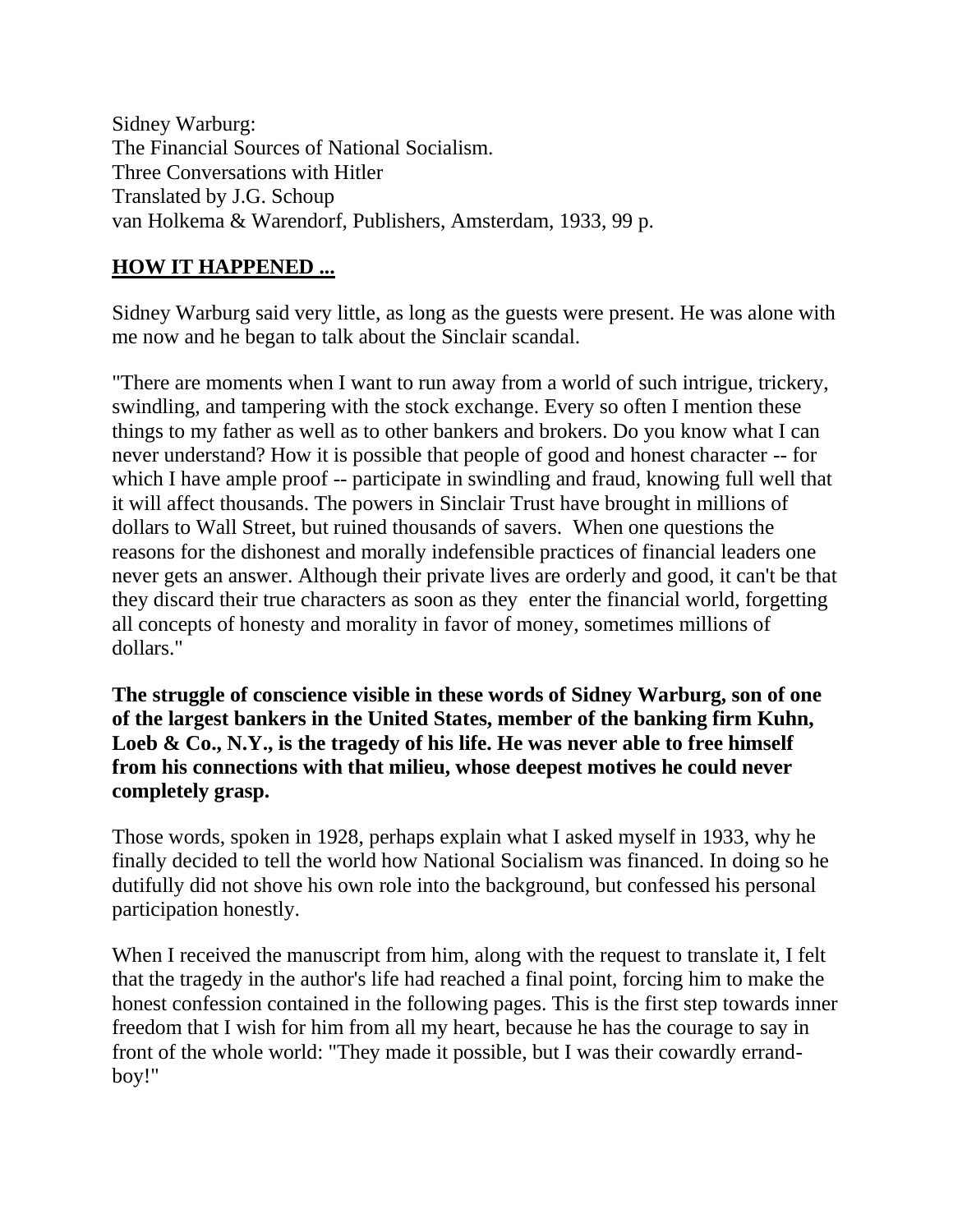If the "poorworld" and "poor humanity" -- words with which the author ends his work -- do not understand his cry, then his admission was an act of courage, which was necessary to make it. To have this courage means to break with old circles and to expose former friends to the world as men without conscience, especially while revealing one's own full, undisguised participation in the process.

October 1933 The Translator

# **1929**

Money is power. The banker knows how to concentrate and manage it. The international banker carries on international politics. He is obliged to do this by the central government of the country in which he is settled, because the government influences the bank of issue. In other countries this is called the national bank. Whoever understands what was concealed behind the word "national" in the last few years and what is concealed there still, also knows why the international banker cannot keep himself out of international politics. The American banking world had been developing for months at a brisk tempo. We were experiencing a boom, and we knew it. Pessimists predicted a sudden fall, but every day we wrote out larger orders, and Wall Street itself made fun of the pessimists. Wall Street gave money to the whole world -- even the far-away Balkan Peninsula, whose states we had heard named in school and had long forgotten, received credit, their obligations were sold, speculators pounced on them and the rate of exchange rose. **Political economists are still not in agreement today, 1933, as to why the pessimists were right about specifically 1929, not a year earlier or later. 1929 was the beginning of a miserable epoch for Wall Street, which has still not ended.** 

The rate of exchange did not collapse, the usual term for a decline, but simply plummeted, and in a few weeks the credit-mania in New York was completely over. Agents from credit-seeking European states had to go back home empty-handed. America seemed to have no more money. In hard times it is the custom here for men in power not to keep their views silent. The leading newspapers published interviews with Hoover, McCormick, McKenna, Dawes, Young and numerous others, but it didn't help us on Wall Street. We were living in hell.

Whenever one was called to answer the phone, upon one's return, the prices for steel, Anaconda, Bethlehem, and the leading oil companies had fallen by ten to twenty points. The fall in share prices attracted everyone, whether they wanted it or not, and I know many a serious, respectable banker of excellent reputation, who considered speculation on the rates of exchange to be criminal, but then went ahead and participated himself. He would do this openly, without asking his broker to camouflage his orders or keep them secret from the market.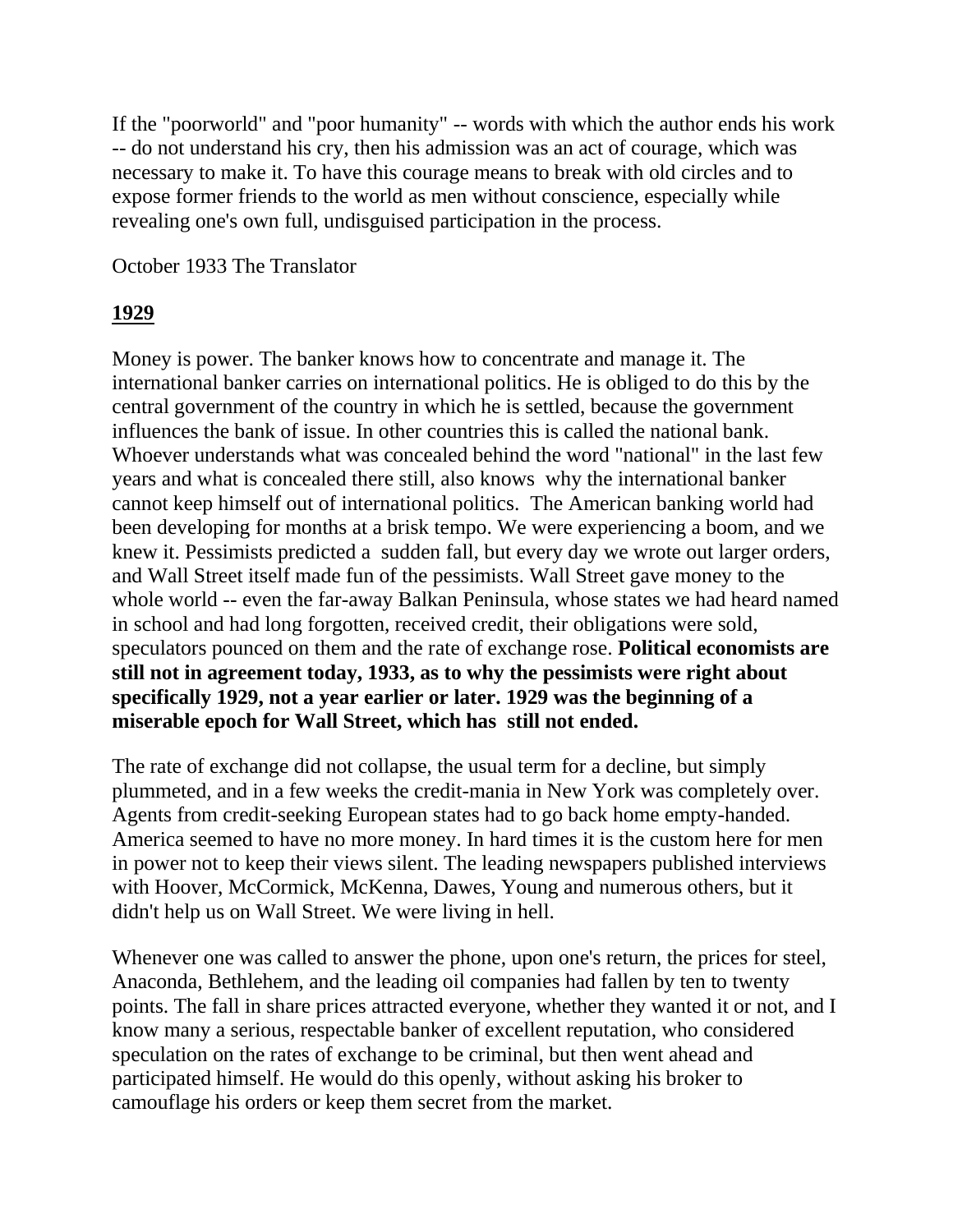I said already that we were living in hell, Now, 1933, one remembers those days, but no one can picture the actual situation without having lived through it. We can't forget that the whole world looked to Wall Street, and that London, Paris, Amsterdam, Berlin -- all were involved in the tension New York lived in. For that reason the crash on Wall Street had international significance.

I leave it to others to uncover the causes of the sudden crash. I only want to describe briefly the state of American finance in 1929. Without a look at it, the following would be largely incomprehensible to my readers.

The Federal Reserve banks had huge sums standing in Germany. Credits in Germany had been frozen since the dissolution of the Darmstadter and National Bank, the crash of Nordwolle, the reorganization of the D -- banks (Darmstadter, Deutsche, Dresden, Dusseldorf), the issue of the Young-Obligations, and the founding of the bank for international payments. The case was the same in Austria after the crisis in the Kreditanstalt. French, Belgian, Rumanian and Italian war debts were still being settled, but various debtor-states began to request alterations in annuities and rates of interest at every opportunity. Years earlier the French war debt had been arranged at very convenient stipulations that proved to be all too favorable for France. **In short, the United States had in 1929 claims on foreign governments as well as private persons abroad amounting to 85 billiard [1] dollars.** This was in April. The American banking world had never been enthusiastic about Wilson. Bankers and financiers viewed his idealism as good enough for the study, but unsuited to the practical, international world of business. For that reason Wall Street had never been very happy about the Treaty of Versailles, which had been constructed along Wilson's guidelines. **This treaty had been formally turned down because France was favored in it for no reason. That was the feeling in 1920, in 1929 it had grown into open hostility. Even though the original agreements had been altered in the meantime in numerous ways (Dawes Young, etc.) the fact still remained that France, according to the American banking world, held the key to he economic recovery of Germany because of its favorable position with regard to reparations, and because of its claim to receive these in gold instead of in goods. As soon as one realizes that the well-being of America as well as Great Britain, even the whole world in fact, depends on this economic recovery, then it is clear why the Americans tried to promote the economic construction of Germany and Middle Europe through credit. But France threw a wrench into their plans, because whatever America advanced Germany, either directly or through London, or whatever London itself gave directly found its way sooner or later to France in the form of higher reparations. Germany could not export enough to achieve a trading surplus that would cover its reparations to France. Therefore it had to pay its debts from its capital, but this capital had been advanced in the**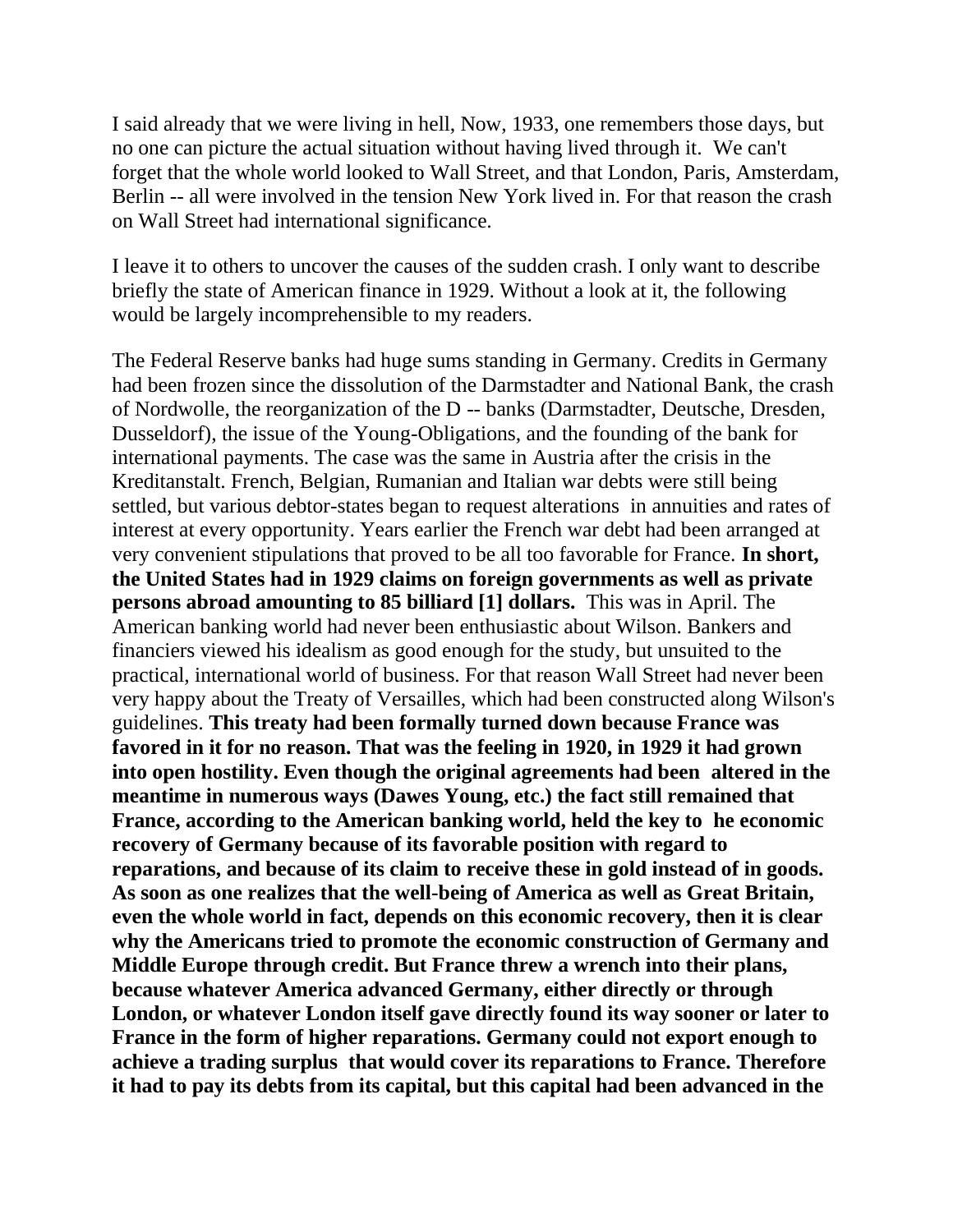#### **form of large credits from America and England. The situation became intolerable. Germany could not continue its unlimited acceptance of foreign currency, and America and England could not lend unlimited amounts.**

America's foreign claims had been, for the most part, frozen in Germany, Austria and Middle Europe because of the previously described difficulties. 85 milliard [2] (sic) dollars are no trifle even for a country like America. 50 to 55 milliard dollars of this were, according to definite estimates, frozen and the rest was in no way secure, because **one had reason to doubt the good will of the former allies -- with the exception of England -- regarding the repayment of debts to America.** 

At this point we must go back a ways into postwar history. Ever since the first days after the signing of the Treaty of Versailles, France regarded its stipulations as permanent and sacred, not because of sentimental considerations but out of comprehensible self-interest. However hard it has been in past years to convince the French governments and French financial experts in speech and in writing that more was demanded of Germany than it could give according to the stipulations of the treaty, this point of view never gained entry into leading circles in Paris. As long as the French are not convinced of this truth, international cooperation is not possible. A world economic conference is being held this year in London. I wouldn't bet a single nickel on its success, if the French government does not substantially change its position. In all the negotiations that have been held since 1920 to change the Treaty of Versailles, France has consistently guarded against a reduction of the reparations due her. Several reductions were put through in spite of this, but France never asked for more than she could not possibly receive, and even knew how to gain advantages for herself out of reductions. France, then, received, also due to the acceptance of the Young Plan, the largest portion of the annuities without any conditions attached, and managed to maintain her resultant superiority over Germany. **I do not judge France's behavior. Politicians and financiers in France were subject to the belief that the possibility of a repetition of 1914 should be kept open and that they should try to anticipate the danger; to them a prosperous Germany increased the possibility of such a repetition. (The Germans were always the robber barons in Europe and will always be, just as in the Middle Ages.) Germany, according to French belief, must remain economically weak. But the world needs a prosperous Germany, America more than anyone else. Why? Look for the explanation in works on political economy, in examples of practical, international economy, in fat books on the subject containing much idiocy, all betray a complete lack of insight into reality. Political economists are, first of all, primarily academics. They are familiar with banks, factories, business offices, stockmarkets, but only from the outside. Don't forget that when Wilson was still a professor at Princeton, he was known in America as the best political economist.** But I have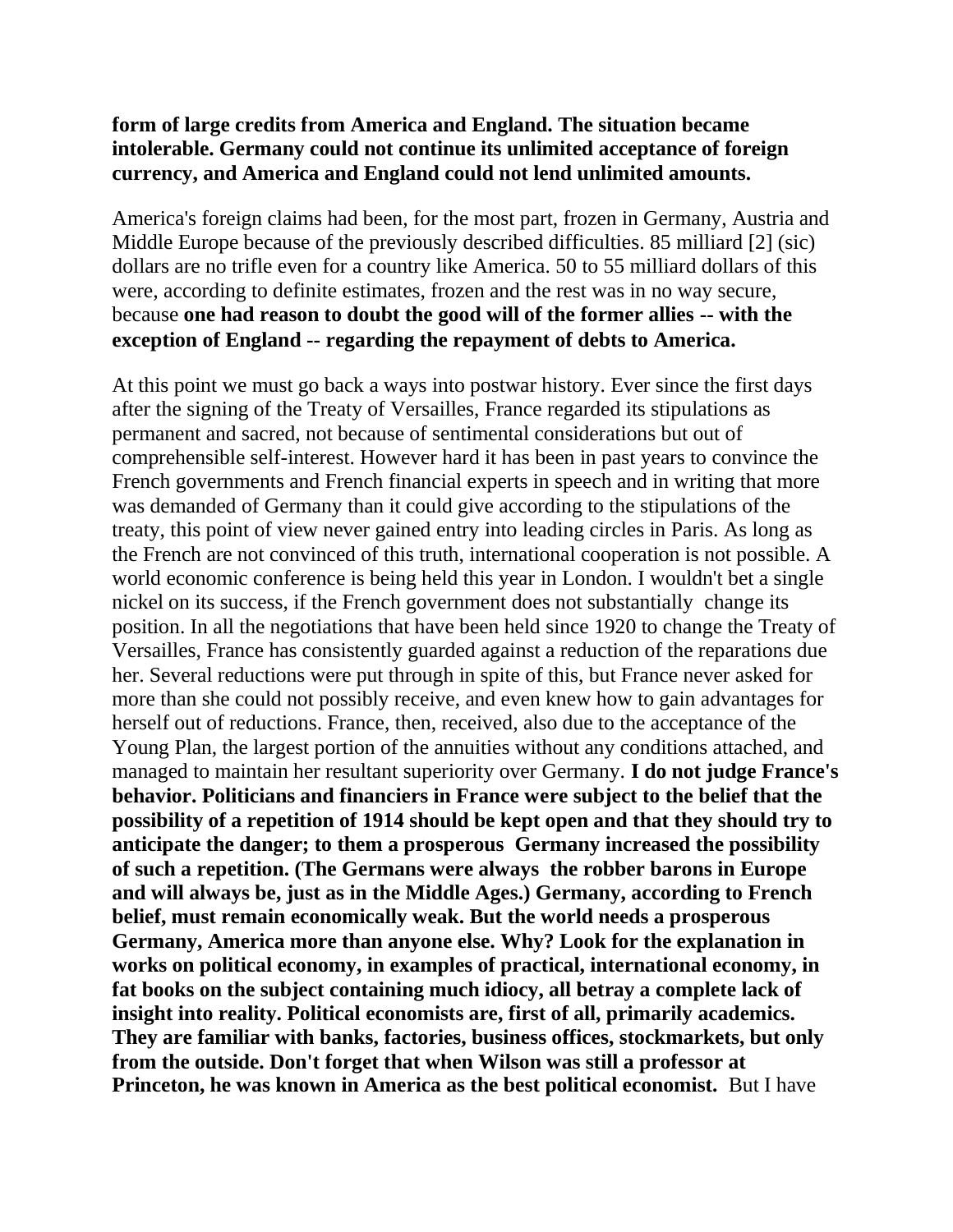strayed from the subject. We must remember: France does not want a prosperous Germany out of concern for her own security; America and England, however, need a healthy Germany, otherwise both can't be prosperous. In order to keep Germany down economically, **France makes use of her claim to reparations, which everyone set at much too high a price, due to Wilson's lack of common sense** and to the excitement of victory from 1918-20, and they became an unbelievable burden on Germany. All German governments stood between the frying pan and the fire: demands from foreign countries (mainly France) on one side, and anger from within on the other. If they fulfilled the foreign demands, then the German people cried treason -- reproaches and accusations from the people can ring very loudly -- if they resisted, then a French military occupation threatened. The adventure in the Ruhr came about in this way. It proved to be unsuccessful for France and she gave up additional attempts, but found other ways to make advantageous use of her reparations claim. I cannot explain all of French political strategy in this brief presentation. I would only like to add that France knew how to fight stubbornly against every reduction of reparations, or how to accept reductions if they could be replaced with other advantages. As long as France could bring in its demands for reparations, as long as American and English loans to Germany did not suffice to ensure its economic reconstruction, then this reconstruction had to fall to pieces on the requirements of the Treaty of Versailles.

**No one will be surprised when the financial world in America looked around for other means to checkmate France on this issue.** If the weapon of reparations could be knocked out of her hands, then Germany could put its economy back on a sound financial basis with help from America and England, and open the door to prosperity to the two largest countries in the world. In June, 1929 a meeting took place between the Federal Reserve Banks and the leading independent bankers of the United States. I found out only later what direction this exchange of ideas took. But first I will go into the international world of oil. **There is, namely, an international oil world just as there is an international banking world; that must certainly be known to you. Oil kings are voracious men. Standard Oil and Royal Dutch are good friends. Both of these enterprises have divided the world into districts, and each has certain numbers reserved for himself. Each enterprise is complete master of the territory allotted to him. These people have amassed great profits through the years in this way.** But Soviet Russia then spoiled everything by introducing strong competition against Standard Oil and Royal Dutch. Since that time the companies make only six to seven percent profit from their capital, but that isn't enough to satisfy the directors' greed. **The Russian competition was especially successful in Germany, because various German governments made overtures to the new leaders of Russia, trying through credits, etc. to allow Russian oil and gas easier access to the German market over any other country.** Be patient for a few more lines, and you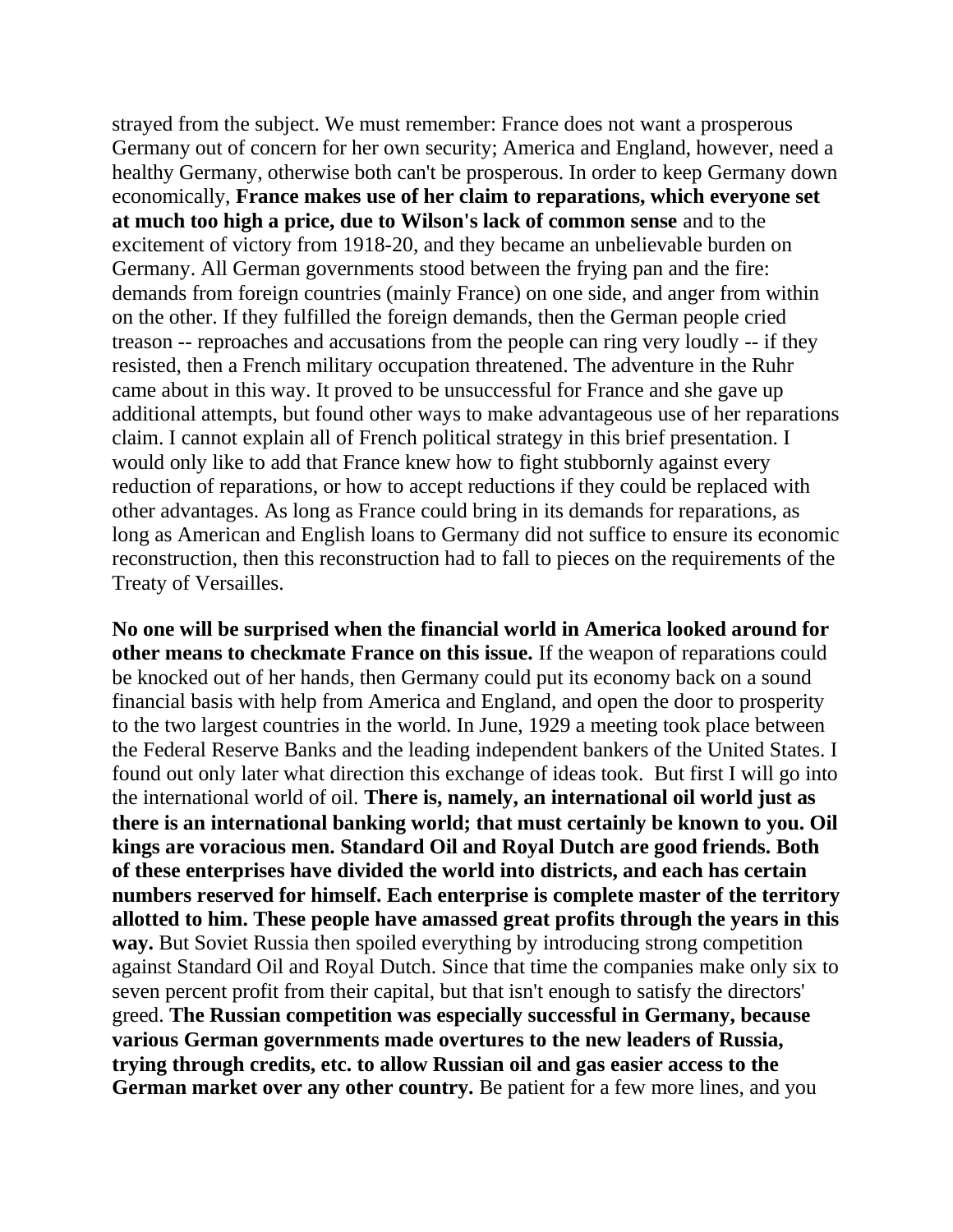will understand why representatives of Standard Oil and Royal Dutch were present at the conferences held by the Federal Reserve Bank in 1929 with American bankers. I will not expound any longer on international financial affairs, but will relate simply the part I played at the above-mentioned conference in 1929, what the assignment was that resulted for me, and how I carried it out. This confession is dry and boring for devotees of fantastic tales and they will simply throw it away. My narrative is even less suited to those who know that real life writes more thrilling and suspenseful tales than the boldest fantasy a fiction writer can invent, because to them only murder, manslaughter, theft, blackmail, threats, divorce and sex-appeal are suspenseful. My narrative is the faithful description of four conversations I had with the 'rising man' in Europe, Adolf Hitler. I don't intend to write a work of literature because I am only relating my own experiences, everything I heard and learned, and I will insert my own opinions here and there so my readers can better orient themselves. **In publishing my experiences I don't mean to awaken hatred against persons, but to expose the misdeeds of a system that controls the world, and that can allow what I myself participated in to happen. "Can allow to happen" is not the right expression. What actually happened is what I mean.** 

**In July, 1929 I was invited to come to the offices of Guaranty Trust in New York the next day, to have a discussion with Carter, the President-Commissioner of the bank. Carter was alone and began without formalities. The next day a meeting was to take place among the directors of Guaranty Trust, at which the President-Commissioners of the other Federal Reserve Banks, as well as five independent bankers, the young Rockefeller and Glean from Royal Dutch would be present.** Carter had spoken to the men about me at the earlier meeting, the one I knew had occurred in June, and they all agreed that I was the man they needed. I speak perfect German and I spent four years working in Hamburg at a banking firm we were friends with. Carter told me what the situation was. I knew all about the international financial problems, he didn't need to say anything on that subject. **I knew also how the New York. banking world was looking around for the means to end France's misuse of reparations demands**. I received a short resume of what France had done in the field of international financial politics. Carter also knew that London felt the same way as New York. I would then be informed as to what would be discussed the following day, but in any case he could depend on my presence at the meeting.

Naturally I came the next day. Carter and Rockefeller dominated the proceedings. The others listened and nodded their heads. The issue of concern was -- using Carter's words -- very simple. **It was clear to every one of us that there was only one way to free Germany from the financial clutches of France, and that was revolution**. The revolution could be carried out by two different political groups. The German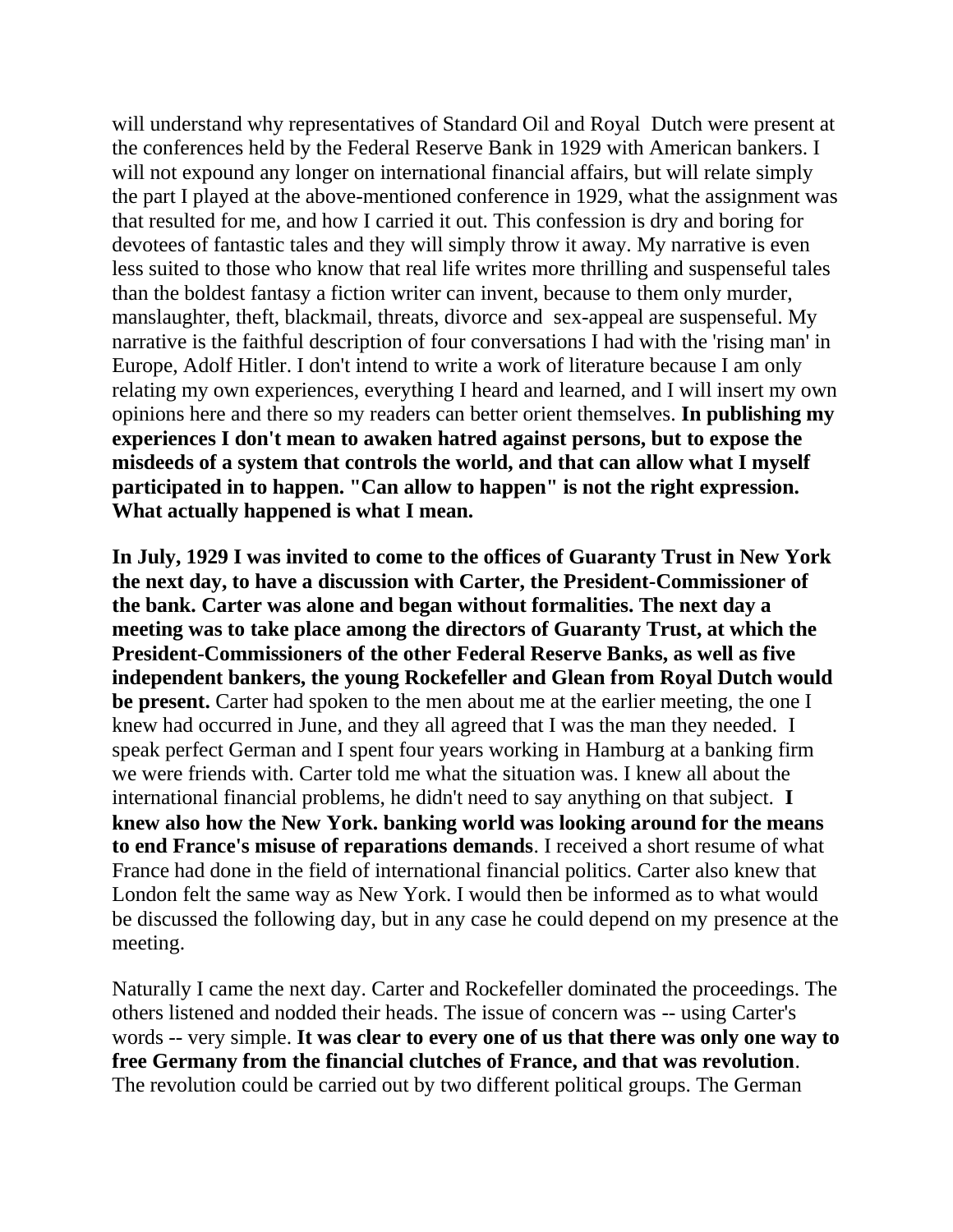Communists came into question first, but if a Communist revolution succeeded in Germany, then the power of Soviet Russia would be strengthened and the Bolshevist danger to the rest of the world would be increased. There remained a revolution activated by German Nationalist groups. There were actually several groups of this persuasion, **but no political movement was radical enough to bring about a real overthrow of the state in Germany, if necessary with force. Carter had heard a bank director in Berlin speak about a certain Hitler.** Rockefeller himself had read a short essay in a German-American leaflet about the Nationalist movement led by this man Hitler (he said "Heitler"). **It had been decided at the earlier meeting to make contact with "this man Hitler" and to try to find out if he were amenable to American financial support.** Now the question was clearly addressed to me: would I be prepared to go to Germany, get in touch with him, and take the necessary steps to arrange this financial aid? It must be taken care of quickly, because the sooner the Nationalist group in Germany could be built up the better. **It should be emphasized in my negotiations with Hitler that an aggressive foreign policy was expected of him, he should stir up the Revanche-Idee against France. The result would be fear from the French side, and consequently greater willingness to ask for American and English help in international questions involving eventual German aggression**. Hitler should naturally not know about the purpose of the assistance. It should be left to his reason and resourcefulness to discover the motives behind the proposal. **The next topic of conversation was that I should find out from Hitler how much money he needed to bring about a complete revolution of the German state**. As soon as I knew this, then I should report to Carter, in the Guaranty Trust's secret code, which European bank the account, in my name, should be sent to, so I could then turn it over to Hitler. **I accepted the assignment. Why? When I am asked this question I don't know what to answer. In 1929 I would perhaps have said: because I feel the same way as Carter. But when does a man ever know if he is acting for good or evil? Actually that is irrelevant here. I am relating what occurred through my participation.** 

Three days later I found myself on board the Isle de France with destination Cherbourg; twelve days later I was in Munich. **I traveled with a diplomatic pass, with letters of recommendation from Carter, Tommy Walker (not yet compromised at that time), Rockefeller, Glean, and from Hoover. The diplomatic world was as open to me as society, the banking world, and, last but not least, government circles.** 

Hitler was not easy to reach. The man was either cowardly or feared making himself cheap. **The American counsul in Munich did not succeed in bringing me in contact with Hitler's Nationalist group.** I lost eight days time thereby. **I decided to take matters into my own hands and went to the mayor of Munich, Mayor**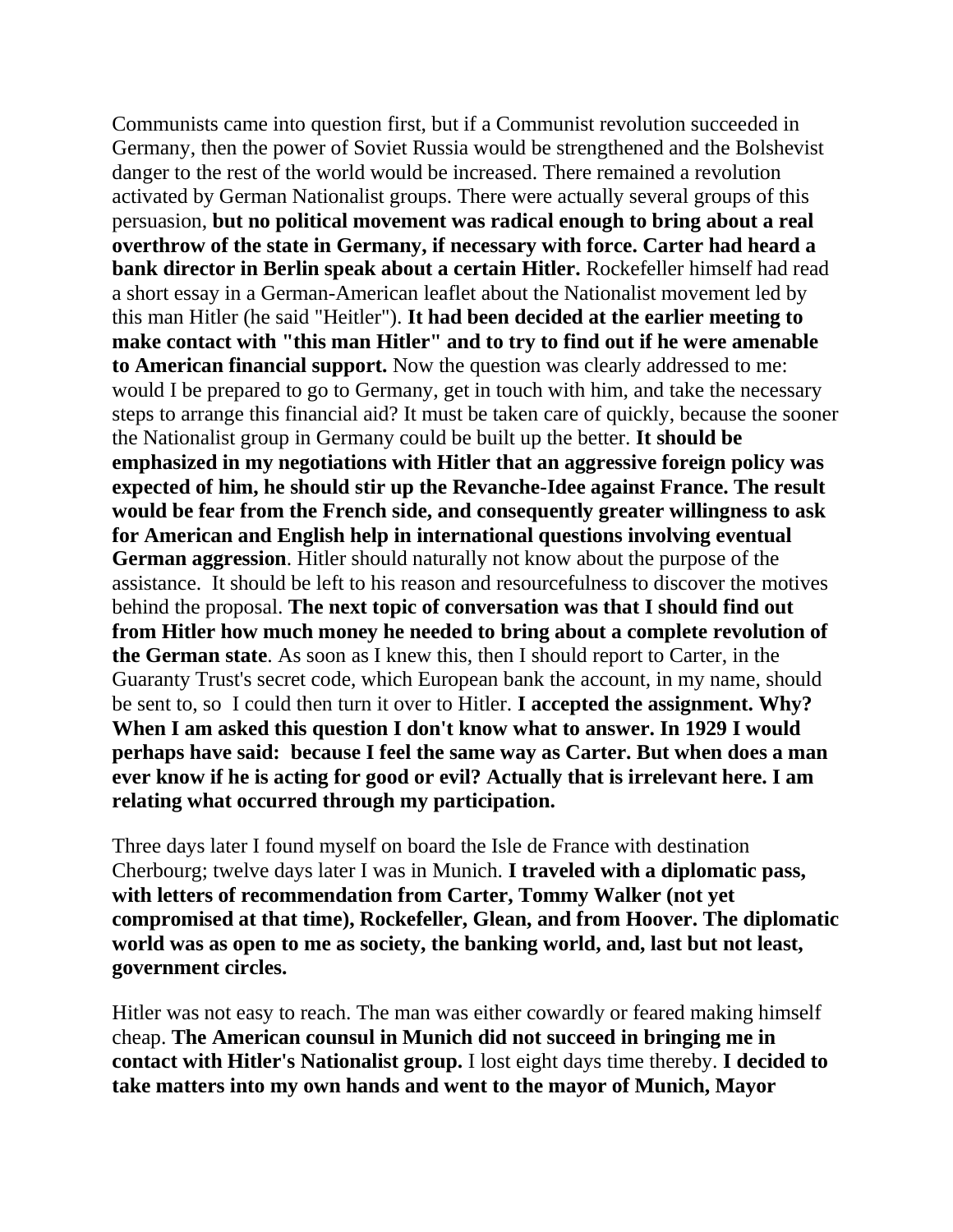**Deutzberg, with a recommendation from the American counsul.** The mayor promised us that the next day I would have a report as to when Hitler would receive me, but I doubted his word. He hadn't promised too much, though, because the next day a friendly letter from Deutzberg arrived at the porter of my hotel in the course of the morning, stating the day and hour **Hitler would receive me in the beer cellar.** I just had to give my name to the waiter in the cafe and I would be brought to Hitler. **All this gave me the impression of secret Mafia methods.** I went, and everything ran as planned. **Behind the huge hall of the beer cellar is a red, old-fashioned room in which Hitler sat between two men at a long table.** I have often seen the man in pictures, but even without having seen him in magazines I would have known that Hitler was the middle one. The three men stood up, each introduced himself, the waiter brought me a huge mug of beer and I could begin. Of course, I didn't want to bring up my assignment in the presence of the two companions. I wanted a confidential discussion between us two. Hitler whispered with the two men and said to me in a sharp tone of voice: "This is not my usual custom, but if you show that you have references, I will consider it." I gave him a few introductory letters. He delayed no longer. One look at the two men sufficed to make them disappear.

I then laid all my reference letters on the table and requested Hitler to take note of them. After he had read the letters he asked me if I planned to report my conversation with him in an American newspaper. I answered negatively. That made a visible impression on him. "I don't think much of journalists," said Hitler immediately. "Especially American journalists." I didn't ask why. It didn't interest me. Cautiously I posed several questions to him. I got an evasive answer to each one, instead of a clear yes or no. In between Hitler finished his huge beer mug and rang. Immediately the waiter who had led me in came and took an order. The new mug must have loosened his tongue, because he then took off.

**"I find the Americans the most likeable of all foreigners. They were the first to help us after the war. Germany will not forget that.** I am speaking of a new Germany. What do you think of our movement over there in your country? ... Our party platform is translated into English after all. Soon, time will be telling them what we want. The German people are suffering in slavery because of the reparations demanded by the Treaty of Versailles. Freedom no longer exists for Germans, either at home or abroad. Our governments have consisted of cowards and traitors since 1918, each one is corrupt. The people believed the new leadership. **Jews and Marxists are the masters here. Everything revolves around money. Discipline and order no longer exist.** The German official is untrustworthy. A tragedy for the country ... no one thrives under this rabble. Nothing can be expected of the Reichstag and Landtag. All the political parties carry on disgraceful, shady dealings. **The government lets foreign countries dictate its laws**, instead of showing its teeth and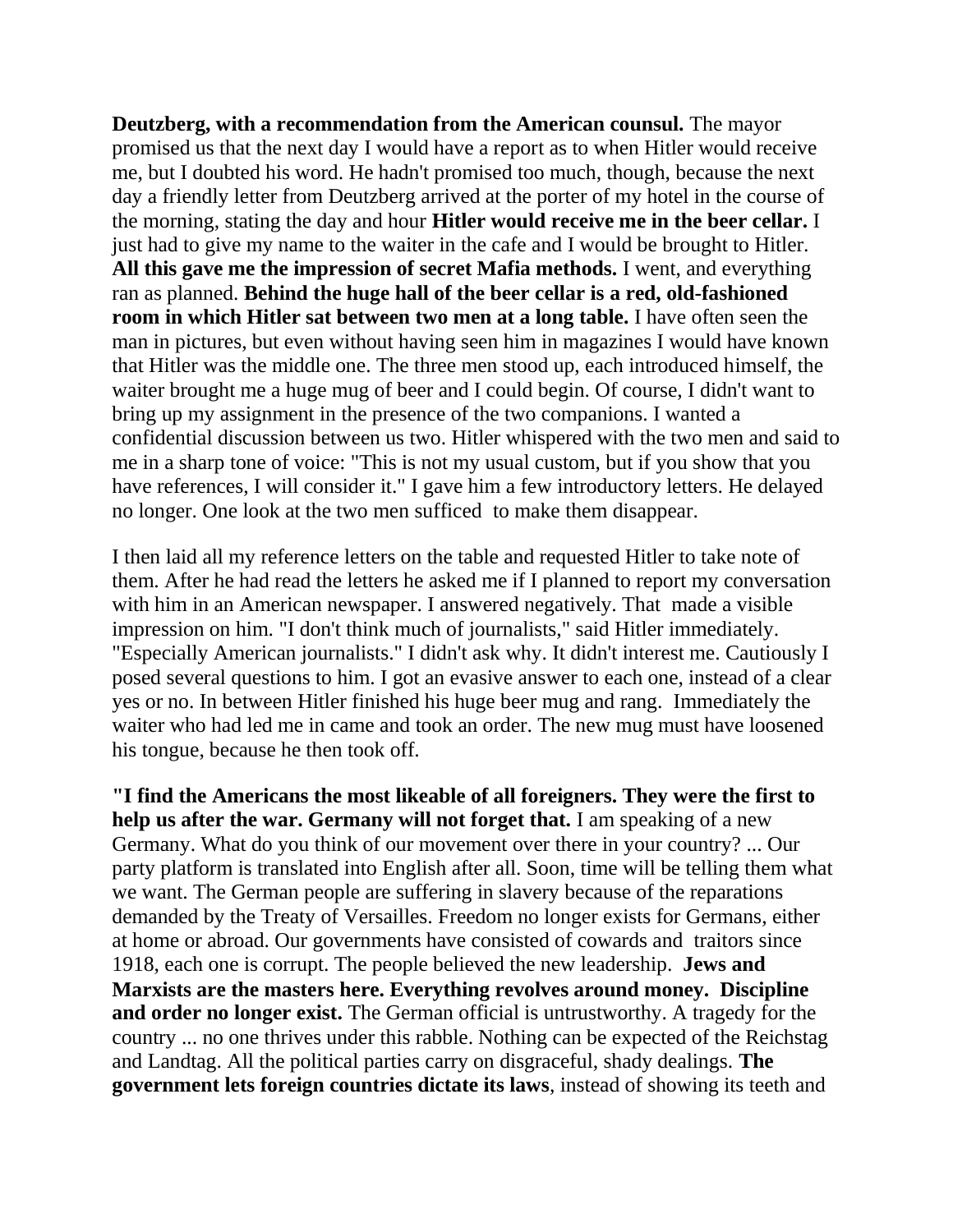realizing that the German people are still capable of resistance. The people are much better than the governments ... How can this be changed? We are carrying on an intensive propaganda campaign against treason and blackmail. We have no more than two daily newspapers and our local organizations are growing continually. They think they are hindering our movement by banning uniforms. Nonsense. The uniform is nothing without the spirit. **We will continue to work on the spirit of the people, the discontent must spread, unemployment must pick up, only then can we make headway**. The government is afraid, because we have proven that we know the right path to the hearts of the people. We offer work and bread. We can also give it, **as soon as an enlightened people realizes it has a right to live and take its place among nations.** The Reichswehr [3] has developed everywhere by our own efforts and our divisions, **through strict discipline. We are not sitting on a utopia of Jewish and Marxist bastards. Our platform is German, and we will not give in an inch."** 

Hitler made a singular impression on me. His short, choppy lines of thought, his chatter, his confused rambling without serious proof made me think that this man was empty inside, and could bring on a wild demagogy with his inflated speech. I mentioned the organization of his movement.

"A strong spirit of solidarity controls our movement. Many of the unemployed from the big cities have joined up, many middle-class people from smaller areas and many farmers from the Platten Lande. Our people give from what little they have to keep our movement going. **Dishonesty and betrayal can't occur because I have everything in my own hands.** The exemplary training of our people draws all the finances automatically to the central point here in Munich, and I am that central point ..."

"Force? But that is taken for granted. **A large movement practically can't be developed without force. The stupid chatter of the pacifists is just laughable. Those people aren't living. Life is strength. Life is force. Look at nature, look at the animal world, there the only law is the law of the strongest ... towards foreign countries? It may work out no other way. I want to leave America out of consideration, but not other countries. Do you think Germany will get back its colonies without force, or Alsace-Lorraine, or the huge Polish territories, or Danzig?** ... Money? That is the crucial issue; money can only be earned when the German people are free to establish their economic stability, then we can grab the most favorable opportunity to **fight for our rights with the strength of our weapons ... France is our enemy**, the other earlier allies are our competitors, that is an important distinction ... **Swindling by Jewish banks must come to an end**. Speculators from Galicia are stripping away the income of the middle class. **Huge department stores are squeezing out small tradesmen** ... Taxes and rents should be regulated and done away with." Hitler stuck his hand in the opening of his brown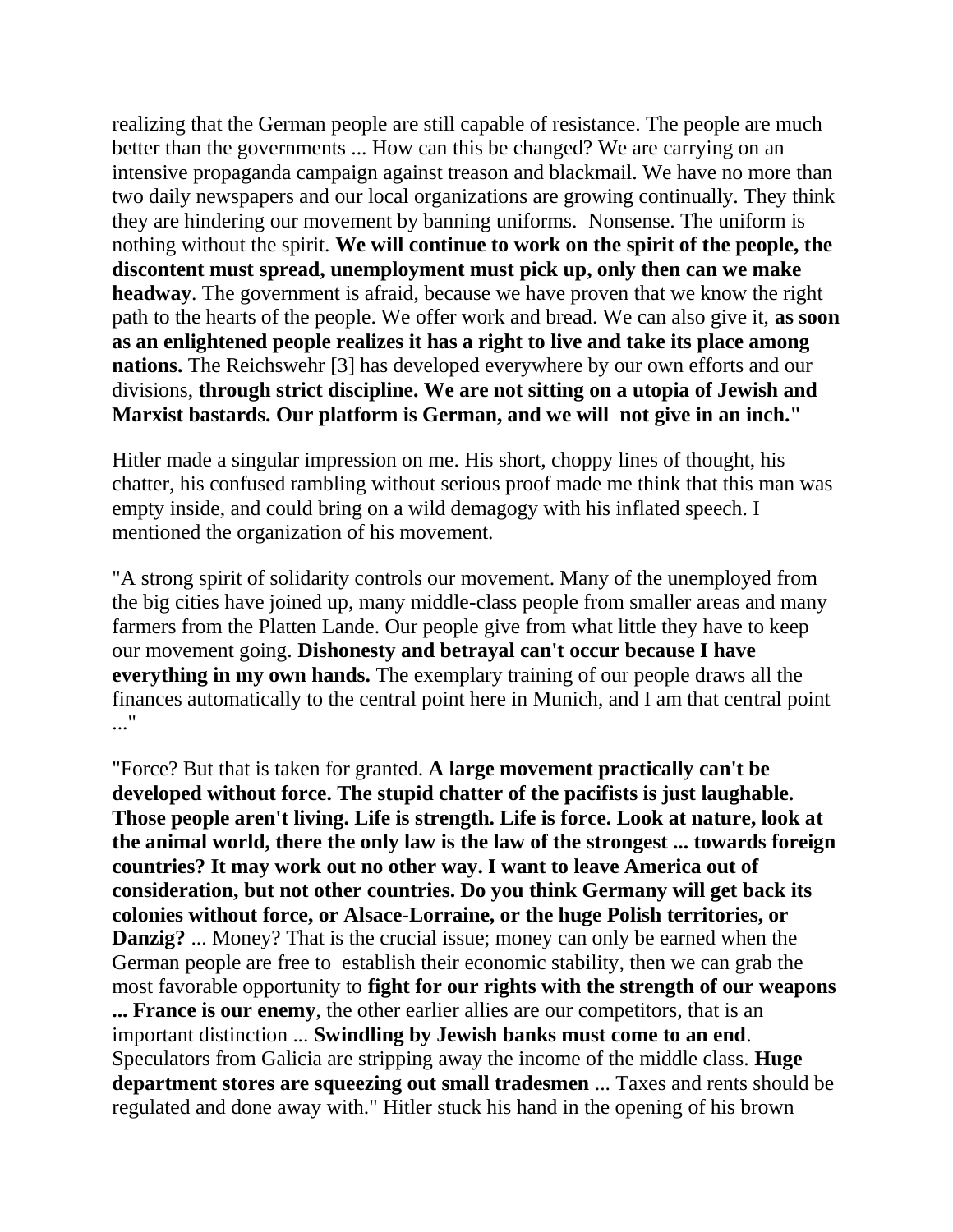shirt. "Here is our platform. You can find everything in there that we have set before us."

It was time for me to bring up the purpose of my visit. He wouldn't let me talk -- "Difficulties? Of course there are difficulties, but they don't hinder me. I have made the liberation of the German people my life's goal, and either I will win or be ruined. **Our biggest difficulty is that the people have become apathetic after years of neglect. That is why we need a forceful, persuasive propaganda, that stirs up their minds. Propaganda like this costs money ...** No, we can't demand large dues from our members, I already had to lower them because many couldn't afford them ... **There is sympathy for our movement in some circles, especially among the nobility.** These sympathies are not pure, though, and we are not sure of them. **I don't want to be the servant of the monarchists' movement in Germany. All aristocrats here are infected with monarchistic sentiments, and I won't let them into the movement for that reason, without being certain of their conviction.** Even then they are under strict control by our leaders ... We can't count on sympathy from the large capitalists yet, but they will have to support us when the movement has become powerful. What do people in America think of our movement?"

The American interpretation of his party seemed to interest Hitler particularly. I gave him the same answer as before, that we in America knew too little of his efforts to form an opinion. Again he mentioned the difficulties. "There are many workers who are susceptible to our propaganda, but their own interests keep them from joining the movement. The Social Democratic unions have huge funds at their disposal. In these times it is naturally almost impossible for many to miss paying dues to the unions. We are looking for the means to attract sympathetic elements in the unions into our movement. They can perform a useful service for us by influencing the minds of their colleagues. **At the moment I am working on a big plan for our own press office here in Munich, and a publishing office with branches in Berlin, Hamburg, and one city on the Rhine.** We haven't worked on Northern Germany yet, and the Rhine provinces are on the way. Bavaria is generally favorably disposed, as well as Saxony."

It became more and more difficult to carry out my assignment. Hitler seemed to like hearing himself talk, and when I tried to put in a small word that could lead to the purpose of my visit, he changed the subject to something else. He continued ...

**"President Hindenburg is not sympathetic to our movement, but he will certainly not oppose the will of the people when the time comes. The clique of aristocrats surrounding him is afraid of the rising power of the German people, because we can demand that they be taken to account for their weak, cowardly position towards foreign countries and Jewish capitalists."** Suddenly he was silent, watched me for a long time, then said acidly: "Are you also a Jew? No, luckily, certainly of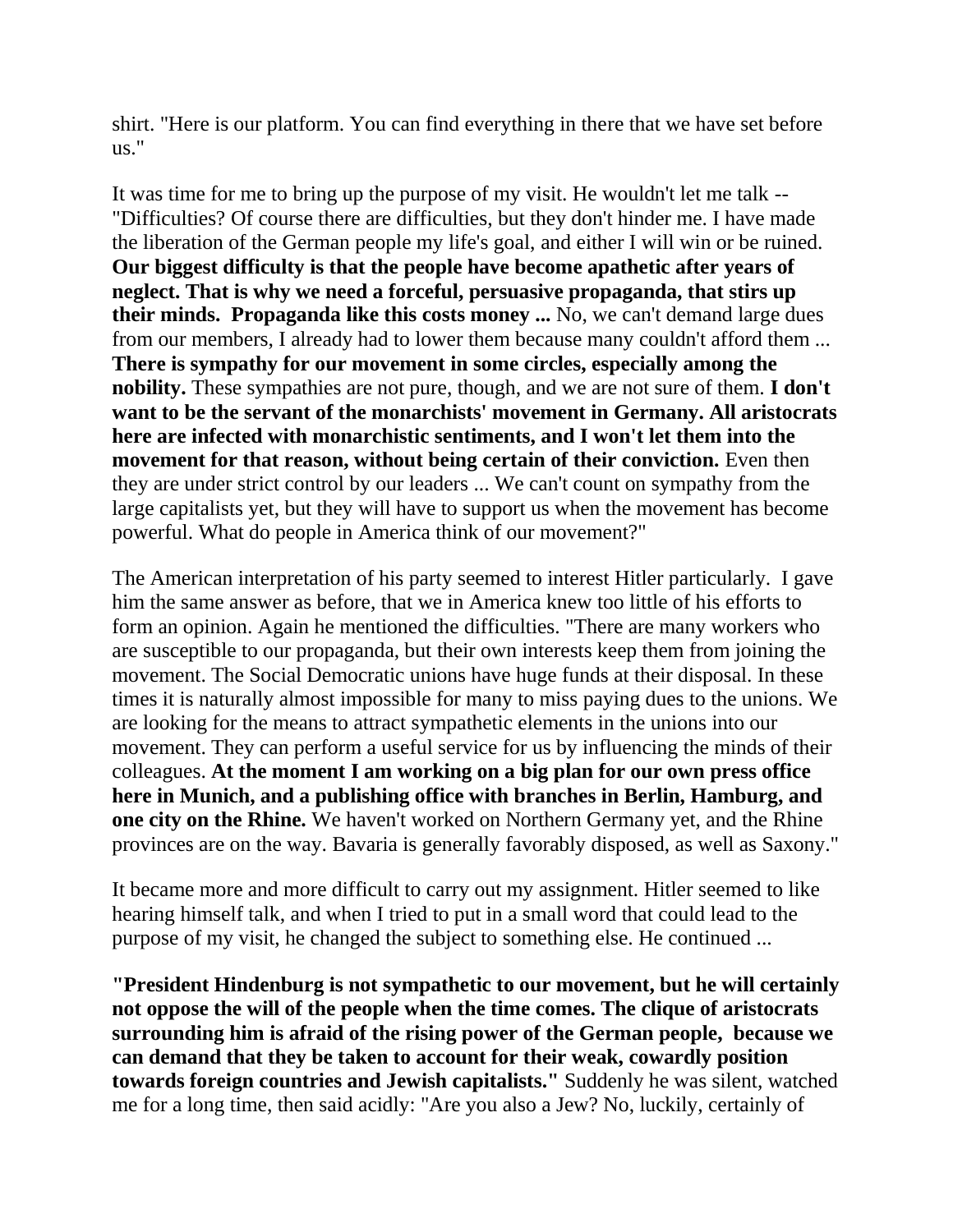German origin. Yes, I can tell from your name." Now I had the opportunity to refer to the difficulties in Hitler's movement, and came out directly with the plan for financial help.

**"If that were possible, there would be nothing we couldn't achieve.** Our movement will die without arms. They can take the uniforms away from us, but our principles will spread. We do need weapons, though ... **Making deals doesn't bother me, and I can get weapons everywhere with money. We have set up a school for arms training here in Munich, and it is highly favored by the movement."** 

At this point I brought up my carefully worded proposal and asked for Hitler's estimate of the amount. This seemed to perplex him. He rang. A whispered conversation with the waiter. Hitler played nervously with his notebook, seemingly deep in thought. A tall, thin man of about forty, looking militaristic in a brown uniform, came in. Hitler offered him a seat next to him. I was not introduced. Without any preface Hitler asked him how much was needed to spread the movement intensively all over Germany.

"We have to take the North and the Rhine areas into account. We must remember that we can accomplish a great deal by helping the unemployed who are still members of unions, and we can't forget how much we need to completely fulfill our plans for Storm-Detachments. Armaments cost a great deal, and smugglers demand high prices." **Von Heydt took a long pencil from the table and began to figure on the back of a beer plate.** Hitler leaned an arm on his chair and followed his calculations. Then he took the plate from van Heydt and thanked him in a tone of voice signifying clearly that he should leave us alone. "Please remember that for us to make a calculation in our circumstances is not easy. First of all, I would like to know how far your backers are prepared to go, and second, if they will continue supporting us once the initial amount has been spent. Von Heydt has made a calculation here that I fundamentally agree with, but I first want to know what you think of these two points; then another problem is, that we have based our estimate on existing plans when there are still many others under considerations that will be put in to effect once the first have been completed. I am thinking of, specifically, the training and education of our detachments in the use of gliders, as well as uniforms for the unemployed -- the ban on uniforms is harmless -- and of still other plans."

Of course I could not answer him, and I made it clear once again that this first meeting was intended primarily to establish contact. His questions as to the amount of financial help would depend on whether my backers would actually come up with the financial aid, only then could a maximum limit be determined. This didn't seem to please Hitler, or he found it too complicated, because he asked me again anxiously if I personally had any idea of the amount to be given him. I was also unable to answer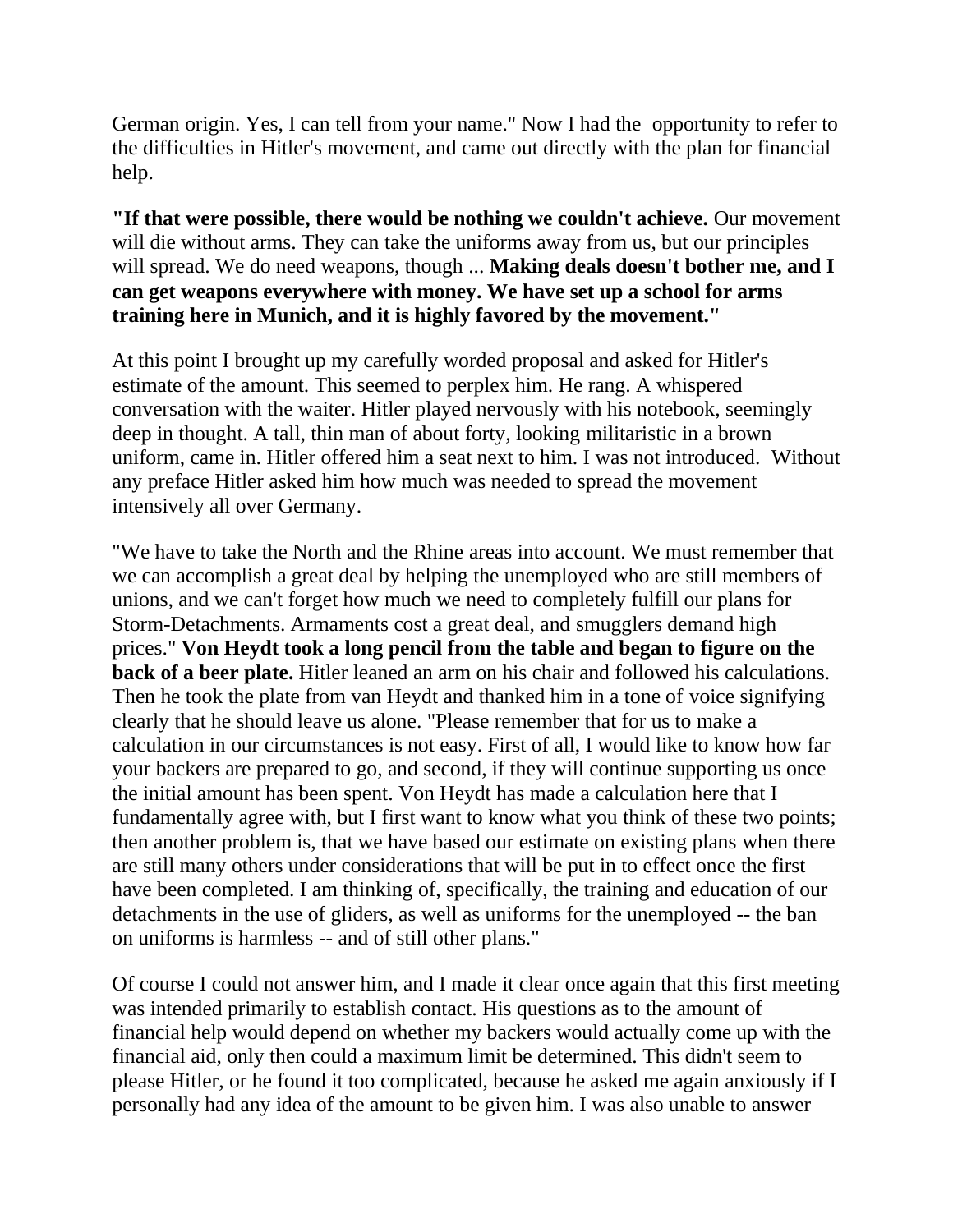this one. I expected him to ask now why the Americans were making this offer of financial support, but he asked something quite different. "When could I receive the money?" I had an answer to this question -- I guessed that as soon as New York received my telegraphed report they would quickly take steps to send the money to Germany if they could agree on the amount. He interrupted me again. **"No, not to Germany, it is too dangerous. I don't trust a single German bank. The money must be deposited in a foreign bank, where I can then have it at my disposal. He looked again at the figures on the plate and said imperiously, as if he were handing down a strict order: "One hundred million marks."**

I did not show my amazement at his greed, but promised him to telegraph New York and give him the response of my backers as soon as possible. He wouldn't hear any of this. "As soon as you have the report from America, write to von Heydt, his address is Lutzow-Ufer 18, Berlin. He will contact you with further instructions. Hitler stood up and offered me his hand, which was a clear indication for me to leave.

On my way back to the hotel I figured out that **one hundred million marks was about twenty-four million dollars. I doubted that Carter & Co. would be prepared to put that much money into a European political movement. I finally concluded that it was up to them in New York to decide, and sent a brief summary in secret code of the conversation I had with Hitler.** 

**The following evening I went to a meeting of the National Socialist party at the Circus.** That morning I had received an invitation to go to it. Hitler would speak there himself, followed by a certain Falkenhayn. **I noticed again the emptiness of his reasoning, as I had during our conversation. Never a sign of logic, short, powerful sentences, abrupt and screamed out, political tactics of demagogy, persistent rabble-rousing.** I sympathized with the journalists who were there to write reports for their papers. It seemed to me that no report could be made of a speech like that. **Hitler didn't speak about the movement, nor about the platform, or of reforms he and his followers expected to carry out. He attacked every government since 1918, the large banks, Communists, Social Democrats, Jews, big department stores. His speech was full of words like traitors, thieves, murderers, unscrupulous men, repressors of the people, those who besmirch the German spirit, etc. He mentioned no facts. He was always vague and general, but ... it worked.** Later I learned that after this evening about 130 people had become National Socialists. I had the impression that Falkenhayn's speech was being used to calm the audience after Hitler's inflammatory words. Dry and almost incomprehensible, **Falkenhayn wanted to prove that Soviet Russia was a danger to the world, that there can be no talk of a union of all Socialists, and that the Hitler movement was the first party to bring about true socialism. His success was moderate.**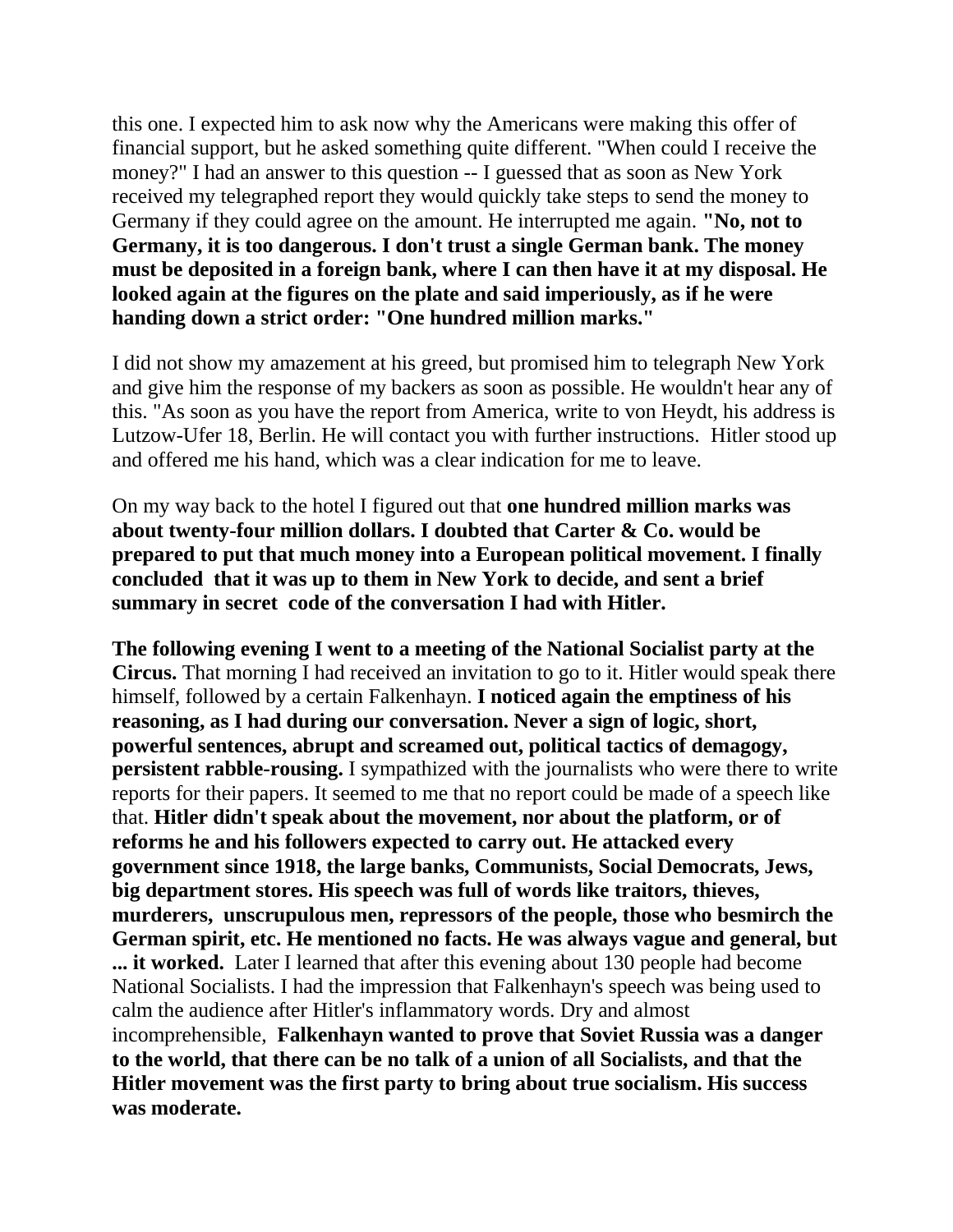**I didn't hear from Carter until the third day. A short answer, also in secret code. Ten million dollars were made available.** I only had to telegraph which bank in Europe I wanted the money sent to, in my name. Carter  $\&$  Co. evidently felt the same way I did, that twenty-four million dollars was too much money to throw into the wind. I wrote immediately to von Heydt and the next day received a telephone call from him in Berlin. He arranged a meeting in my hotel.

**That same evening von Heydt came to Munich accompanied by an undistinguished looking man, introduced to me under the name Frey. I received the men in my room and informed them that New York was prepared to donate ten million dollars to a European bank, in my name. I would then dispose of it according to Hitler's wishes. The payment and transfer of the money must be regulated carefully. Both acknowledged this without showing any sign of surprise, and added that they could settle nothing without having talked with the "Fuhrer." I didn't understand right away who they meant, but when I continued to say the name Hitler a couple of times the little Frey corrected me quite sharply, saying each time: "You mean the 'Fuhrer'." I noticed later many times that the name Hitler was never spoken in National Socialists circles; he was always called the "Fuhrer." It made no difference to me. The "Fuhrer" then, if that's what they wanted.** 

**I waited in Munich for a report from von Heydt, and two days later a letter came announcing his visit. He and Frey announced themselves again at my hotel. The following stipulations were set before me: I was to telegraph New York, asking them to make ten million dollars available to me at the Mendelsohn & Co. bank in Amsterdam. I should go to Amsterdam myself and ask this banker to make out ten checks of one million each in the equivalent mark value to ten German cities. I would then endorse the checks, signing them over to ten different names that von Heydt, who would also be traveling with me to Amsterdarn, would provide for me there. I could then return to America from Holland. I had the feeling they were dictating such a mode of procedure to me because they wanted me to disappear from Germany as quickly as possible. I raised no objection to these conditions and everything went as von Heydt had arranged.** 

**I ran into two unusual occurrences in Amsterdam. At the offices of Mendelsohn & Co. I was received with unusual politeness after I had asked for an appointment with the director, and von Heydt, who stood next to me at the counter, was treated by both lower and higher officials as if he were the bank's best customer. When the transaction had been taken care of and he had the ten checks in his briefcase, he asked me to come with him to the German consulate. There we were also received with a deference and obedience that proved von Heydt's strong influence.** From Southhampton I took the Olympia back to New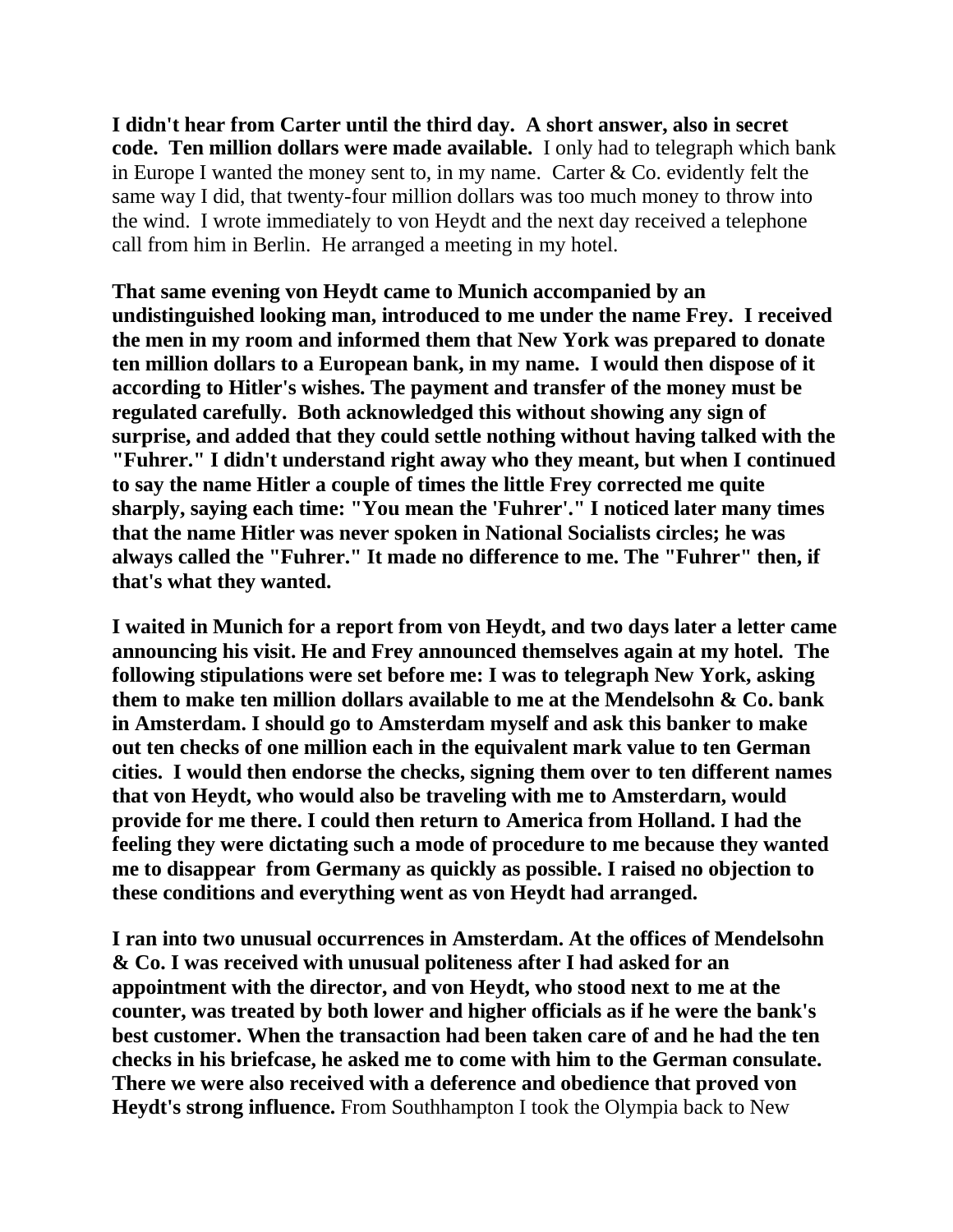York. I went to the offices of Guaranty Trust to give Carter a report right away. He asked me if I would wait and return in two days to give my full report at a plenary session. **The same men were present as in July, but this time an English representative was there sitting next to Glean from Royal Dutch, a man named Angell, one of the heads of the Asiatic Petroleum Co.** 

Carter was of the opinion that Hitler was the man to take risks. They all thought that twenty-four million dollars was significant, but I had the impression that they trusted Hitler's determination and certainty because of the size of the amount. **Rockefeller showed unusual interest in Hitler's statements about the Communists**, and as I quoted a few lines from the speech I had heard in Munich, he said he was not surprised that Hitler has asked for twenty-four million. **I was asked if I had learned how Hitler had intended to arm the National Socialists, and if he preferred to work through parliamentary channels or on the streets.** I could only answer vaguely, but my personal opinion was that Hitler, trusting in his own leadership, would take anything he could, and that he regarded it his life's work, either winning or falling completely. **Carter asked me further about Hitler's position in relation to the monarchy, if Hitler was ultimately committed to placing the Kaiser back on the throne**. I answered by quoting Hitler.

I do not know if further sums of money from America were turned over to Hitler in 1929 and 1930; if they were, then another middleman had been hired.

It is a fact that a few weeks after my return from Europe the Hearst newspapers showed unusual interest in the new German party. Even the New York Times, Chicago Tribune, Sunday Times, etc. carried regular short reports of Hitler's speeches. Hardly any interest had been shown earlier in Germany's domestic politics, but now the platform of the Hitler movement was often discussed in long articles with amazement. **In December, 1929 a long study of the German National Socialist movement appeared in a monthly publication of Harvard University, in which Hitler was glorified as the saviour of Germany and given the title of a "rising name in Europe" for the first time.** 

#### **Notes:**

\_\_\_\_\_\_\_\_\_\_\_\_\_\_\_

- 1. One billiard  $=$  One thousand billions
- 2. One milliard  $=$  One thousand millions
- 3. German National Army.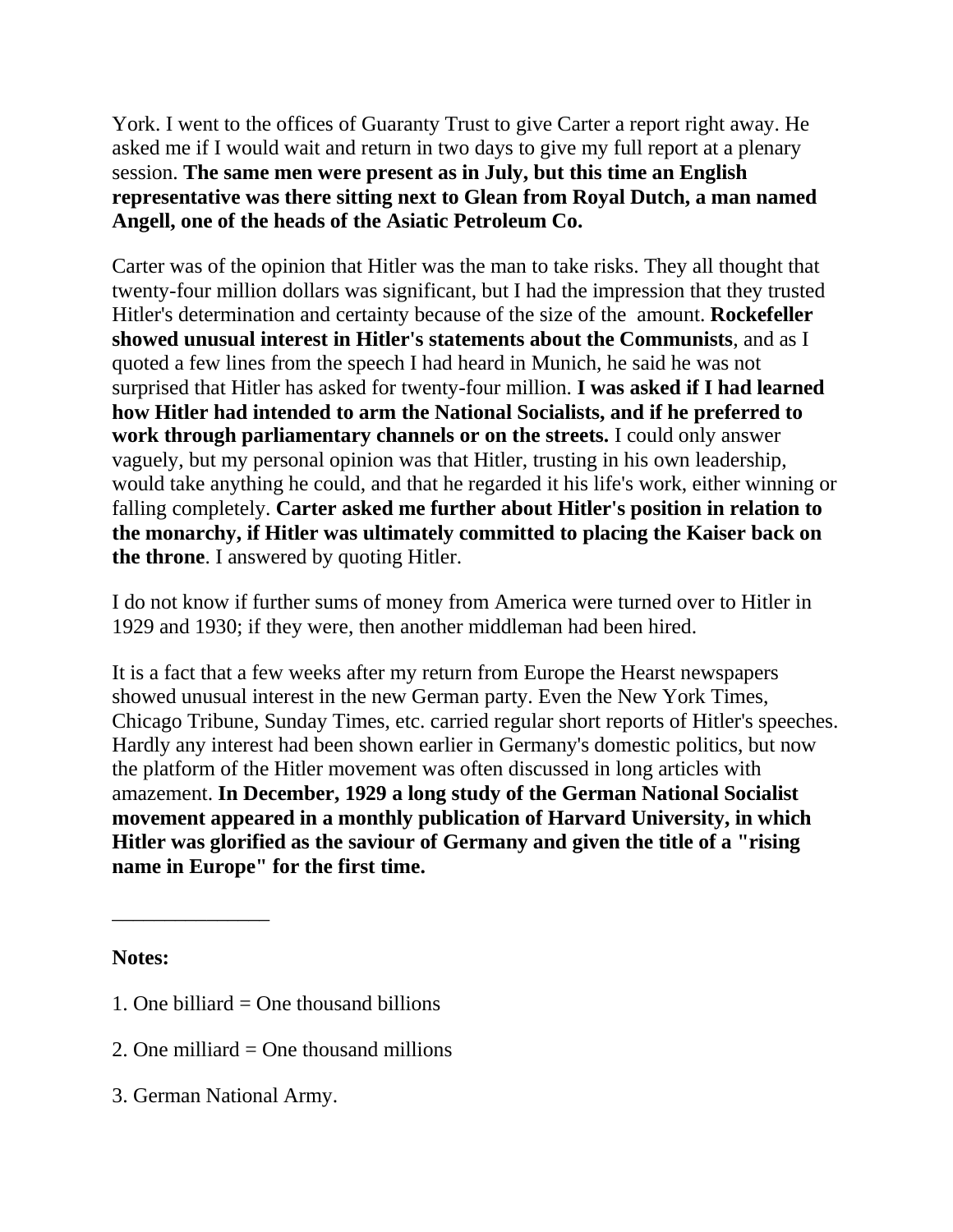## **1933**

In the sleeping car to Berlin I found an edition of a German daily newspaper. This was the main article on the front page:

People are streaming in masses from the inner city towards the Jahrhunderthalle, and the surrounding squares and buildings for the assembly on the fairgrounds. Buses, trucks, private cars and motorcycles are being parked in the nearest streets. To the left of the autos run streetcars crammed with people, and impatient women and men have waited since three o'clock with folding chairs and food parcels in front of the entrance to the building. By five o'clock the bridges over the Oder leading to the fairgrounds are black with people and autos. Traffic is being strictly controlled, but stoppages are still taking place. Cries of "Heil" keep ringing when vehicles carrying party members and Storm-Detachments, singing and displaying flags, arrive at the meeting places. Police walk around with lunch bags and water bottles. It is said that their squad cars are riddled with machine guns and tear gas bombs. Special trains run one after the other into the stations. **Happiness, enthusiasm, bliss on all faces of women and men, workers, peasants, citizens, officials, students and unemployed, all are caught up in the excitement that adds to the inner suspense of the huge election campaign. Unforgettable, wonderful day. Hitler will speak.** 

For the first time the whole SA of the province will march. There are Storm-Detachments among them who have sat in open trucks for ten hours or longer before reaching the meeting place. The SA columns are showered with flowers, it becomes a triumphal parade. Raised arms greet each other constantly. Heil SA, Heil ... Drums roll, horns sound.

A crowd of thousands mills around in the gigantic concrete building of the Jahrhunderthalle, the massive memorial reminding the Prussian people forever of the great days of 1813. Long banners are draped on the ramparts and arches of the second largest domed building in the world. Written there is: **"We don't fight for mandates, we fight for our political ideology." "Marxism must die so Socialism can live." There is no place in this world for a cowardly people."** "Attention, Attention," sounds from the loudspeaker. "Everyone sit down, the SA is marching in."

And they close in. The huge building trembles. A roar like a hurricane breaks forth, twenty thousand people rise from their seats. Between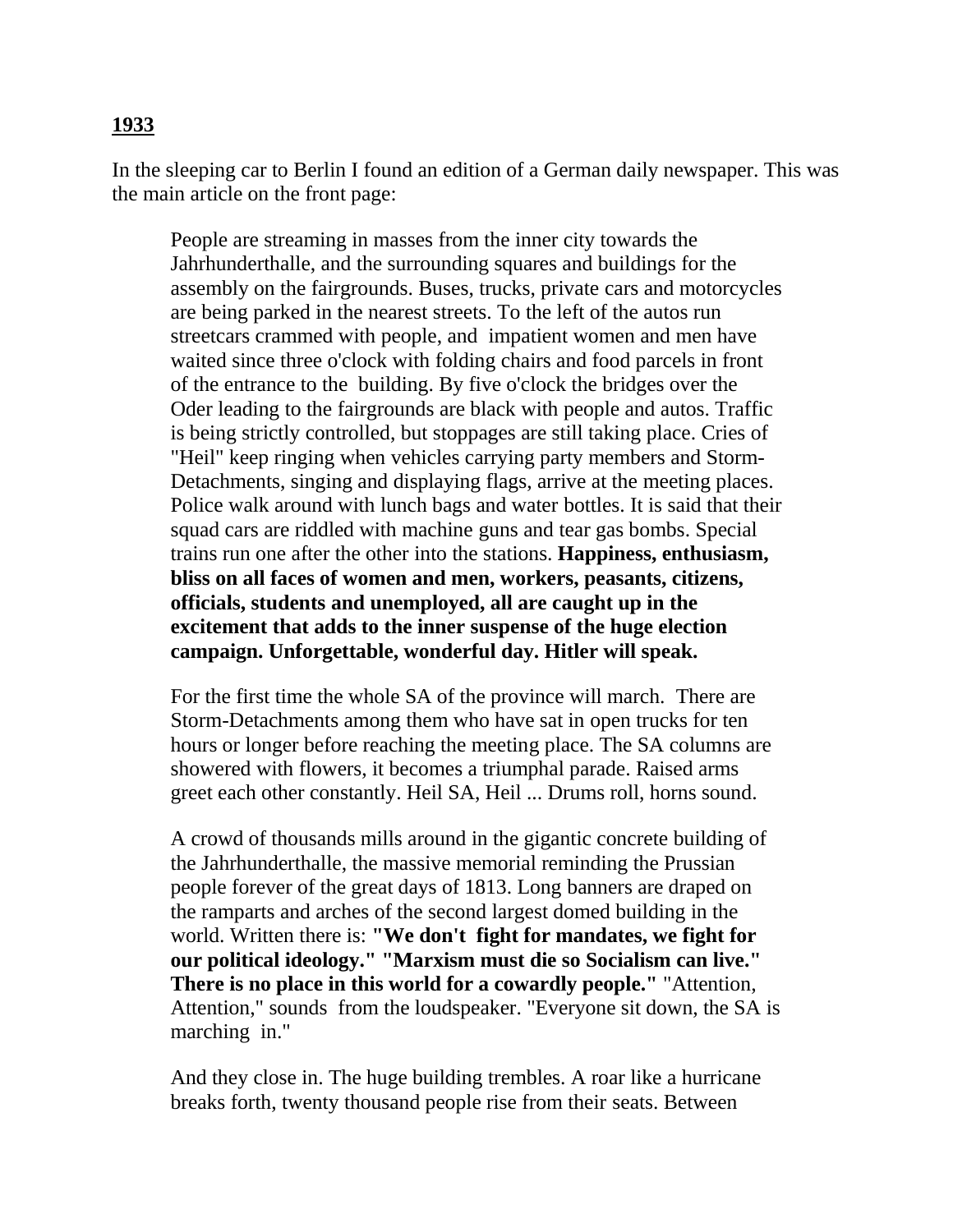shouts of joy banners and flags are raised, one covered with black. **A mother screams. An unknown storm-trooper has died a hero's death for his people.** The Storm troopers march in. They can already be heard singing outside: "We are the army of the swastika." Enthusiasm reaches the boiling point. More columns keep coming. Men who know nothing more than duty and battle. The floor shakes under the marching feet, under the strength and discipline of the brown battalions.

"Attention, Attention, Hitler has just arrived. Attention, Attention." Excitement everywhere. "Heil, Heil." He comes, thousands of eyes look for the Fuhrer. There he is.

Sharp commands, a joyful cry: "Adolf Hitler." Now silence. The Gauleiter steps up to the microphone: "My dear German comrades," he begins. After a few sharp sentences he closes: "The Fuhrer will speak."

Again a giant roar, then the masses listen. Adolf Hitler speaks. First slowly, measured, and cool. The first applause. Hitler nods for silence. He continues to speak with more conviction, irresistible, he becomes fervent and demanding, the non-National Socialists are struck. **What this front-line soldier lieutenant first class Adolf Hitler, this man of the people, says is all so simple, so ordinary and so right, and everything so true, that know-it-alls, boastful of their development, and rational ones with their eternal practical complaints, are all silent.** They follow the speaker with suspense. They have trouble understanding this man, whom they have come to see out of curiosity, but they applaud him.

Hitler indicates silence. "Those who belong to us know that a turning point in the history of our people happens not every five or ten years, but perhaps only once in a century." Now he shrieks loudly: "Party platforms are worthless." Those people standing on the sidelines, the disappointed, the ones who have been betrayed so many times, listen carefully.

"Thirteen years ago we were broken as a people, and a broken economic life followed the broken people. Once, a hundred years ago ... at that time the ones who brought new prosperity and happiness to the German people were not those who only thought of the economic life, but **those who gave blood and possessions for the honor of the German people**. It cannot be otherwise. The German economic life is not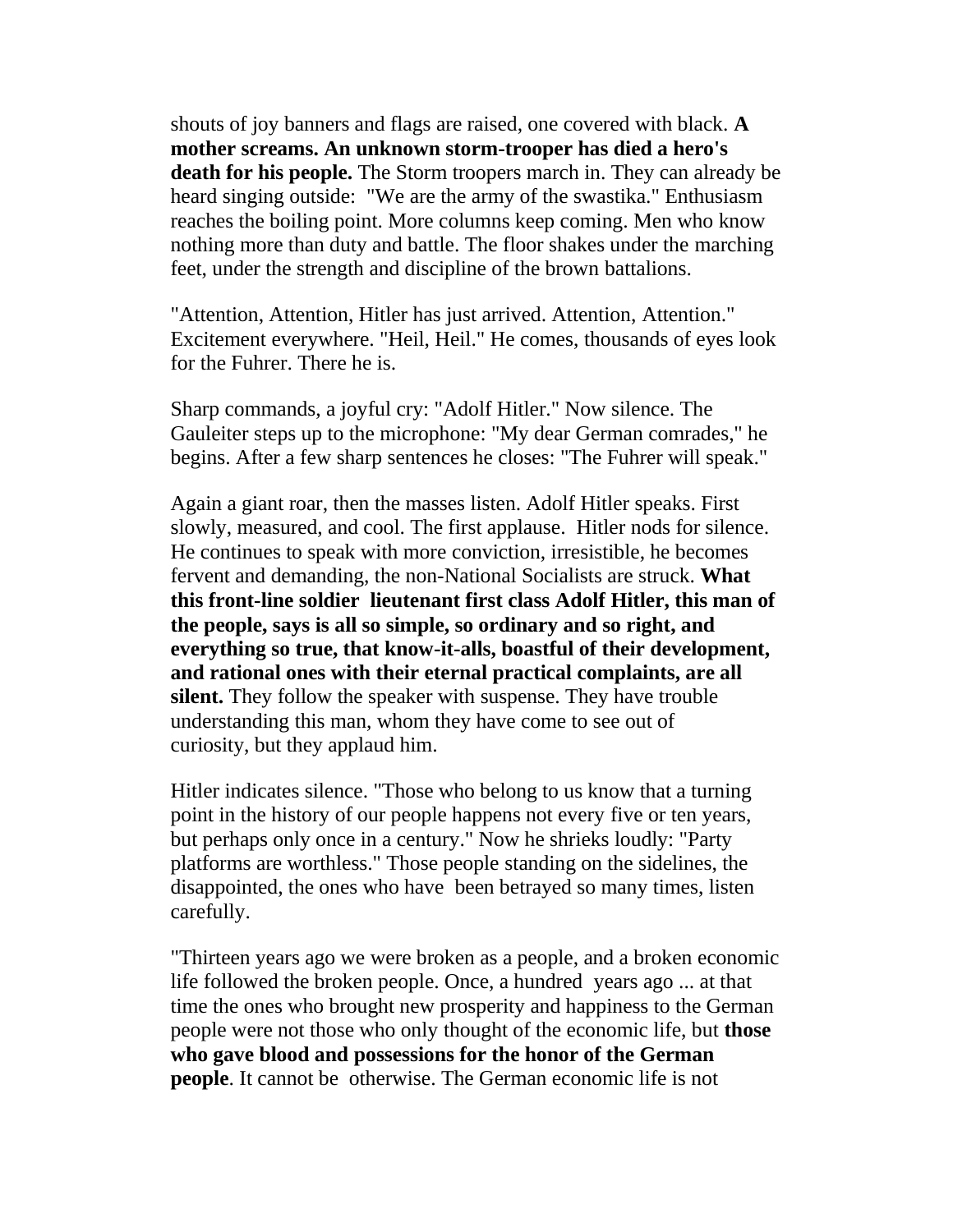broken, the German people are ... " The front-line soldier Hitler is not speaking of platforms, but of sacrifice, submission and work.

# **Now his voice sounds like a drum roll, now he speaks of Germany, and how. Hearts are inflamed, what a testament, a will and a belief as strong as rock. Hitler loves Germany, he loves and fights alone for Germany, always only for Germany.**

Eyes are shining, faces are resolute. The doubtful become courageous, disbelievers begin to hope, the indifferent and apathetic are taken up with him, and old soldiers are inspired to new deeds. Hitler attracts them all into the circle of his mastery with his glowing will to freedom. An enslaved people wakes up, class distinctions fall away, no classconscious workers and discontented citizens, no, twenty thousand comrades believe and shout with joy, believe in the Fuhrer and acclaim him. --

# I read all this in the sleeping car on the way to Berlin. **I also read that von Pfeffer had been dismissed by Hitler, that von Heydt had stepped down from the party, and that Strasser had been left cold because his brother had incited mutiny among the Storm-Detachments.**

I am almost glad that I accepted the assignment to meet Hitler for the third time. Things are happening in this country that we only know through reading past history. So very few have actually been charged with being there, standing in the middle of things, speaking to the Fuhrer and learning his most secret motives.

A strange atmosphere hangs over Berlin. Whether it is the calm before a storm? I don't know. No one speaks of politics. I visited the old friend in Wilmersdorf. His house is abandoned, this time I can tell that he was really not there. I have a conversation with the manager of a big department store. He reveals nothing of the situation. To all my questions he only answers that hard times are coming, and I could get no more from him. In several areas of Berlin the city looks strange, policemen next to stockpiles of rifles and machine guns. Open trucks full of Reichswehr soldiers race by at insane speeds, through the quiet streets. Motor brigades fly over the Kurfurstendamm, armed troops can be seen everywhere around government buildings near my hotel. Few brown uniforms. An odd phenomenon, to my mind. Hitler has, after all, been taken into the government. The few newspapers daring to raise the question speak of him as the chancellor of the future, a very near future. I had expected more demonstrations of power from the Hitler party in Berlin. I learned nothing from newspaper reports. A great deal was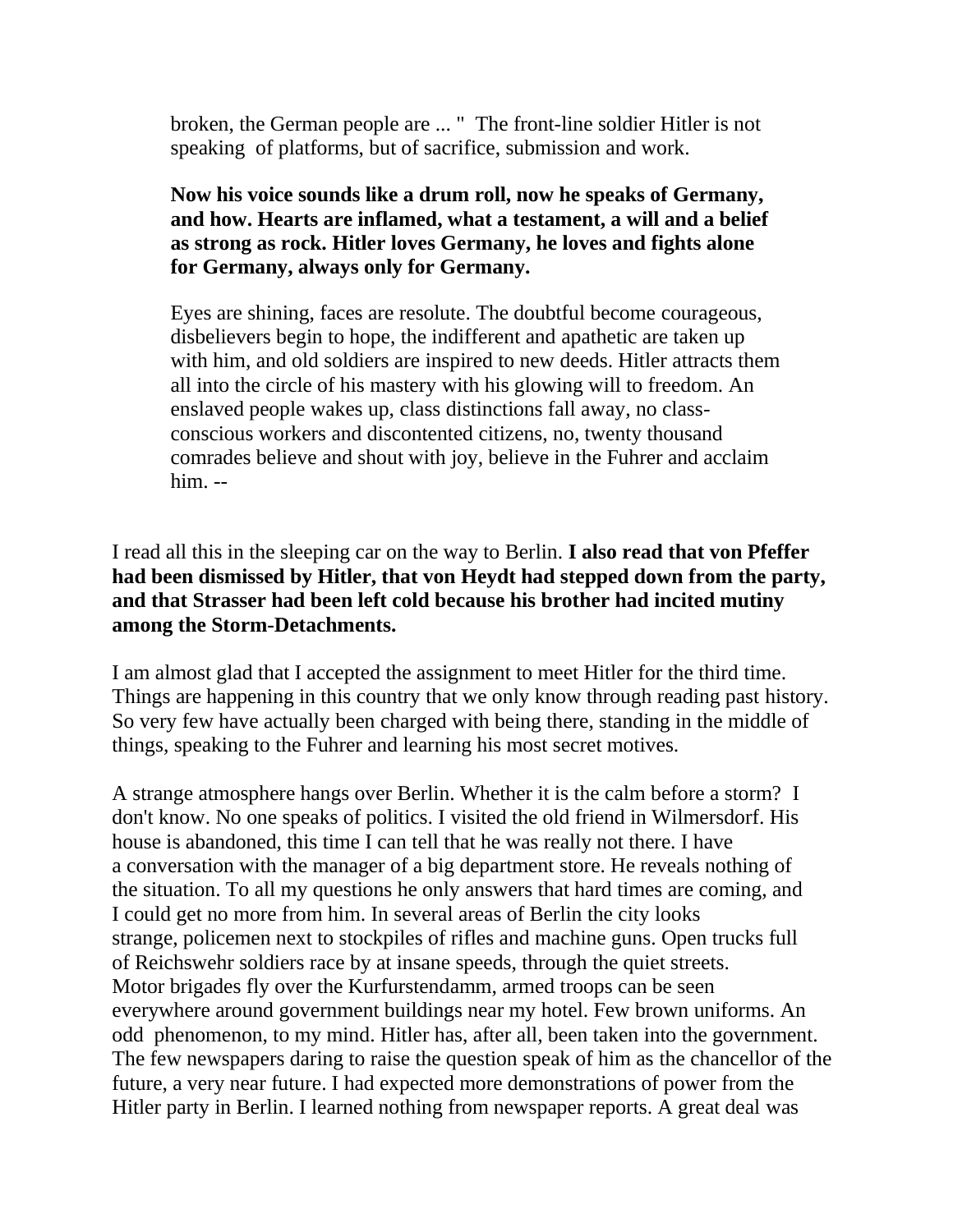clarified, however, when I talked to an attache of the American embassy. He told me that **Hitler had already put clamps on the press even though he was not yet chancellor, that his Storm-Detachments (SA) were mobilized to take over the city at the first signal, that the appearance of the Reichswehr, even though official, meant nothing, since the government could not use it against Hitler's troops, however much it might need to, because it was unreliable and contained many National Socialist elements; that Hitler had added a new group of fighters to his Storm-Detachments and troops that he himself named Murder-troops**. Nobody in the other political parties protested this brutal designation, which is a challenge to civilization. The Social Democrats are broken because they realize that all their years of parliamentary work have led to nothing, the Communists are becoming afraid even though it was they who yelled the loudest. Yesterday their Karl Liebknecht house was taken by surprise and searched from cellar to attic. Officially it was done by police and Reichswehr, but my informant remarked that Hitler's Murder-troops had a large part in the destruction of the Karl Liebknechthouse. **Many Communist leaders had already been taken prisoner, the red flag was forbidden, certainly only temporarily, but it would not be appearing before the elections.** The Social Democrats are lukewarm in their manifestos and daily newspapers. Everyone feels that they are unable to cope with the situation. The German people want to be impressed, they only have respect for strong speakers. Germans are just children, naive people. They will never be attracted by an important principle.

First I received a brief summary of the political situation. My informant even risked a prediction. "Hitler can no longer be stopped," he continued. "You will see, next week he will be Reichskanzler. A von Papen can't fight it, a von Schleicher tried it with the help of the young Hindenburg, but he was unsuccessful. Hitler can be Reichsprasident if he wants. He will be satisfied with the chancellery only temporarily. But Hindenburg is old and something could happen any day, then **Hitler will be a complete dictator without even the appearance of a constitutional head.** Anything is possible with this man. I have spoken to him a few times and heard his speeches, and **he does what he wants with his audience. He doesn't let them think, just screams and yells so they can't resist him any more.** When I listened to him I always had the feeling I had to fight the power of his suggestion, to keep from going along with him one hundred percent. When you ask yourself later what he said you can't remember it. What do you think of National Socialism?"

I didn't want to give him an answer, especially not a complete answer. "We should wait," I said, **"we Americans ultimately have nothing to do with it. If the German people want to think of Hitler as their savior, then that is their privilege, it's not our business."**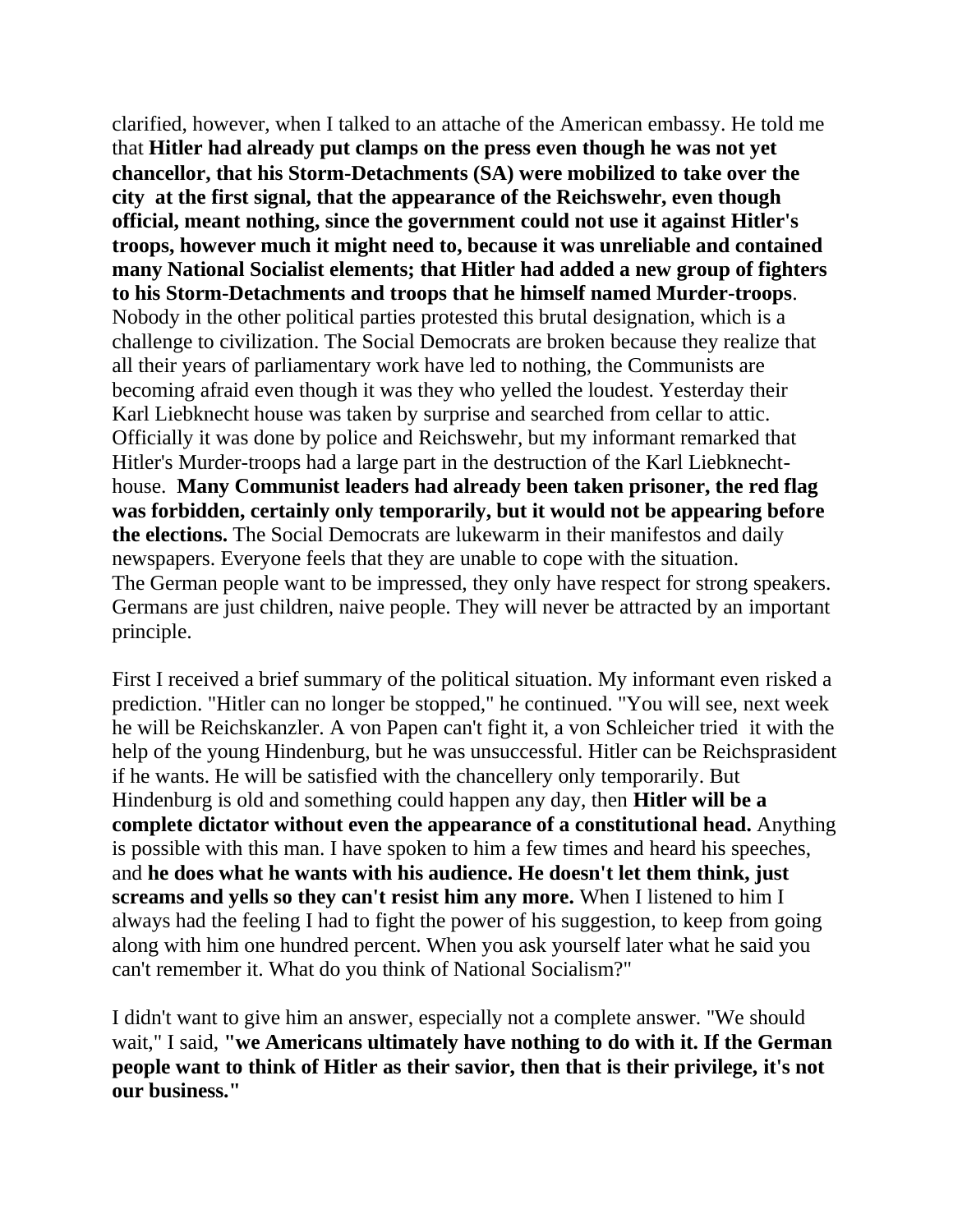**My confidant felt differently and tried to prove to me that Hitler was a danger to Europe just as Mussolini was, and that the Italian danger would be strengthened by the National Socialist's extension of power in Germany and by a Hitler dictatorship.** 

**That same evening I wrote to Hitler's old address in Berlin, saying I had arrived and requesting a meeting. That night the Reichstag building burned down. Goring came to my hotel at noon, more brutal than before, arrogant and authoritarian. He was accompanied by a newcomer, whom he introduced to me as Gobbels. Both were full of the burning. They swore at the Communists who had set fire to the building and tried to persuade me to the belief in their sacred right to wipe out the Communists down to the last man. I followed the same tactics as before and expressed no opinion. They would only answer my question of where and when I could speak to Hitler after they were done raging. The Fuhrer would receive me in the evening at eleven-thirty at the Fasanenstrasse. Goring would pick me up by automobile.** 

**Hitler was very upset. To be merely upset, for him, would mean hysteria for someone else. He was always upset, in the true sense of the word. His greeting was barely polite.** He raged about the Communists who had set fire to the Reichstag, he accused the Social Democrats of having had a hand in the fire, he called on the German people as if he had thousands in front of him. I can't reproduce the whole raving monologue here because I retained almost nothing of it. It had no coherence. He went on for a full half hour before he sat down at the table and began a more or less controlled discussion with me, constantly interrupted by accusations and anger at the Communists.

I had no idea what I was there at Hitler's for. The situation was like this. Carter had received a letter from Hitler, requesting him to send his former middleman immediately to Germany for a meeting. Carter had showed me the letter, and after my acceptance a few months ago, had asked me to go immediately to Berlin. Now I sat in front of Hitler, but had no idea of what he would ask or say to me. I waited calmly.

"I would like to inform you of the progress in our ranks. Since 1931 our party has tripled in size. There are detachments in which the number of unemployed far exceeds the number of employed. Various electoral campaigns have taken their toll of our funds. Now we are on the brink of electoral victory. **I have had to clean up the party. Certain elements, even in leading positions, were unreliable. But that is all over now.** Now we are concerned with being successful in our last step.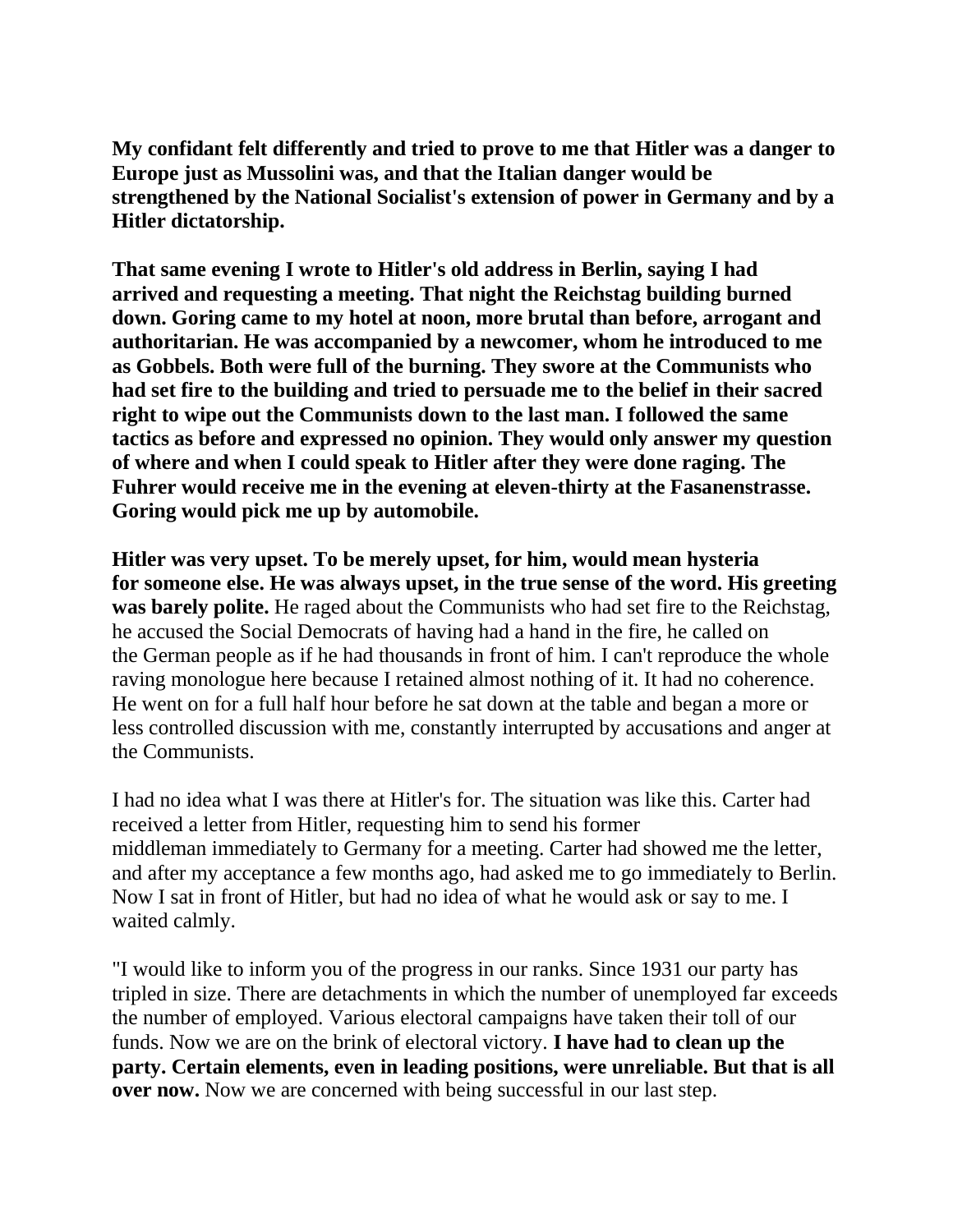The Communists have played their last card with the burning of the Reichstag. The Social Democrats have been more difficult to defeat in our latest assault. Also, we can't forget the German Nationalists, and they have money. We can't come into Berlin with our troops because although we feel secure of the Reichswehr, we are not certain of the general populace there, especially in the north and the Jewish quarter. We have drawn a ring around Berlin and I have concentrated three quarters of our party's troop strength in it. Just a few more days and the big day will be here, election day. **We have to win this last initiative. Either by elections or by force**. **In case the outcome of the elections is not favorable, my plan is definite: to arrest Hindenburg, his son, von Schleicher, von Papen and Bruning, and keep them prisoner. We will also take the Social Democratic leaders prisoner.** Everything has been calculated up to the smallest detail. But half of our Storm-Detachments have only billy clubs, and the troops have old-fashioned carbines. Near the German border in Belgium, Holland and in Austria there are huge weapons supplies. Smugglers give no credit. They demand scandalous prices. Of course they are aware of what is happening here and are prepared for eventualities. You can't negotiate with those fellows. They want hard cash, nothing else."

"I thought you would be here in Berlin sooner, then I could have calculated everything accurately. Now, at the last moment, we must act quickly. Long discussions won't help. What do you think your backers will do? Our money is gone. Will you continue to support us or not? **Don't forget that we are fighting against Moscow, against the whole German heavy industry, against the Catholic Church and against the International.** These are no enemies to underestimate. Our party funds have barely risen, although I did raise the membership fee to two marks and dues to one mark. There are too many unemployed persons we maintain for free and who have to be provided with uniforms and weapons. Things are better in the flat lands, there our people have carbines and hunting rifles. In the cities it is more difficult. What do you think? How much will your people give us?" I couldn't answer. Especially since I was not prepared for this question and had not discussed it with Carter before my departure.

"I have made no calculation, we had no time, and **I don't trust my colleagues any more, but for a few exceptions**. **Our party has grown so much in such a short time that it has become more and more difficult for me to keep the leadership completely in my hands. That is absolutely necessary, since reliable leaders are very rare. The monarchists are beginning to come over to our side.** Every day members of the Stahlhelm join up, sometimes in masses, and we can do nothing but welcome them, but we have to control the leaders who come along with them very strictly. **I trust no one these days. I have finally made personal contact with Hindenburg. The conversation was anything but pleasant, the old man was**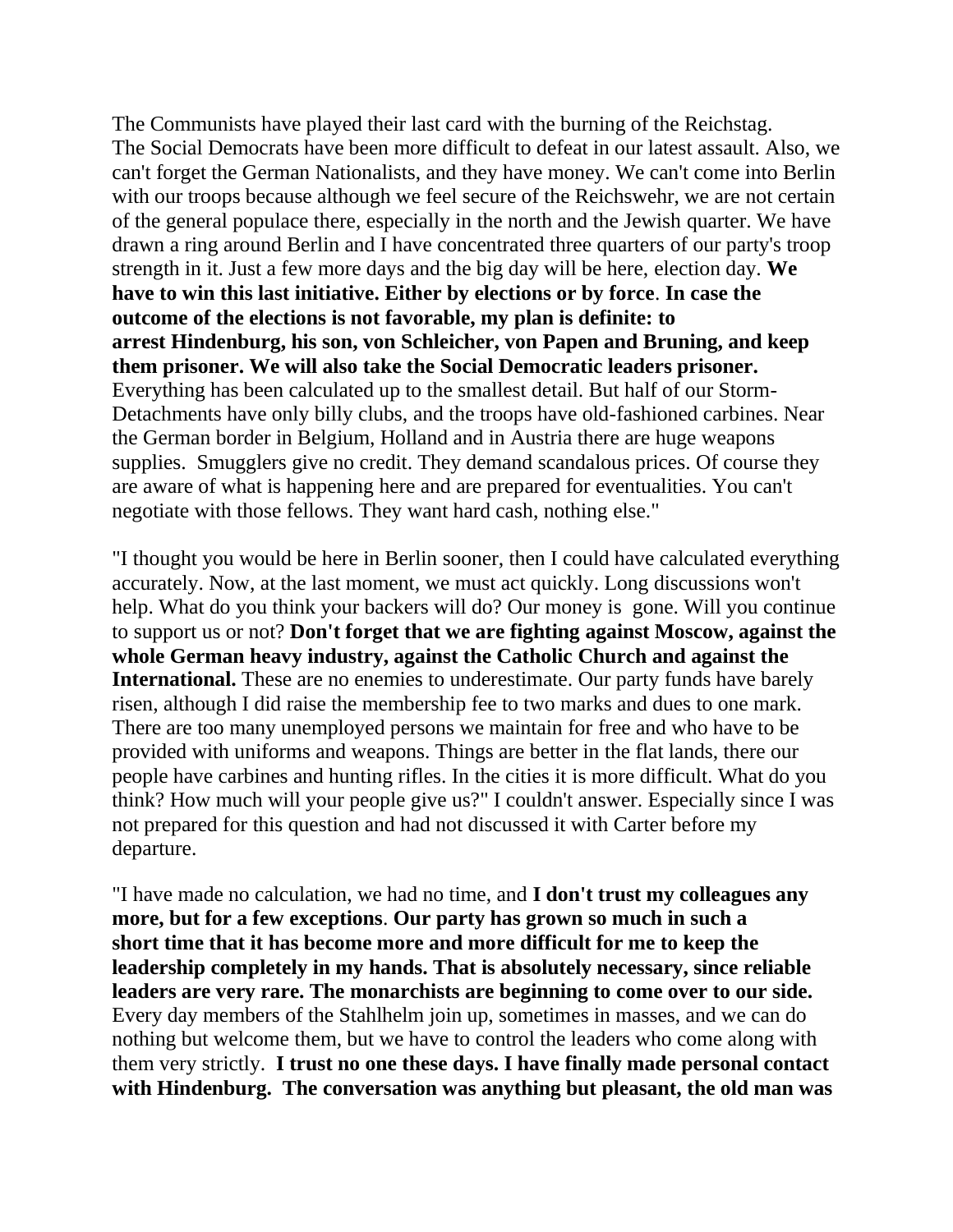**very reserved, but I pretended not to notice it. I have time. He will know soon enough with whom he is dealing. When the day arrives he will either play along or disappear. I don't make compromises.** You are no Jew are you? No, I remember, your name is German, yes, German origin. It is better for you to travel in Germany with a German pass. Gobbels can take care of it. You know him, surely. He, along with Goring, is one of my best partners. Von Heydt is no longer with us, you know that. Neither is von Pfeffer. **The Strassers are laughable. A mutiny in the SA against me, a full meeting of all the Gauleiter, and the incident was over.**  Strength, quick action, daring, are everything. Instead of acting quickly and not waiting, the Strassers and their people prepared and conspired in secret, and I was informed of all their activities when I stepped in at the last moment. They are weak brothers, overly politicized, with manners they took from the red rabble. What are they saying in America about the burning of the Reichstag? Obviously he forgot that I was already here when the building burned. "But we know who the guilty ones are. We can prove everything. The Communist set fire to it, but behind him are both Communists and Social Democrats. They will regret it. ..." Hitler had slowly worked himself up to a frightening temper again and was now walking up and down in the room. **Suddenly he ran to the door, pulled it open wide and looked into the hall. He began to rage and swear at someone who must be standing on the step. But I could see no one. I don't know what he was trying to do with his yelling. First I thought he wanted to prevent someone in the hall from hearing our discussion. But that wasn't the case, because when he came into the room again he continued to rage against the invisible person over something that was not clear. Perhaps it was the long wait for unimportant details, or over his inability to trust his subordinates.** 

He sat down again and said to me: "You have not mentioned the sum of money yet." **There are moments when Hitler gave the impression of a sick man. It was always impossible to carry on a normal conversation with him. Sometimes his jumps from A to Z were such a hindrance and so stupid that his mental balance was doubtful. I think he has a hypernervous nature. In the last few years his mind has been occupied with a single idea. He has lived under constant tension. Many would have broken down, but Hitler seems to have an incredibly strong nature. I don't believe, though, that he has great understanding. When I try to summarize all the conversations I have had with him, I come to the conclusion that he is not intelligent, but unusually self-centered and tenacious. That is, I believe, his strength. We can all recognize a person of this type in our own circles, who, often dumb and barely developed, sacrifices everything for an idea or a possession, and either wins or perishes because of it. This is how I see Hitler.**  Whether he will be a blessing or a curse for a people like the Germans, only the future will tell, but I do think the German people are the only ones in the world to tolerate a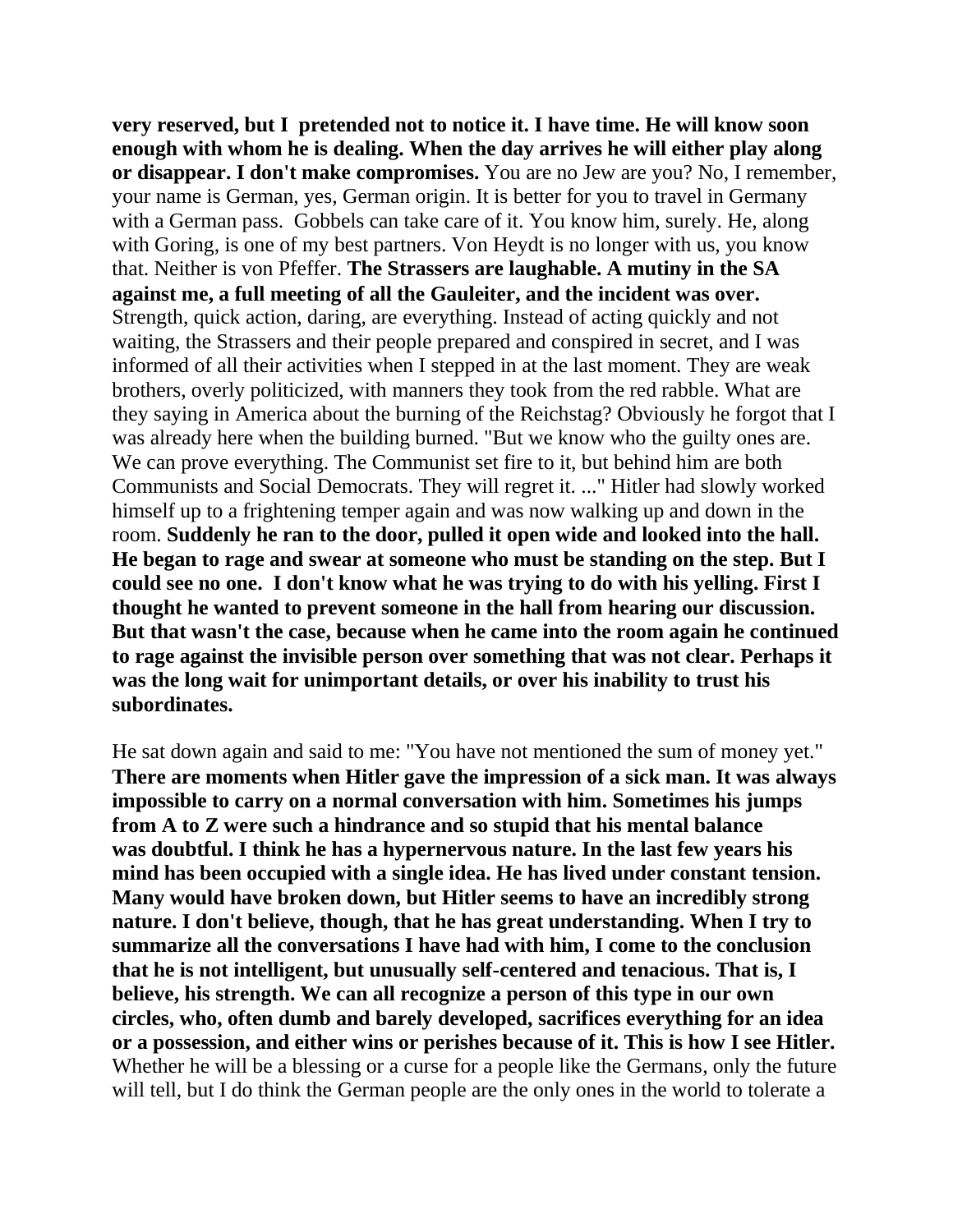man with such massive influence. There are so many weak points in his person and his behavior that the man himself as well as his party would have long been mocked and ridiculed in other countries. **Knowing the man after various conversations I had with him, I also understand now why he can no longer be tolerated after his final victory, neither by Germans nor by foreign journalists. He is actually a danger to himself and to his party because he cannot control himself, he reveals everything, babbling about his plans without the slightest hesitation. This had struck me even at our first conversation. Of course, I had had the strongest references, my identity was secure, he could tell from every detail that he was dealing with someone who represented the strongest financial group in the world, but for me it was no proof of his statesmanship and political insight to be informed so straight-forwardly of his most secret intentions.** 

In 1933 this was certainly less dangerous than 1929 or 1931. But in both those years he was equally frank with me as in 1933. **Also he couldn't get away from the Jewish problem. That was the central issue for him, the problem of the greatest importance for the German people.** His ideas on this subject would be considered laughable by an American high school student. He absolutely denies all historical fact, and I believe he knows nothing about the modern concept of "race."

**After his question, or actually his reproach, "You have mentioned no sum of money," he began to speak of the Jewish problem, and by God, he began to compare the German problem with the Negro problem in America. That was enough for me to form an impression of Hitler's understanding and insight. Both problems are in no way comparable. I will spare you these nonsensical comparisons of his.** 

It was already three o'clock in the morning and I still did not actually know what he wanted of me. So I made use of a small pause in his incoherent speech to ask him: "You spoke of a sum of money?"

"Yes, that is the problem. We don't have much more time. This is the situation. Are your backers prepared to continue supporting us? What amount can you get for me? I need at least one hundred million marks to take care of everything, and not to miss my chance of final victory. What do you think?"

I tried to make it clear that there could be no talk of such a sum, first of all because he had already received twenty- five million and second because the transfer of such a large amount in a few days from New York to Europe would certainly disturb the stockmarket. Hitler didn't understand this, and he said so directly. He was not familiar with such complicated details in banking. "If you have the money in America, then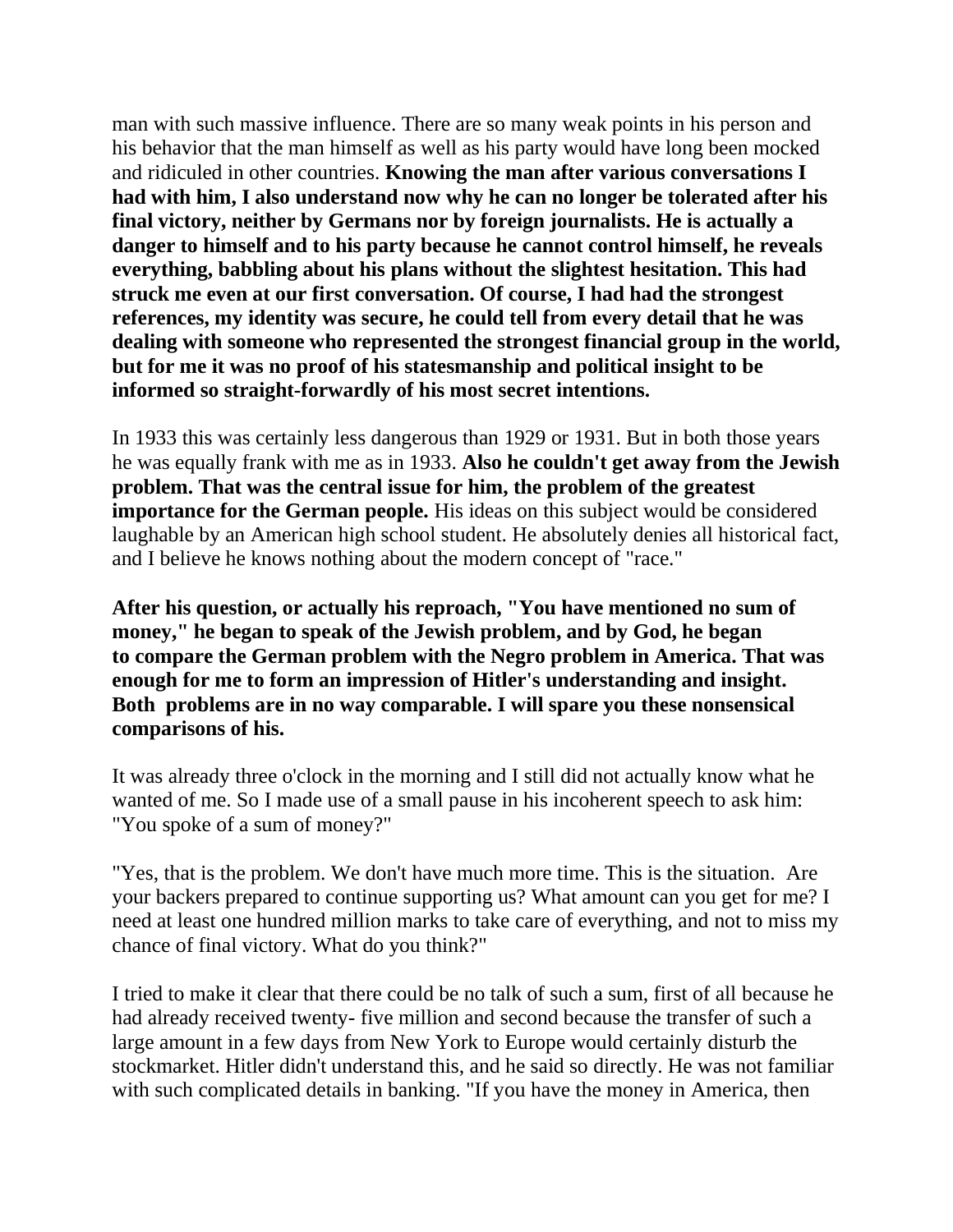certainly it can be turned over to Germany. Telegraphically or something, it seems very simple to me." It was hopeless and a complete waste of breath to enlighten him in international finance. I concluded by promising to report our conversation to my backers and then to wait and see what their decision was.

"You will telegraph, won't you? Do it here, then your telegram will be handled more quickly. Code? We can also help you, I will just telephone for you." **Now I had to explain that I corresponded with Carter in a secret code and he demanded to know whether nobody could read this cablegram, not even the directors of the telegraph company? He was amazed and thought it was bad that private persons could telegraph each other without the government of the different countries being able to decipher their reports. He admitted that he had never heard of such a thing.** It was about four-thirty when I got back to my hotel and I immediately began to construct my code telegram to Carter.

It was very strange to read the German press in those days. Of course, one was told that Social Democratic and Communist weeklies were still available, but the hotel boy that I sent out for them kept coming back with the well- known Berlin papers. **The burning of the Reichstag building was believed to be without exception a Communist misdeed. I was never able to learn other opinions, even if they were available. I read other explanations in America and elsewhere, but if it is true that the Hitler party had a hand in the burning, then Hitler is the best actor I have met in five continents.**

Goring and Gobbels are almost as good. His anger, his frenzy about the burning were either completely genuine or incredibly well put on, and even now, just thinking of that conversation, I can still feel the influence of those wild feelings.

I noticed another strange thing in those days about Berlin. At street corners and squares I often saw ten or twenty brown uniforms with swastikas standing in a circle. For a quarter of an hour they cried: "Clear out the manure! Vote National Socialist!" Then they walked on, formed another circle and cried: "The latest egg the Jews have laid, that is the German State's Party!" At noon time I saw out of my hotel window forty brown uniforms standing in a circle, a half hour long they yelled in constant rhythm:

Proletarian, wake up! If to fight for the freedom of German work Is what you want, If bread for wife and child Is what you want,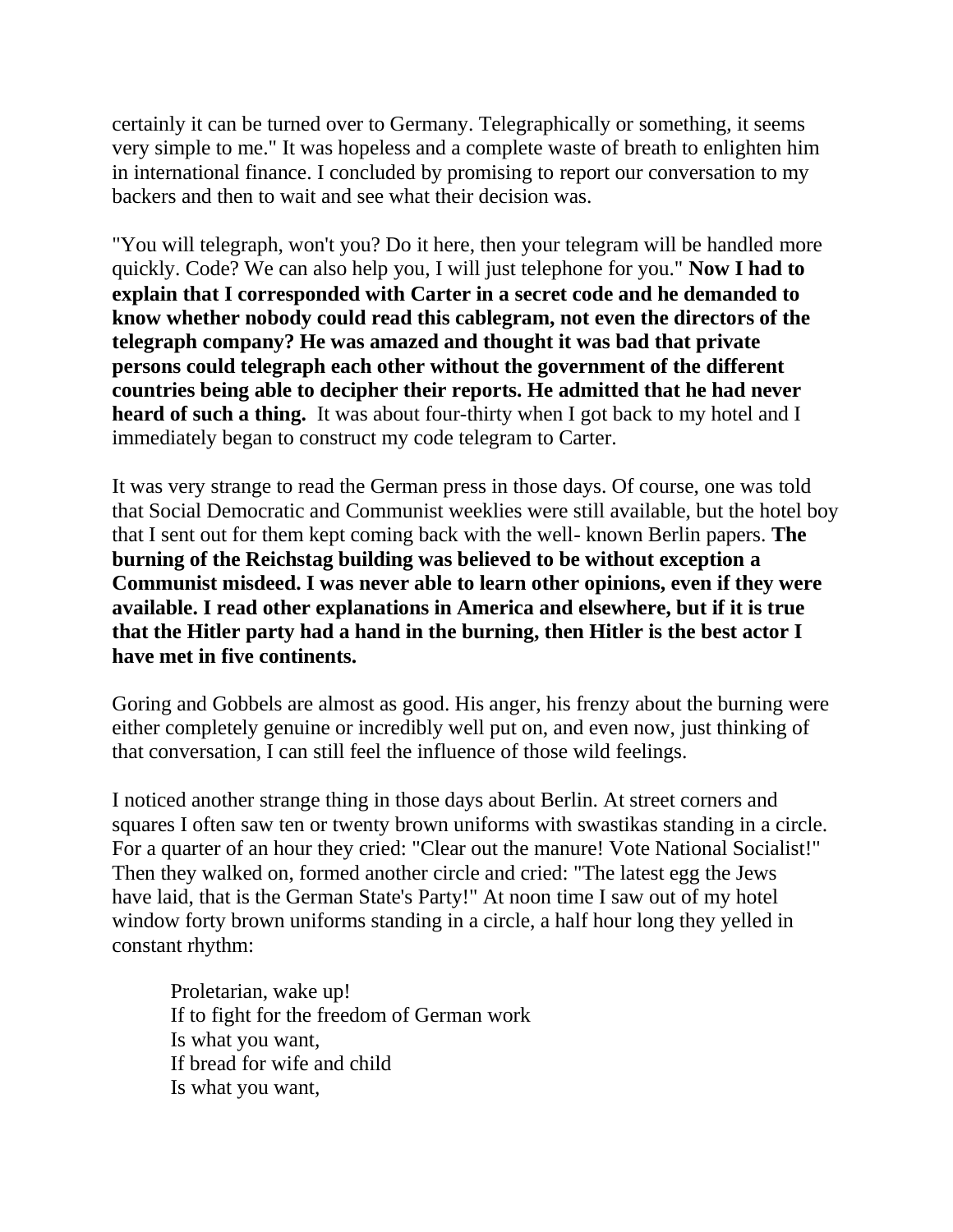Then Defend yourself, defend yourself Worker with mind and fist Vote List Nine.

**I always had to drink of Hitler when I saw these people. In Berlin they were called the propaganda "speaking- choruses."** 

**Everything Hitler. Short sentences. Just speak, scream, yell, without protest from anyone. No one could get a word in edgewise. Certainly a new propaganda method. They have discovered new methods here at home in the area of voting propaganda, but I have never seen anything as suggestive as this, anything that has such an effect on the masses, and the first party to use it naturally gets control of the streets, because even if another parry holds a speaking chorus in the same area it results in a scuffle -- it can't be otherwise.** 

The rhythm and the constant repetition of the same words puts the speakers in a kind of ecstasy, and in this ecstasy they are capable of anything. I have seen these brown people, how they look up over the heads of the crowds, as if they see a better world and they revel in this image. The ecstasy could be seen right on their faces. **Can a person still think logically in ecstasy? Psychologists are the ones to ask. Yesterday I read somewhere in a dissertation that fascism and National Socialism were a sickness, perhaps a sickness of the soul. But I am just rambling.**

Carter wired me that he could give seven million dollars at most, that means five million would be turned over from New York to Europe to the given banks and two million would be paid personally to me in Germany by the Rhenania Joint Stock Co. **Rhenania is the German branch of Royal Dutch in Dusseldorf.** I sent this answer to Hitler and waited. The next day Gobbels was announced very early in the morning. He brought me to the Fasanenstrasse.

Hitler received me in the same room, Goring was with him. The conversation was very brief. Almost abrupt. I had the impression that the three men were not satisfied with the stipulations, and that they had to force themselves not to lash out against me. Everything went well, however. **Hitler asked me to sign over the five million dollars to the Banca Italiana in Rome again, and Goring would accompany me. The two million had to be transferred in fifteen checks of equal value, in German money, all in Gobbels' name.** The meeting was then at an end. I left.

I carried out my assignment strictly down to the last detail. Hitler is dictator of the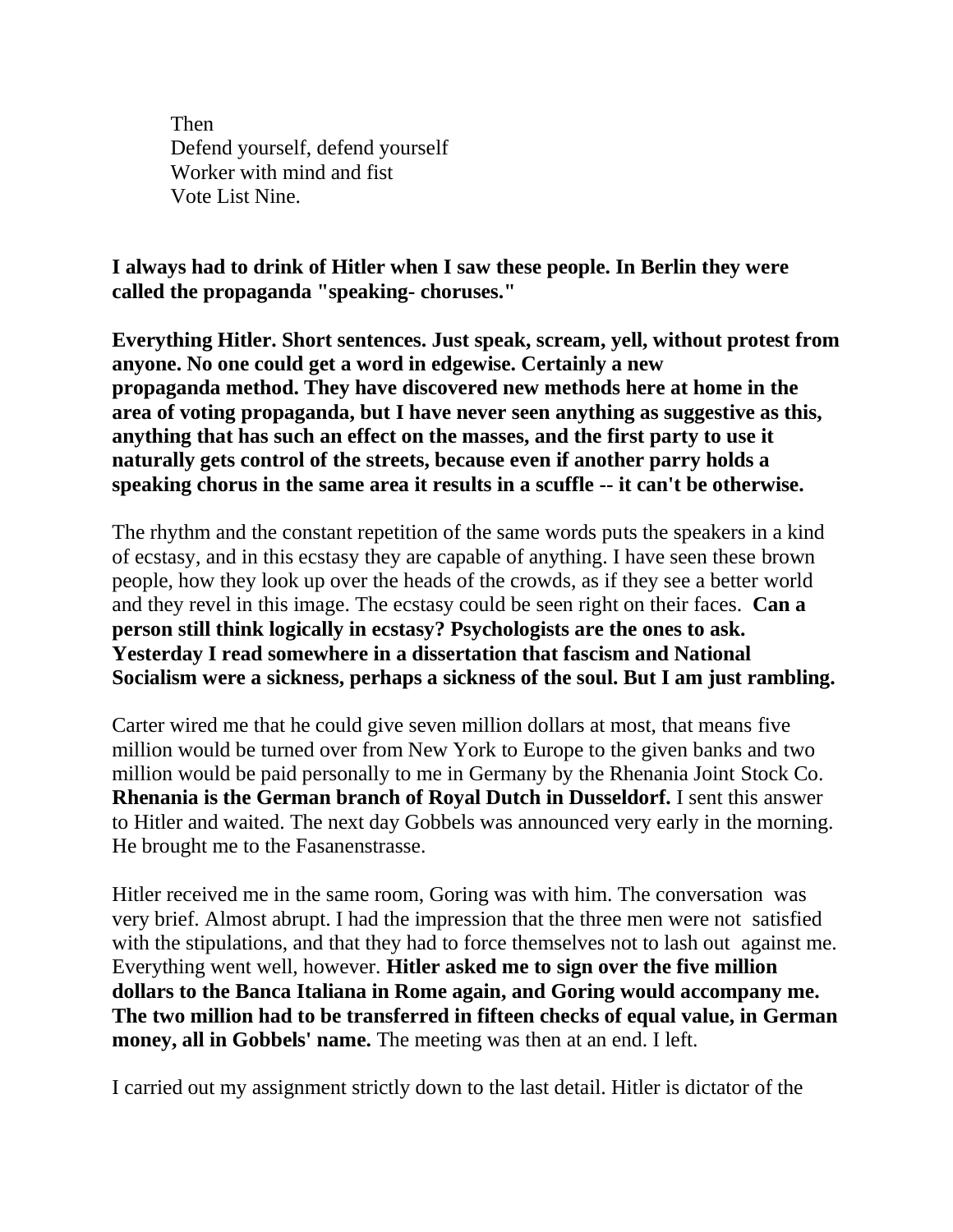largest European country. The world has now observed him at work for several months. My opinion of him means nothing now. His actions will prove if he is bad, which I believe he is. For the sake of the German people I hope in my heart that I am wrong.

The world continues to suffer under a system that has to bow to a Hitler to keep itself on its feet.

Poor world, poor humanity!

For translation faithful to the original Zurich, February 11, 1947 Rene Sonderegger

# **EPILOGUE**

The preceding report appeared in the period after the dating of the Forward, after October, 1933 (as a Dutch translation of the English original) in the form of a ninetynine page book published by an old, respected, still existent firm in Amsterdam. This book did not reach a wide public, however, since it disappeared after a short time forever from the book market, if it had ever been on sale publicly at all. Only isolated copies seem to have reached the hands of a third person. The existence of the book is not disputed. What is disputed is its authenticity. The firm explains that this book represents a huge falsification, or forgery:

The translator, Schoup, came to us with an original letter from Warburg, therefore we believed the book as well as its author to be genuine. After the book came out we learned from various sources that a **Mr. Sidney Warburg, from the house Warburg in New York, did not exist and that the book was a massive deception. We immediately called back all copies from book dealers and destroyed the whole edition**. We don't know if Schoup still lives: unfortunately he was never pursued.

The preceding German text is the exact word for word translation of the Dutch book edition.

\*\*\*

Today, at the end of 1946, thirteen years after 1933, after the second World War and the downfall of the Third Reich, after the complete subjugation of the German people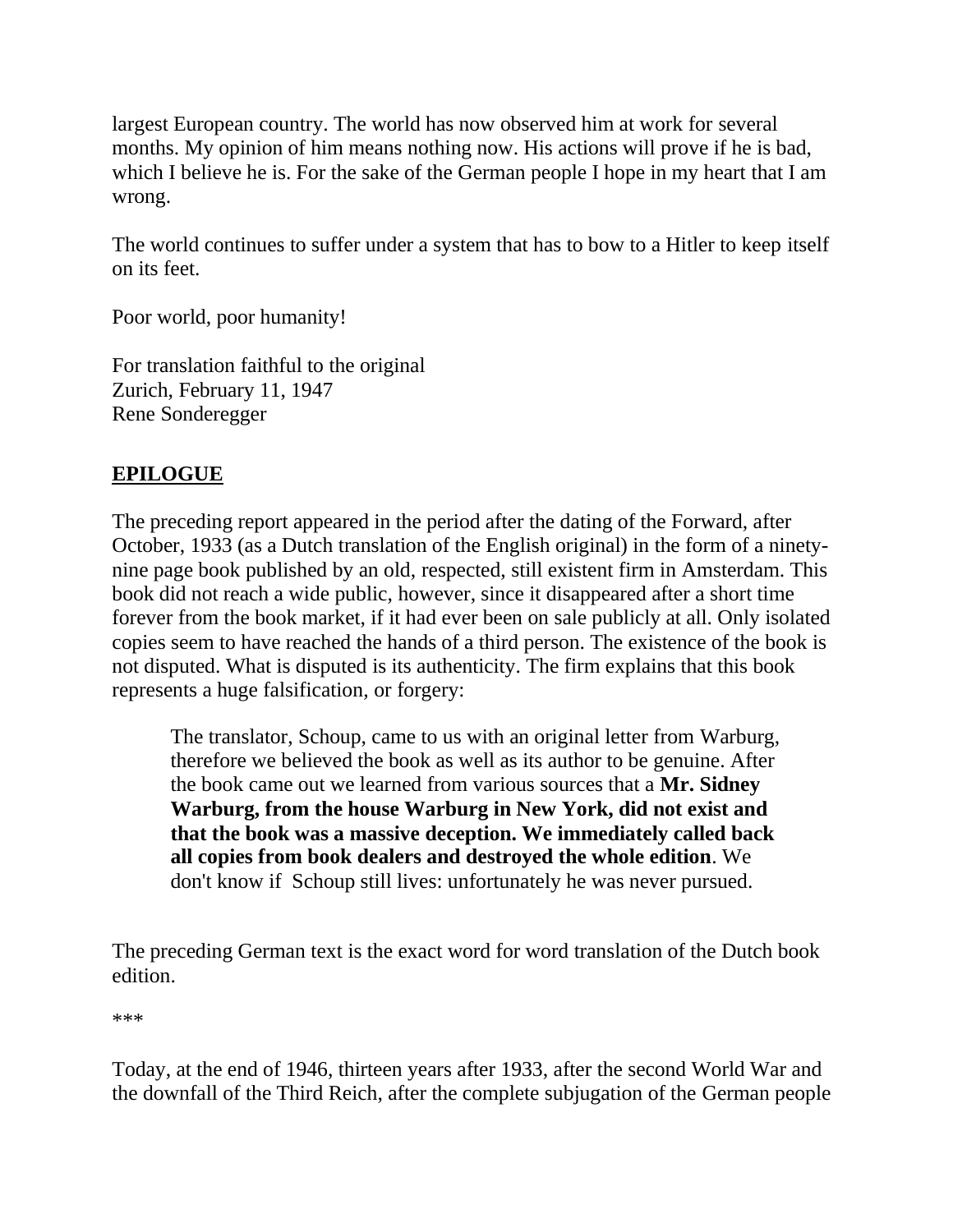and after the Nuremberg trials against the highest ranking surviving Nazi leaders, and faced now by the threat of World War III, we feel obligated to publicize this text, unedited and uncut, in order to make way for an exact analysis of its contents and origin.

It is possible that this report is forged and that its contents are substantially untrue. It is possible that the report is forged, but that its contents are substantially true. It is possible that the report presents a mixture of fiction and truth. But it is equally possible that he report is genuine, or that it is substantially genuine, yet contains several deceptions that testify against its authenticity. Anything is possible. It is important to establish the truth about contents and origin.

We pose the question of the truthfulness of the report. What evidence is there that it is a forgery, i.e. that its contents are substantially false? If it is false, in whose interest and by whom was this forgery created? Can it be proven that the contents of the report are substantially authentic therefore true? Can it be ascertained what is true and what is false in it?

In any case it can be established that the report can be authentic and true, that its authenticity and accuracy cannot immediately be disputed. This proof will be demonstrated by the following facts available to us. The report names many concrete, commonly known occurrences and facts that are relatively easy to verify. **It is supposed that Sidney Warburg is the New York banker and writer James Paul Warburg, son of Paul Warburg, who was Secretary of State under Wilson. Sidney can be a pseudonym.** James P. Warburg was born in Hamburg in 1896. In 1902 he came to America with his father. As a young man he is said to have spent several years in his uncle's business in Hamburg, mentioned in the report on p. 6. At the time of his supposed trips to Germany he was 33 to 37 years old. James P. Warburg was an American delegate to the London World Economic Conference in 1933, mentioned on p. 4. James P. Warburg wrote a great deal about economics and politics. For example a book of his appeared in 1940, after many precedents, called Peace In Our Time?, one year later another, Our War and Our Peace, in 1944 another, Foreign Policy Begins at Home. In 1942 a book of his verse appeared entitled Man's Enemy and Man. Ferdinand Lundberg calls him "politically aggressive" in his wellknown book America's Sixty Families. James P. should dispute the authorship of the report ascribed to him. **The American Warburgs came from the old Hamburg banking family of Warburg. Felix Moritz Warburg, the promoter of Zionism, was born in 1871 in Hamburg, went to the U.S.A. in 1894 and married there in 1895 a daughter of Jacob Schiff from the banking house Kuhn, Loeb and Co.** Felix had four sons who can eventually come into question as authors of the report, if the evidence of Warburg authorship is actually accurate. The case is improbable,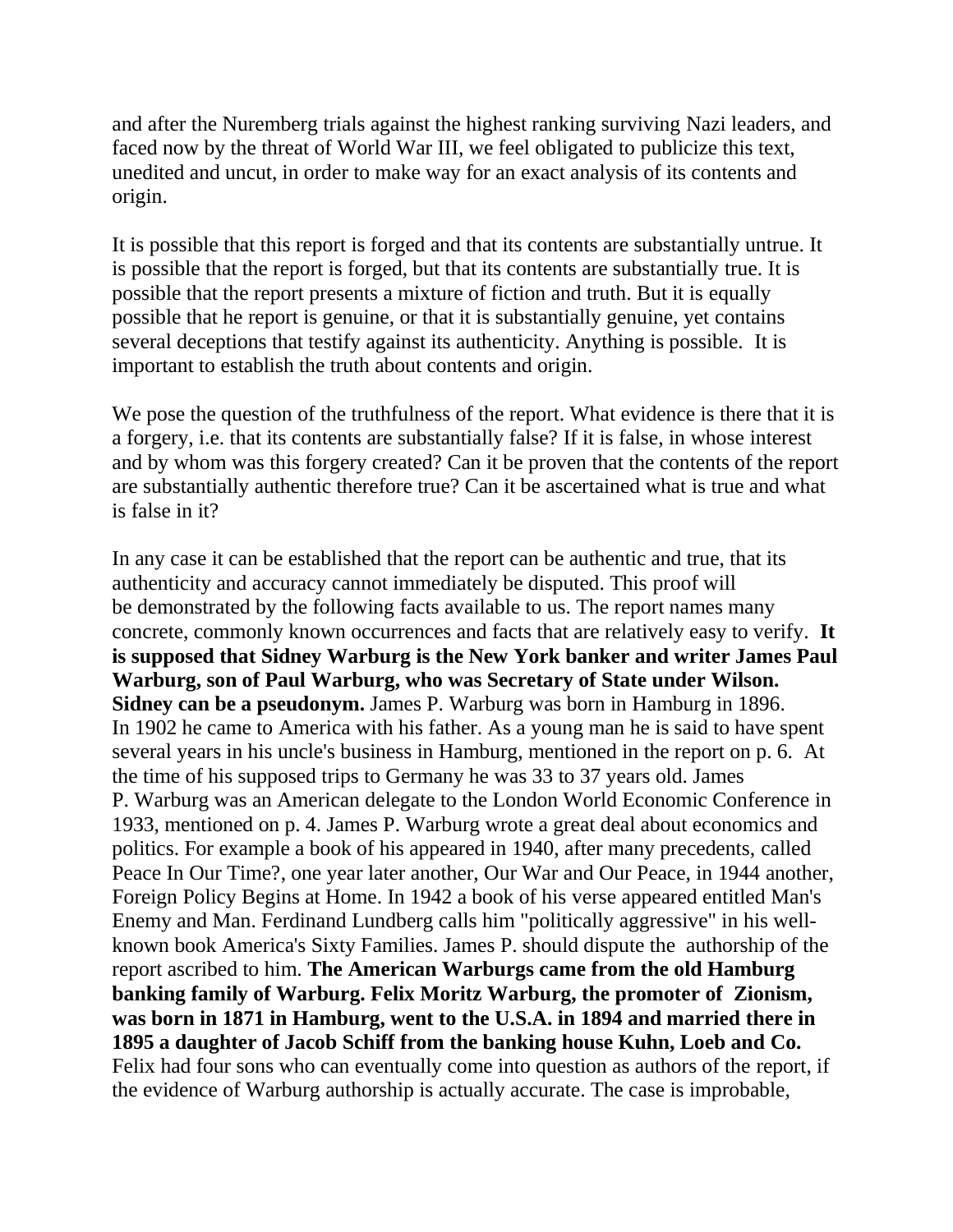however, because nothing seems to predestine them for this role. **Paul Moria Warburg, father of James Paul, his only son, was born in 1868 in Hamburg, married a daughter of Salomon Loeb from the banking house Kuhn, Loeb & Co. in 1895 and settled, as mentioned above, in the U.S.A. in 1902. A relatively short time later he sat in Wilson's government. The oldest brother of Paul and Felix, Max M. Warburg, was born in Hamburg in 1867 and remained head of the Hamburg firm. With the marriage of the Warburgs into the New York bank Kuhn & Loeb, the Warburgs became the most important Jewish financial capitalist power.** 

**The Warburg report contains several inaccuracies and errors that, at first glance, strengthen doubt in its authenticity. We would like to point out these places. On p. 2 the author wants to "describe briefly the state of American finance in 1929." But then he goes on to refer to incidents in the following years. The dissolution of the Darmstadt and National Bank, the Nordwolle crash, the crisis of the Austrian Kredit-Anstalt all took place in 1931, the payment of Young-Obligations in 1930. The amount of outstanding credits abroad the U.S.A. has, is given as 85 milliard dollars. This figure is much too high. American outstanding credits abroad were actually only 18 milliard dollars.** 

The title runs Three Conversations With Hitter. On p. 5 the author speaks of "four conversations." There were exactly three trips and five separate conversations with Hitler.

On p. 24 Carter's answering telegram reads: "Explain to man that such a transfer (of 200 to 500 million marks) to Europe will shatter financial market. Absolutely unknown on international territory." On p. 38 the author writes that "the transfer of such a large amount in a few days (one hundred million marks) from New York to Europe would certainly disturb the stockmarket." **Without knowing too much about these financial transactions, this fear seems to us improbable.** 

On p. 30 the author mentions that the Nazis had received 107 delegates in the Reichstag on September 14, 1932. That is wrong. The Nazis received 107 delegates in the Reichstag on September 14, 1930, in 1932 they already had many more. On the same page the author writes: "My grandfather came to America ninety years ago, my father was born there." **The father of the supposed author, Paul Warburg, was born in Hamburg and settled with his family in the U.S.A. in 1902.** 

**The Nazi rally described on p. 32 applies to the Breslau election rally on March 1, 1933. Therefore it took place after the burning of the Reichstag and**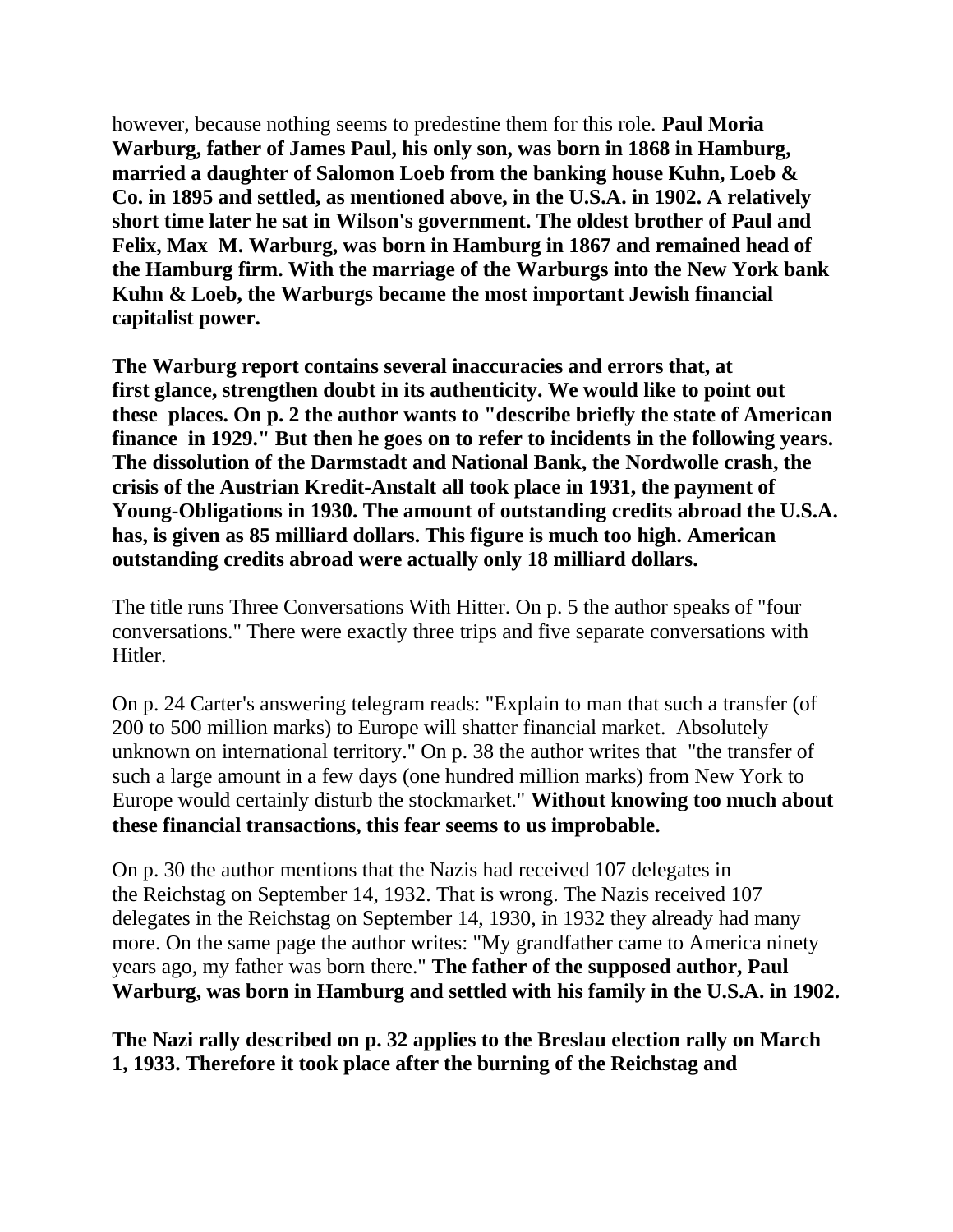**after Warburg's conversations with Hitler.** The author must have read the report on his return trip from Berlin, not on the way there.

On p. 34 the author is reading in a German newspaper in February 1933 that "von Pfeffer had been dismissed by Hitler and that (Gregor) Strasser had been left cold because his brother (Otto) had incited mutiny among the Storm- Detachments." On p. 37 he has Hitler saying at the same time -- "von Pfeffer is no longer with us. The Strassers are laughable. A mutiny in the SA against me, a full meeting of all the Gauleiter, and the incident was over." The reader gets the impression that the cases of von Pfeffer and Otto Strasser had occurred very recently. Instead they happened in 1930. It is possible, however, that they took effect afterwards, and were mentioned again in conjunction with the Gregor Strasser crisis of early December 1932.

Perhaps the most obvious error is found on p. 34, where the author writes that Hitler has already been taken into the government, but is not yet Reichskanzler. The text on p. 35 also implies that in February 1933 according to the author von Papen, not yet Hitler, is chancellor. **One can conclude from a sentence on p. 24 ("We should not forget that in 1931 Hitler was not yet Reichskanzler, just leader of a strong political party") that the author knows as he is writing the report in the summer of 1933 that Hitler is chancellor.** The same can be taken from the phrase on p. 38 "after his final victory." Every school child in Europe knew in 1933 that Hitler became Reichskanzler immediately when he entered the government at the end of January, 1933 and he remained so until his death. **Perhaps what helped create the error was the author's lively and accurate memory that Hitler was at first only nominally Reichskanzler, that von Papen & Co. did not want to give up actual power, and that the struggle for power within the government witnessed from up close by the author continued on until Hitler first seized total power in the summer of 1933.** In general, the tension of the German struggle for power in February of 1933 is absolutely correctly described by the author.

It is possible that the report contains additional errors and inaccuracies like these. It is, however, doubtful that they speak for the forgery of the report as a whole. **If we accept that the report is falsified then it originates from a very clever forger who has deep insight into actual facts.** Such a clever forger would not allow clumsy mistakes like that of the Reichskanzler or the misdating of the number of delegates, all of which could make the reader mistrustful from the beginning. Perhaps some of these mistakes were made on purpose so the authorship could be denied if necessary, like, for example, the assumption that the author's family had been in the U.S.A. for 90 years. **In fact these errors and superficialities speak more convincingly for authenticity than for forgery. An American banker, belonging to the circle of men of the world, who is at the same time not lost in inner**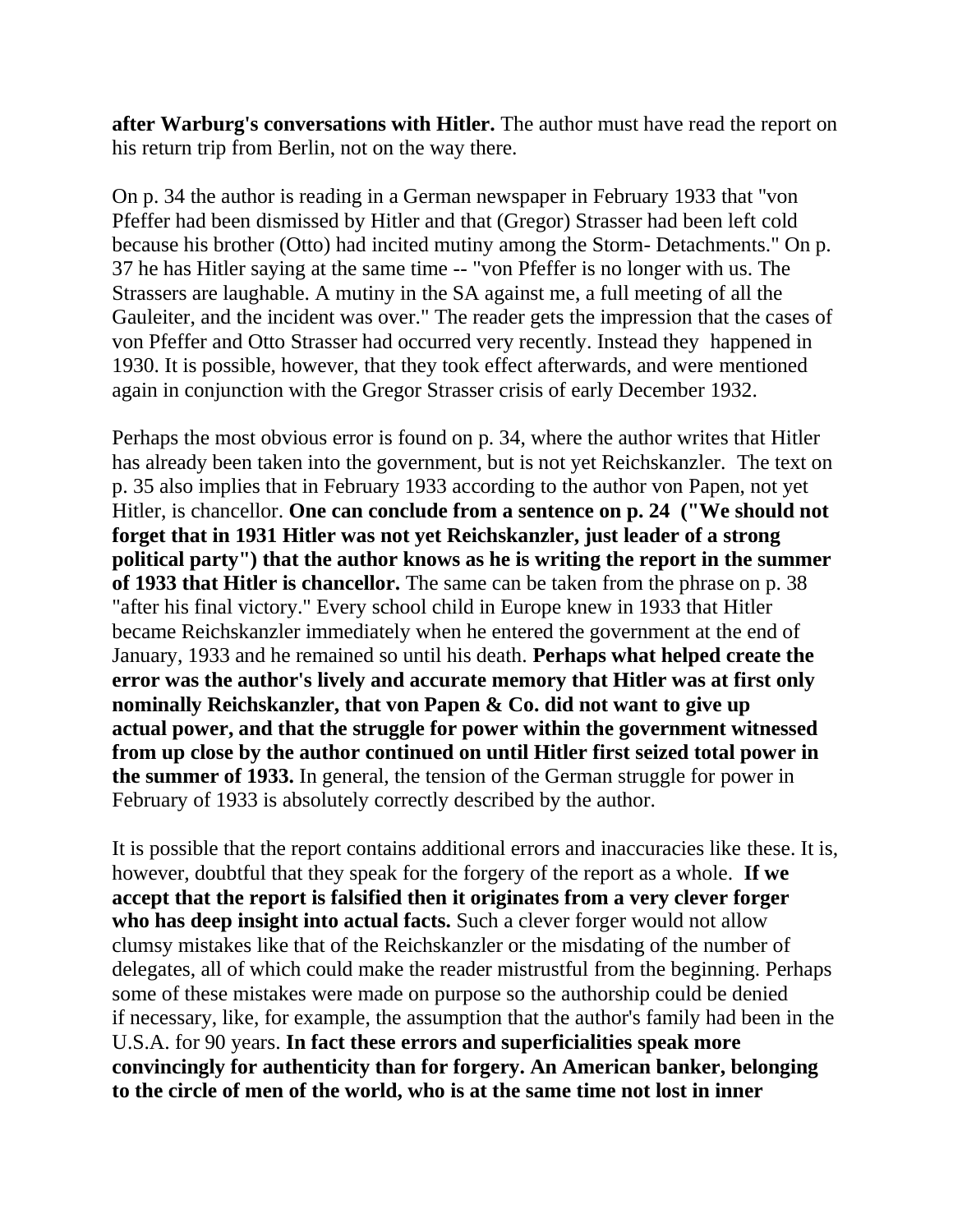**European affairs, does not twist and turn every word seventeen times over before setting it down, as a German professor would. He writes off the top of his head, freely from memory, unhindered by larger or smaller exactitudes in side issues. As long as the main points emerge sharply and clearly, and it cannot be disputed that they do.** 

Finally the report contains not only these and perhaps other errors, but also a large number, a majority, of accurate and provable statements. In addition, it contains many profound and excellent observations that prove the author to be not an ordinary shoemaker but a well-read, experienced and knowledgeable mind with insight, explicable only by either high theoretical training or collected personal experiences from top levels. The report contains predictions that sounded improbable in 1933, but were confirmed by events since that time. Finally there is a marvelous admission from one who participated. Naturally Gobbels couldn't keep his big mouth shut. So he writes in his dairy "Von Kaiserhof zur Reichskanzlei" on February 20, 1933: **"We are raising a huge sum for the election (Reichstag election of March 5, 1933) that disposes of all our financial problems at one blow." Even if we don't know, of course, if Gobbels' jubilant exclamation applies to the upposed American money to be sent by Warburg, the timely coincidence of both events is still remarkable.** 

The Warburg report as a whole gives an extremely serious impression, genuine, lively and believable. Descriptions of Hitler and the content of his conversations seem especially authentic and true, they agree with everything we know otherwise about the subject. After the errors have been pointed out, several especially relevant facts will be mentioned, along with comment.

From the beginning, the reference in the Forward to the conflict within the capitalist, the mixture of honesty, decency and corruption, proves great awareness. Marx, in Das Kapital spoke clearly of this economic role, the double role of the capitalist.

The great businessman, who won't let himself be deceived by any phrase, appears in short, brief sentences like:

Money is power. The banker knows how to concentrate and manage it. The international banker carries on international politics ... Whoever understands what was concealed behind the word "national" in the last few years and what is concealed there still also knows why the international banker cannot keep himself out of international politics. (p. 3)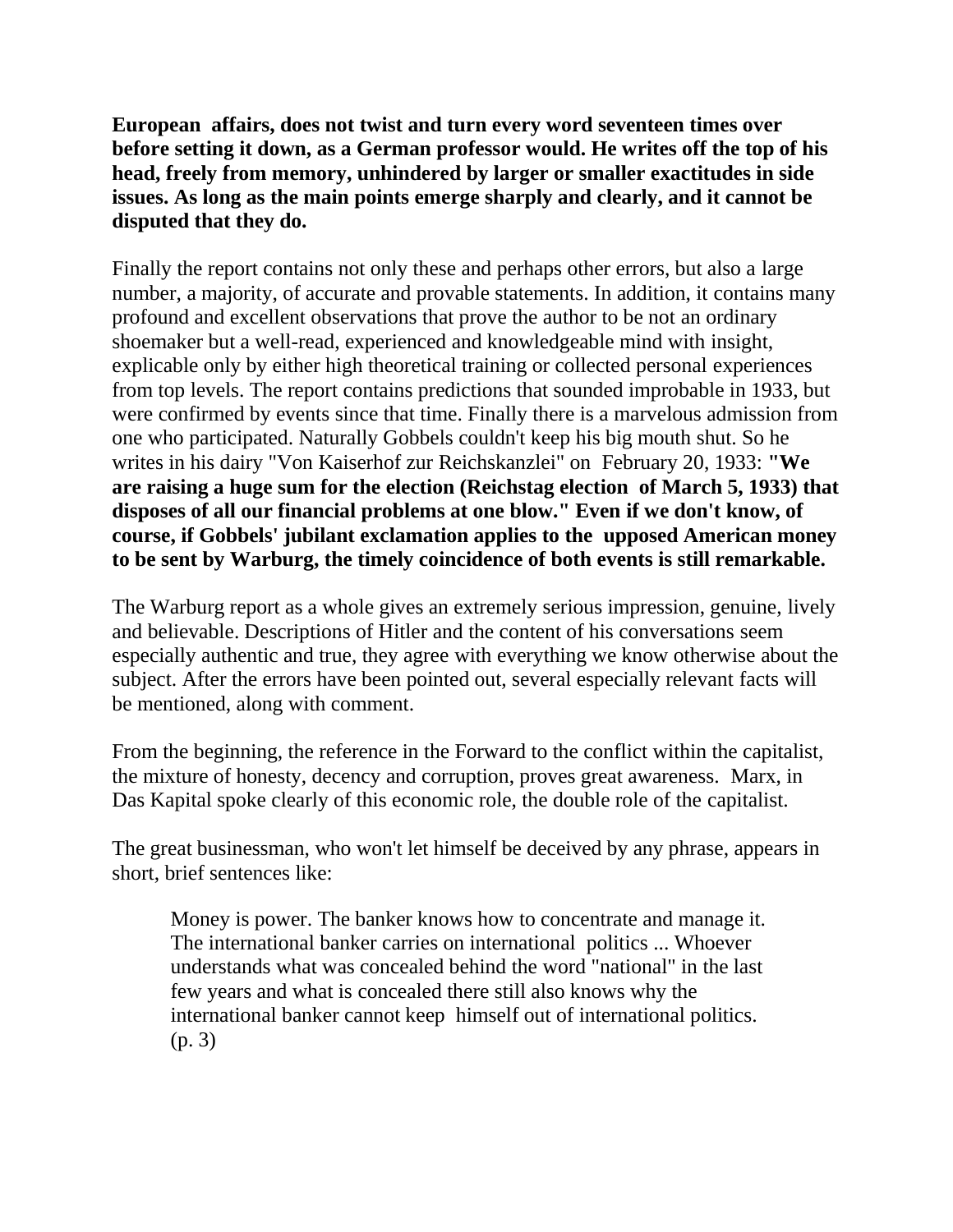The American banking world had never been enthusiastic about Wilson. Bankers and financiers viewed his idealism as good enough for the study, but unsuited to the practical, international world of business. (p. 4-5)

Look for the explanation in works on political economy, in examples of practical, international economy, in fat books on the subject containing much idiocy, all betray a complete lack of insight into reality. Political economists are, first of all, primarily academics. (p. 6-7)

Is he not right?

Carter and Rockefeller dominated the proceedings.

**Carter is Morgan's representatives. Guaranty Trust belongs to the Morgan group. Morgan and Rockefeller, the uncrowned kings of the world, give the orders and hold the Hitlers like puppets on a string with their millions. Carter (father and son) are official figures in the leadership of the Morgan bank in Paris, which played a very large role in the financing of World War I and in the regulation of debts and reparations in the period between the wars. Is the man mentioned here perhaps identical with John Ridgley Carter, born in 1865, who married an Alice Morgan in 1887, was attached until 1911 to the American diplomatic service and since 1912 belongs to the leadership of the Morgan Bank in Paris? It fits rather well.** 

On p. 9 Hitler says: "We can't count on sympathy from the large capitalists yet, but they will have to support us when the movement has become powerful."

According to other widely held opinions that statement is completely accurate. **Hitler received the first large sums of money from foreign capitalists like Ford, Deterding, etc.** Wealthy German capitalists treated him with reserve for a long time. Only after he had already come to power did the majority follow him. **But it was decisively foreign capital that made Hitler.** 

The views on foreign policy that Hitler held in 1931, according to the 1933 report, were substantiated by later events, as were, incidentally, his other predictions. His prediction of the Russian pact is the most amazing of all. On p. 20 Hitler says in 1931: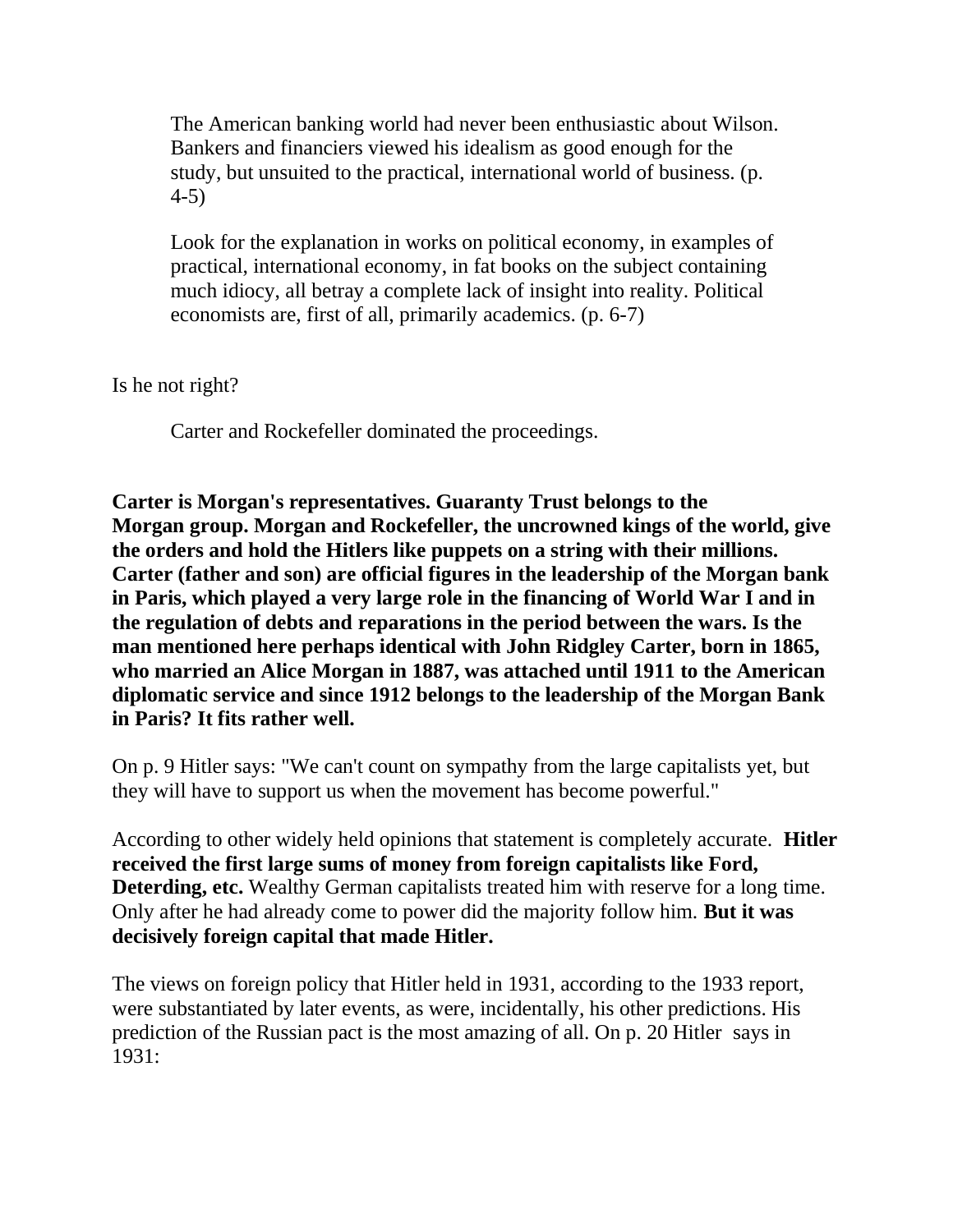The German people must be totally self-sufficient, and if it doesn't work with France alone, then I will bring in Russia. The Soviets can't miss our industrial products yet. We will give credit, and if I am not able to deflate France myself, then the Soviets will help me.

This seemed completely crazy to Warburg at the time. That is why he added immediately:

I must make a small remark here. When I returned to my hotel I wrote this conversation down word for word. My notes are in front of me, and I am not responsible for their incoherence or incomprehensibility. If you think his views on foreign policy are illogical, it is his fault, not mine.

Falsification!?!

Hitler's evaluation of the German "Communists" on p. 22 is to the point:

The best people here in Berlin are Communists, their leaders complain to Moscow of their bad straits and demand help. But they don't realize that Moscow can't help. They have to help themselves, but are too cowardly for that.

The position of Jewish capitalists in relation to Hitler and his antisemitism, as it is described in the report, has also been proven by other sources.

I had a talk with a bank director in Hamburg whom I had known well in the past. (Very likely Warburg's uncle) He was quite taken in by Hitler ... It was hard for me to take his opinion seriously, because he was a Jew. I needed an explanation, so I asked him how it was possible for him, as a Jew, to be sympathetic to Hitler's party. He laughed. "Hitler is a strong man, and that is what Germany needs." (p. 18)

Again I posed my question of how my informant, as a Jew, could be a member of the Hitler party. He passed over the question with a sweep of his hand. "By Jews Hitler means Galician Jews, who polluted Germany after the war."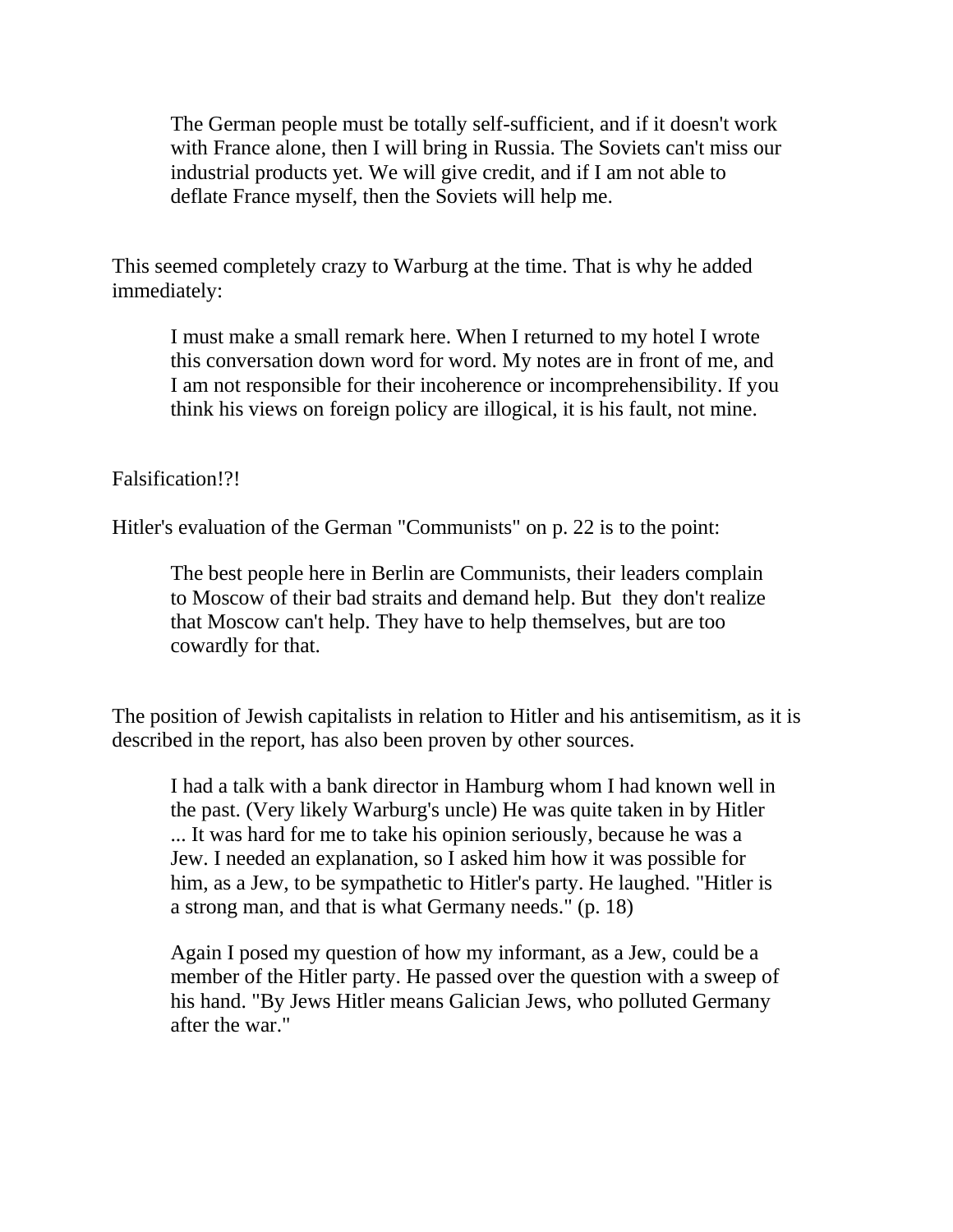Warburg's comic dismay when Hitler rightfully compared the Jewish question in Germany with the Negro question in America is equally believable. (p. 38)

An important sphere of fact, that can strengthen adequately the real possibility of the Warburg report's authenticity by analogy concerns numerous, uncontested statements about moral, political and financial support and promotion of Hitler and German National Socialism by foreign and especially American capitalists, scattered about in the literature of these times.

**First of all, the case of Henry Ford can be mentioned. The American automobile king was known in the twenties as the richest man in the world. At the beginning of the twenties he carried on an open, well-known alliance with the German anti-semites as their patron-saint, supported by the book The International Jew, illustrated by him and written by White Russian anti-semites. This book appeared in German published by the anti-semitic Hammer Verlag**. In a publisher's announcement he writes:

This book has long since taken its place in the armoury of every mentally alert German person. No other publication of similar scope that treats the Jewish question with intellectual reasoning can claim a wider circulation.

On January 19, 1923, the Hasler Nachrichten reports:

#### **Henry Ford is perhaps the biggest anti-semite of our time.**

On September 13, 1923 the Judische Pressenzentrale Zurich (Central Jewish Press, Zurich) writes:

The anti-semitic International is organizing itself. As the JOB representative discovered, **this (anti- semitic) agitation (in Czechoslovakia) started about two years ago: immediately after the negotiations Henry Ford conducted with German politicians in Czechoslovakia. The kind of agitation going on in Czechoslovakia strengthens the suspicion that there is a central location for international anti-semitic propaganda, seeking to systematically, according todefinite plan, incite an anti-semitic world movement.**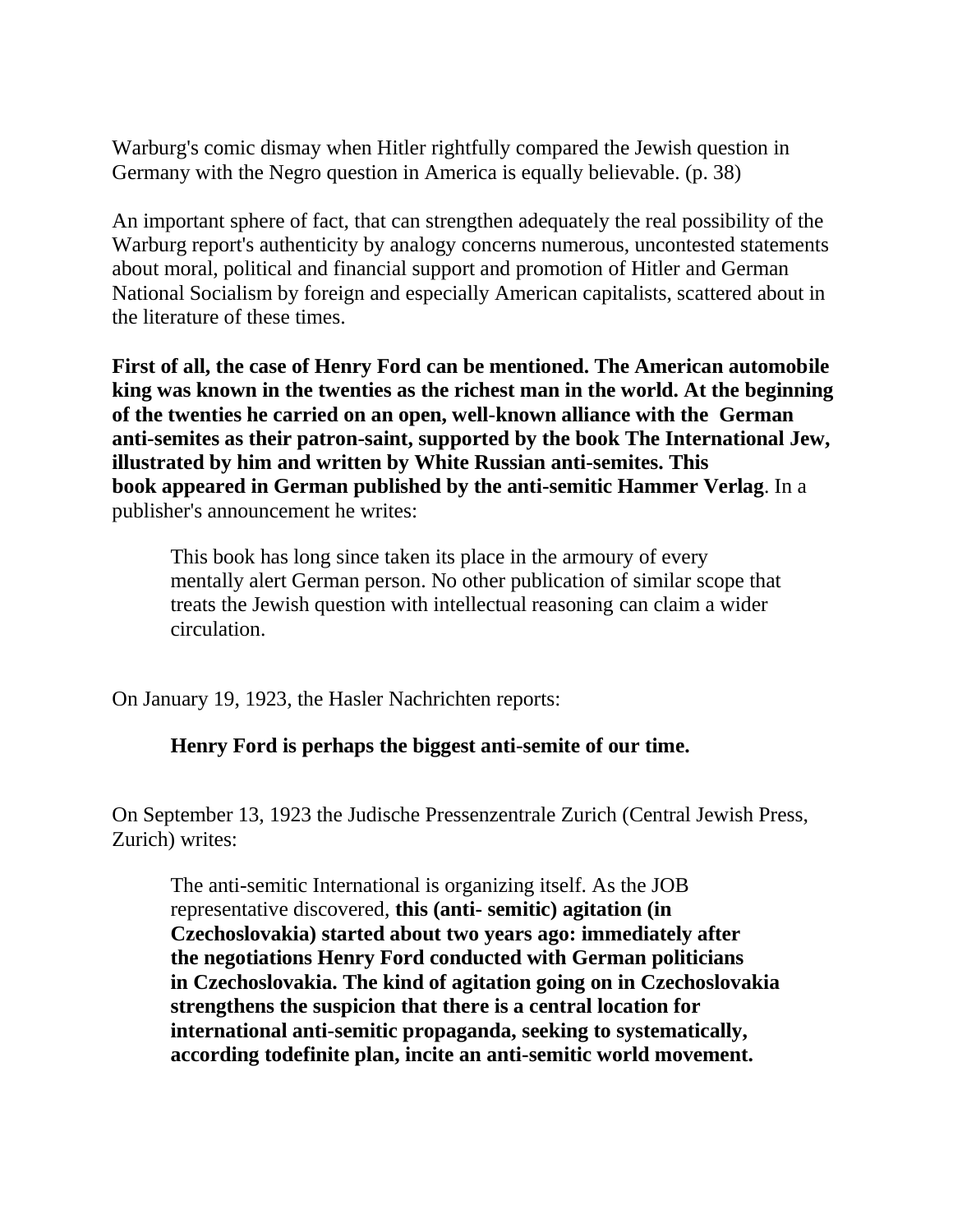On November 9, 1923, shortly after Hitler's beer hall putsch, the Vienna Arbeiter-Zeitung (Workers Newspaper) wrote that "it was well known that Henry Ford was spending large sums to stir up the anti-semitic movement in Europe."

The Judische Pressenzentrale Zurich reported on March 24, 1924: -- "Attacks on Henry Ford in the American Congress."

**In one of the last sessions of Congress, Congressman La Guardia delivered a sharp speech attacking Henry Ford, accusing him of spreading anti-semitism in Europe. La Guardia explained: "Henry Ford's wealth, along with his ignorance, have made it possible for malicious people to conduct a vile campaign against the Jews. This is not only true in America, but in the whole world. This inhuman, unchristian, and evil campaign has reached the other shores of the ocean and we see its consequences in the pogroms of innocent, helpless Jews in various parts of Europe. Refute this if you can!"** 

On April 25, 1924 Crispin wrote in the Berlin Vorwarts (Forward) under the title: "Ludendorf and the Jews" --

**To complete Ludendorf's character profile, the source of his wisdom about the Jews will be revealed. The source of his wisdom is, according to his own testimony, the book circulated under Ford's name: The International Jew.** 

**In 1927 an attack appeared against the anti-semites by C.A. Loosli: "The Evil Jews!" The author polemicizes mainly against the two literary leaders of anti-semitism, Ford and Rosenberg. He uses the expressions "Ford and his swastika- confederates" (p. 57), "the German anti-semites in alliance with Ford" (p. 60) , "Mr. Ford and Mr. Rosenberg" (p. 33).** 

The following appeared in Upton Sinclair's book about Ford, the automobile king, that came out in German in 1938 published by Malik Verlag, London:

**The former editor of the Dearborn Independent (belonging to Ford) who had written the anti-semitic article, was now Ford's private secretary and press chief, controlling all his public relations. William J. Cameron had not changed his views one iota; on the**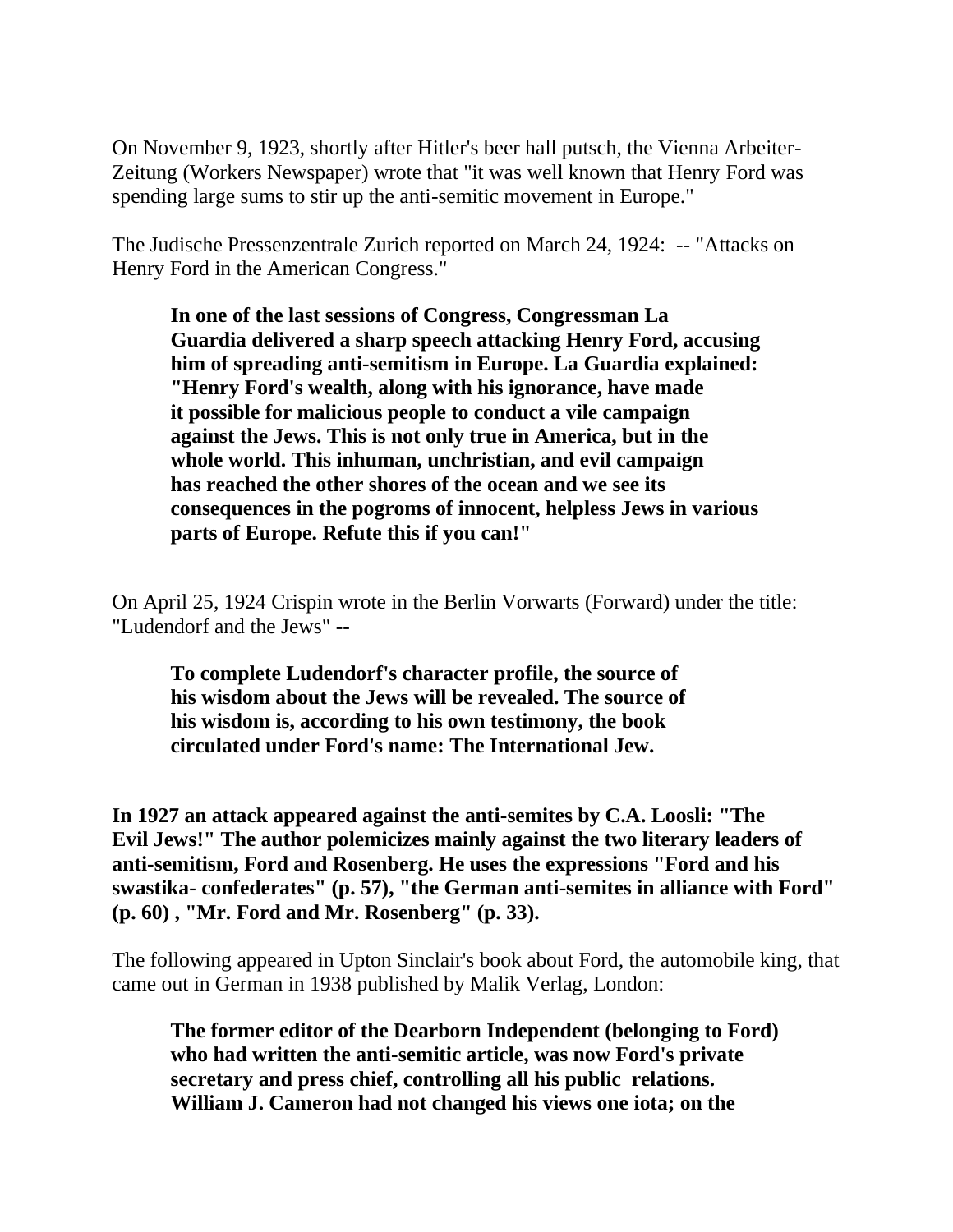**contrary, he was in contact with numerous anti-semitic agents in the whole world and connected them with Henry Ford ... Ford's millions surrounded him like a prisoner with Nazi agents and fascist slanderers. They had already begun to work on him when the Hitler movement was still young, and had received \$40,000 from him for a German edition of the anti-semitic brochure, the names of Hitler and Ford appearing together in the prospectus. Later on a grandson of the ex Kaiser joined up with Ford, and by his help \$300,000 flowed into the Nazi party. Henry Ford had huge factories in Germany, and it was no utopian idealism that prompted him to fight the strikes in that country. -- Then Fritz Kuhn entered the picture, Hitler's primary agent in America, the uniformed head of the German-American Bund, a semi-military organization. He moved his headquarters to Detroit and received a post in the laboratories of the Ford works. A new anti-semitic campaign was begun and the Ford factory swarmed with Nazis. (p. 248-249)** 

The German Hitler movement grew and took strength from 1920 on under the direct, open and close participation of Ford. Only when Ford's public support was no longer necessary did he separate himself from anti-semitism. He continued to aid Hitler, however. The latter conferred an order on him after his takeover. The Volksrecht (People's Rights) reported on September 19, 1945:

The Ford works are accused of furnishing supplies regularly to the Nazis. The correspondent from TASS Agency in New York reports: "Documents discovered in Germany, as well as thorough investigation have proven that the American Ford Co. produced war materials for the Nazis and assisted German armaments before and during the war up to 1944. Before Pearl Harbor, Henry Ford himself approved the contracts between his factories and the Hitler government ... In 1939 a gift of 50,000 marks is said to have been turned over to Hitler from representatives of the Ford works."

**The American origin of European fascism** is also evident in a report from the Judische Pressezentrale Zurich of December 22, 1922:

**One of the leaders of the Ku Klux Klan explained in a conversation with journalists that the KKK had made all the preparations to expand into a world organization ... in a very short time a branch organization would be founded in Canada, while trusted agents**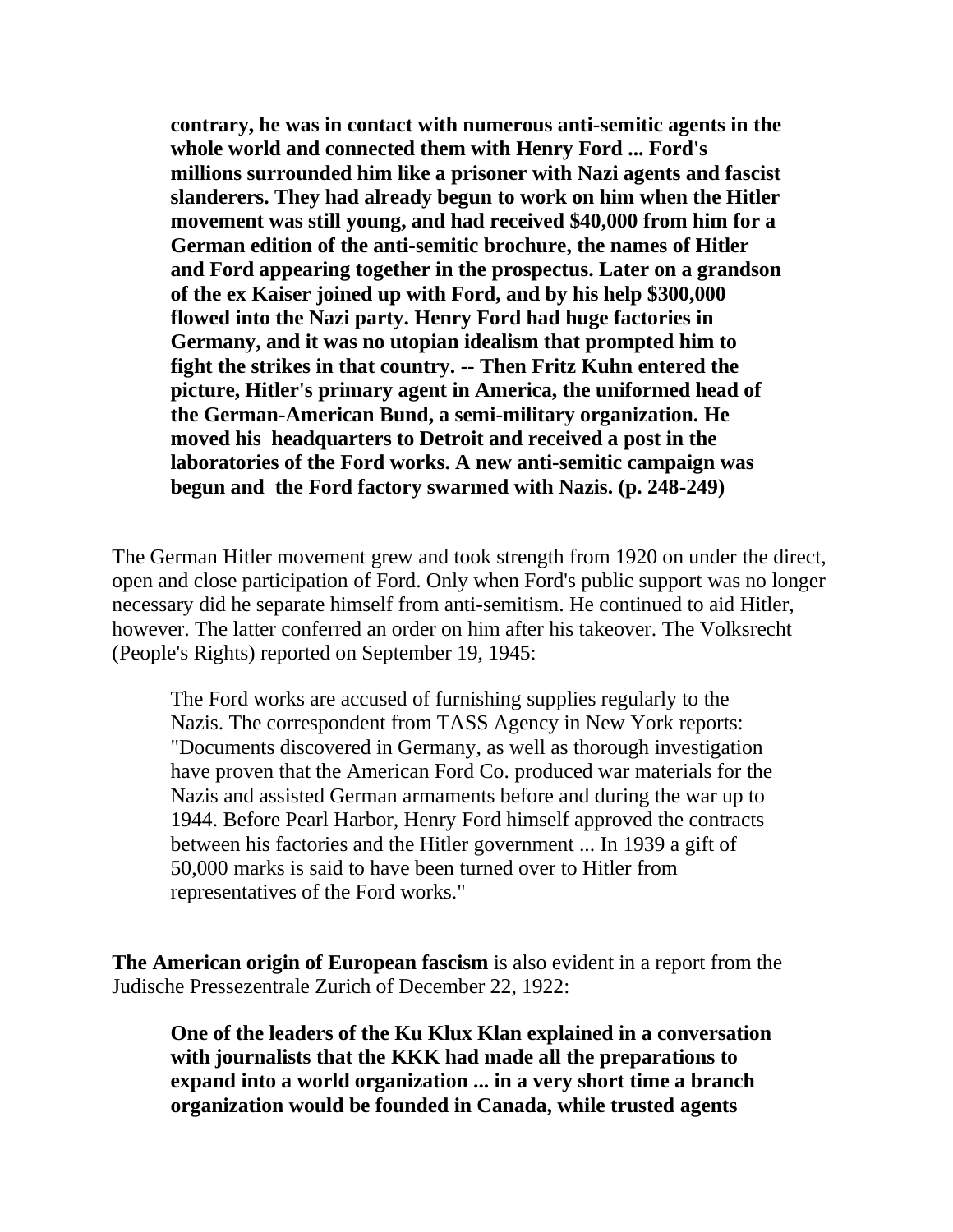**were being sent at the same time to Europe to create a KKK organization in various European countries. It would not last long and the movement would cover the whole world.** 

#### **The European KKK did come to life in the form of fascism and National Socialism.**

Occurrences in Bavaria in 1923 provide very interesting and significant information about foreign financial sources of the Nazis. **Foreign impetus and interests behind the Nazis are easier to pinpoint in the beginnings of the movement because they were not as pronounced then, and methods of disguise were not yet welldeveloped.** Events in Bavaria prove that foreign powers and interests were involved in the fascist movement from the very beginning, wishing to guide it according to their desires.

In March, 1923 a monarchist takeover in Bavaria was attempted by Fuchs, Machhaus & Co. The Vienna Arbeiter- Zeitung wrote on June 24, 1923:

**The trial (against Machhaus & Co.) has, to begin with, established with completely unshakable evidence the French government's financing of the fascist movement. It was incontestably proven and confirmed by all witnesses that more than one hundred million marks were given by the French agent Richert to the fascist organizations in the second half of last year ... France has invested its money well in the German Nazis, Millerand and Hitler are playing conveniently into each other's hands!** 

On July 10, 1923 the same newspaper writes on the affair again:

In clarifying the verdict it was explained that ... the money at his (Richert's) disposal was intended to finance a takeover in Bavaria and the overthrow of the German Reich ... Richert was working under assignment to the French government, and if his power seizure had succeeded he would have had to appear in court as the primary defendant along with the French government ... The attempt to overthrow the German government by Richert-Fuchs-Machhaus was a highly official destructive undertaking by the French government against the political stability of the German nation and thereby against the national unity of the German people. The French government planned to carry out this overthrow in close coordination with the other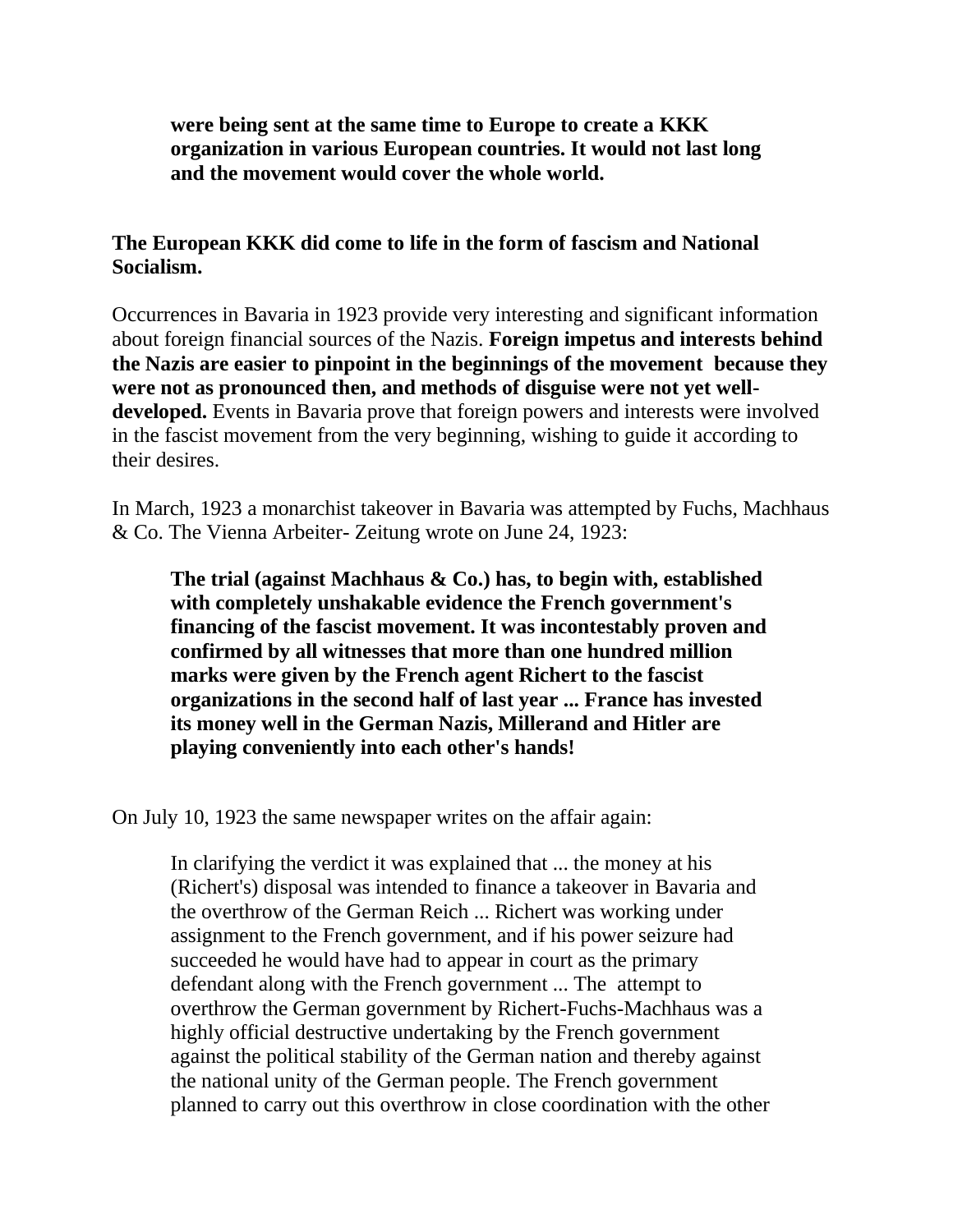French actions in the Ruhr. French armies on the Rhine and on the Ruhr had orders to begin marching from Frankfurt to Hof at the moment of the Bavarian putsch, thereby dividing the German north from the German south. The Bavarian overthrow would then be the pretext for the occupation of the Main river through France, and the French government would hope for further advantages from the success of separatist campaign efforts in Bavaria.

# This is the plan of action of World War II in a nutshell. **Only the real model for Fuchs-Machhaus is Hitler, for France is America and for Richert is Warburg.**

Hitler also had French money in 1923. His leader of the Storm Troopers, Ludecke, had armed and invested one Storm-Detachment of the Munich Hitler-Guard with uniforms at French costs, but soon afterwards, to Hitler's sorrow, was discovered by the police with huge sums in franks and exposed. (See Vienna Arbeiter-Zeitung) of March 19, 1923). But Hitler not only had franks, he had surprising amounts of dollars in the inflationary times of 1923. Was his unusual strength perhaps the result of the possession of so many dollars? The Vienna Arbeiter-Zeitung asked on April 15, 1923: **"Shouldn't names like Ford, the American patron of anti-semitism, be found under the gift-happy German Nazis living abroad?**"

On February 17, 1923, the Vienna Arbeiter-Zeitung reported the following story under the title: "The Hitler with the Dollars" --

What a shame for the Nazis. First it was proven that they received money from the French. Then one of their leaders is unmasked as a French spy and arrested. Now the Munchner Post is in a position to prove that even Hitler, well-known Nazi general, is in possession of a surprisingly large number of dollars. Our Munich party newspaper writes: Shortly before the National Socialist Parteitag Hitler appeared at a Munich business office in the company of his 'bodyguard' to buy furniture for the editorial offices of the Volkischer Beobachter (People's Observer) a new Nazi sheet. After the Parteitag the business owner went personally to the offices of the Volkischer Beobachter to collect the amount. **Hitler was in the process of opening the mail. He removed huge sums in dollars from several envelopes sent to him. He payed the amount of five million from a briefcase stuffed with dollar bills. The somewhat amazed face of the businessman obviously must have prompted him to give an explanation for this, after all, quite unusual situation. He said off the top of his head:**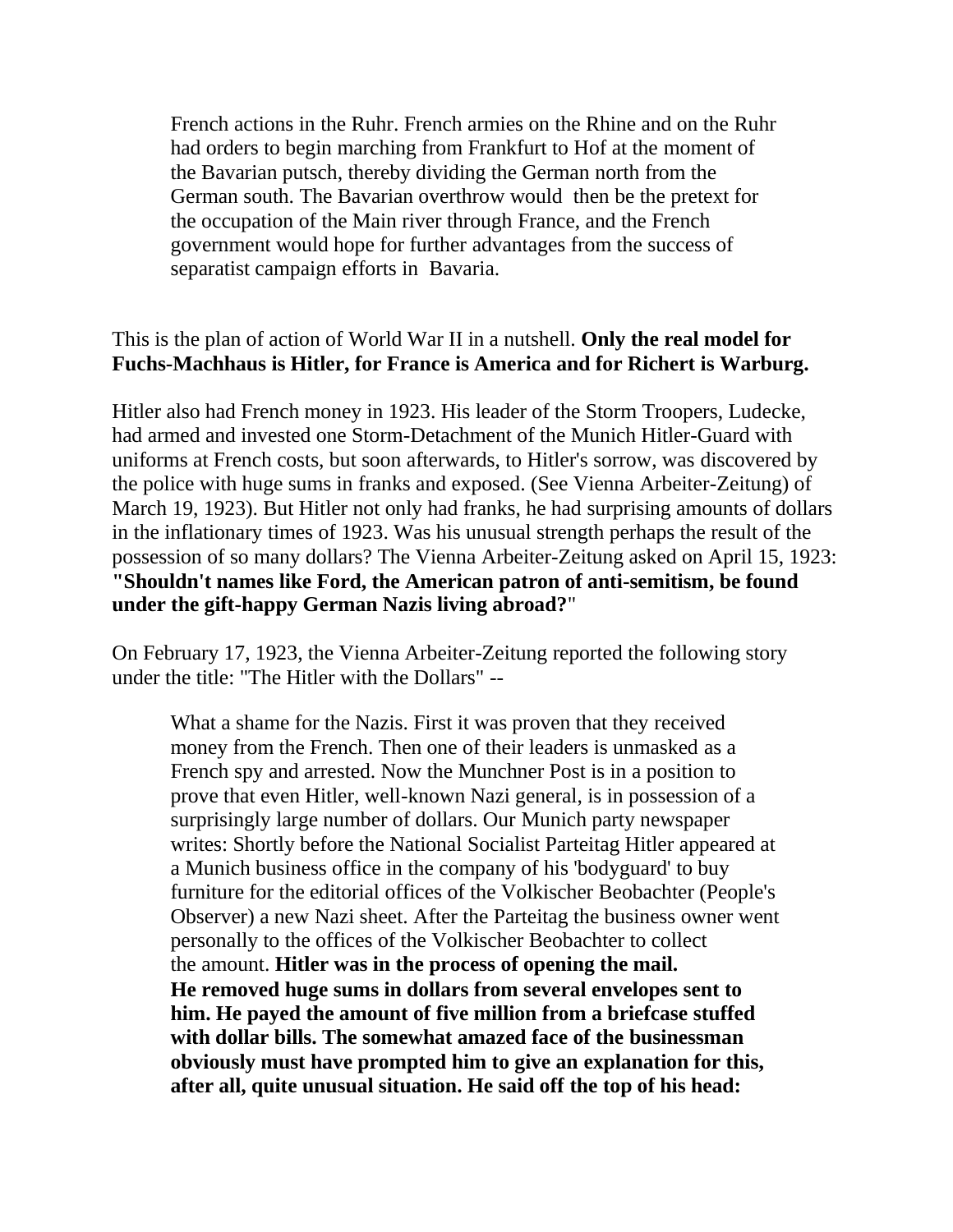**"The old fuddy-duddies always want to know where we get our money. You see, Germans living abroad support our movement. If we had to rely just on contributions from industrial magnates, then we would have needed long ago to get help from Germans living abroad."** Mr. Hitler, then, has as you can see large amounts of money in foreign values at his disposal. The twisted explanation he felt he owed to the businessman, that the money came from Germans living abroad, is just a way out of an embarrassing situation. **The money comes from abroad, and the hardly contested fact that the National Socialist party is fed through foreign channels is thereby firmly established.** 

In the Munich Hitler trials of 1924 it was determined that Hitler received \$20,000 from Nuremberg industrialists for his putsch. **Nothing annoyed Hitler as much as the accusation that he was being financed by foreign capitalists. For that reason, during the course of his rise to power in 1933 he would bring libel actions against those who aired such opinions. Since the accused could naturally not produce receipts and written corroborations, and the courts protected Hitler, and since in addition former participants and witnesses who had turned against the Nazis were cruelly persecuted by their former friends, Hitler emerged regularly as the victor from these trials, if he didn't prefer just to let them run themselves out.** 

Such a trial took place in 1923 in Munich. The Vienna Arbeiter-Zeitungwrote on June 23, 1923:

**Lantag delegate Auer declared as witness he had received the information that sums of money, one of them thirty million marks, had been transferred three times from the Saar territory to the Deutsche Bank, and had reached the possession of people who had otherwise not had any money to dispose of. There had been evidence proving that the money originated from Ford, the automobile factory owner, who played a large role in the National Socialist Workers Party, and was one of the authorities in the French iron syndicate. -- Shopkeeper Christian Weber, member of the National Socialist party leadership, declared that the party certainly did get money from abroad, largely from party members in Czechoslovakia and from friends in America.** 

A similar trial took place against the writer Abel in Munich in the summer of 1932,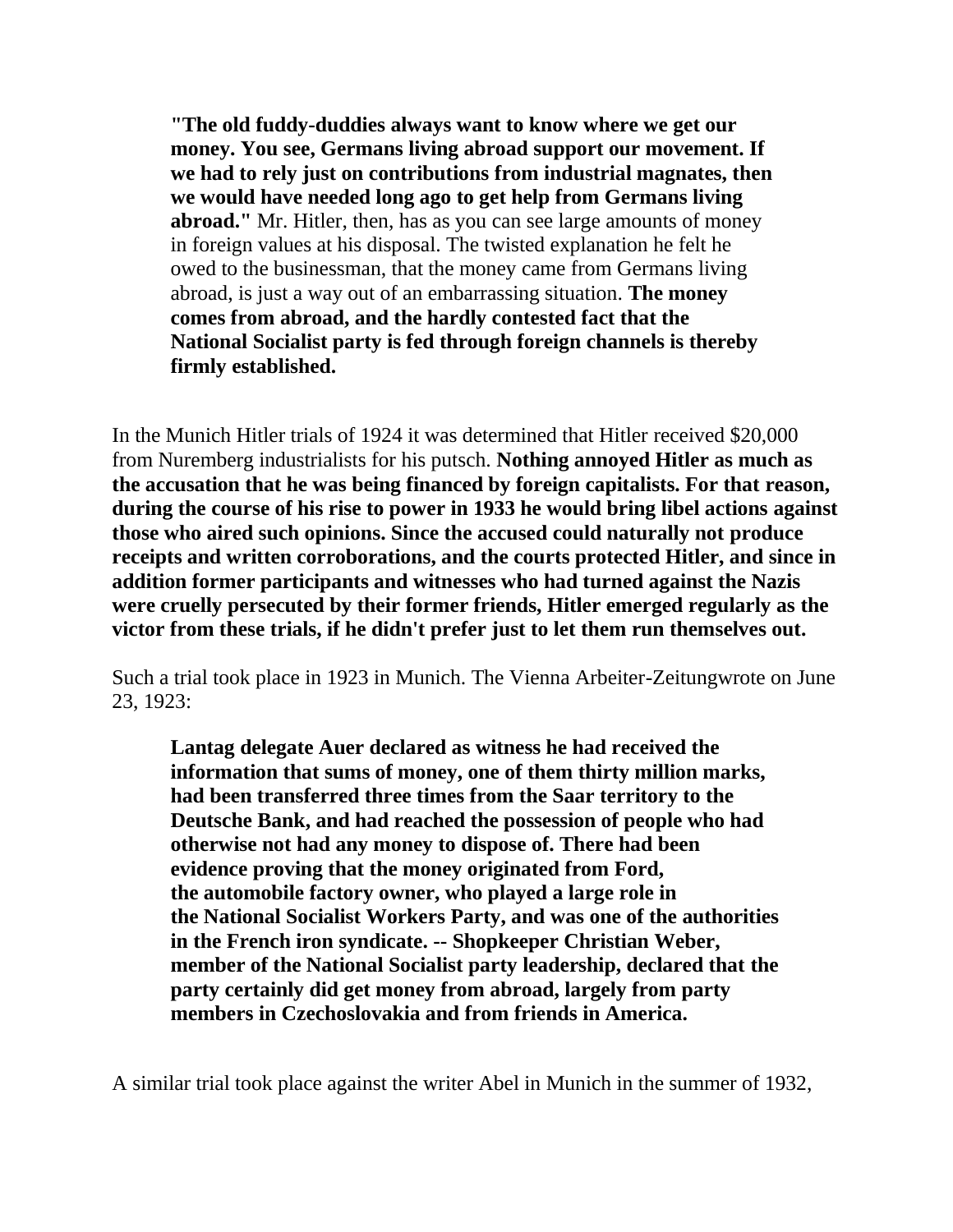therefore shortly before Hitler's power takeover. The Imprekoor of June 14, 1932 reported the following:

Hitler and some of his people who entered the battle as witnesses, tried their best to be vague and reveal nothing. The courts even came to Hitler's assistance in these efforts. Yet the trial did, in certain ways, explain things ... The focal point of the trial was the interrogation of Hitler, which took place under sensational circumstances. **The leader of the Brown House was obviously concerned with exploding the proceedings, to avoid embarrassing questions. He actually succeeded in slipping away at the right moment thanks to a true attack of delirium (even with foam on the mouth!) ... He escaped scot-free when the question of foreign financial sources came up.** He did, though, condescend to the ambiguous admission that the NSDAT had always been supported by its members abroad; therefore Germans abroad and naturally also Nazi patrons in Germany could be the channels through which money from Deterding, Schneider-Creuzot and Skoda could have flowed. **But when the lawyers asked Hitler completely straightforward questions, he began to scream like one possessed, to insult the lawyers and refuse testimony. Even the Munich court, normally so favorable to him, could not get away from fining him 1,000 marks for "abusive behavior" and refusal of testimony, which could hurt Hitler.** -- Hitler's denials and raging are highly transparent. He has already been exposed on the one issue to which he responded, and he can even be suspected of perjury. He explained that he had never seen or spoken to the Italian Migliarati, who, according to Abel's assertion, is suspected of turning over sums of money to him. Meanwhile it was already proven in the Bayrischen Courier that Migliarati publicized an interview with Hitler at a critical point. It is now completely understandable why Hitler let it come to a denial of testimony and then left Munich in a hurry. Answers to numerous, very precise questions from the defense would have shed a great deal of light on Hitler's financial sources, on actions a leader can actually get away with, but which the rank and file will not tolerate.

**The Neue Zurcher Zeitung also felt the same way, that Hitler verified Abel's accusations rather than disproved them by his unusual behavior in court.** 

**The strong financial connections between Sir Henry Deterding, head of the Royal Dutch Petroleum Co., and Hitler are well known and still fresh in the memory so**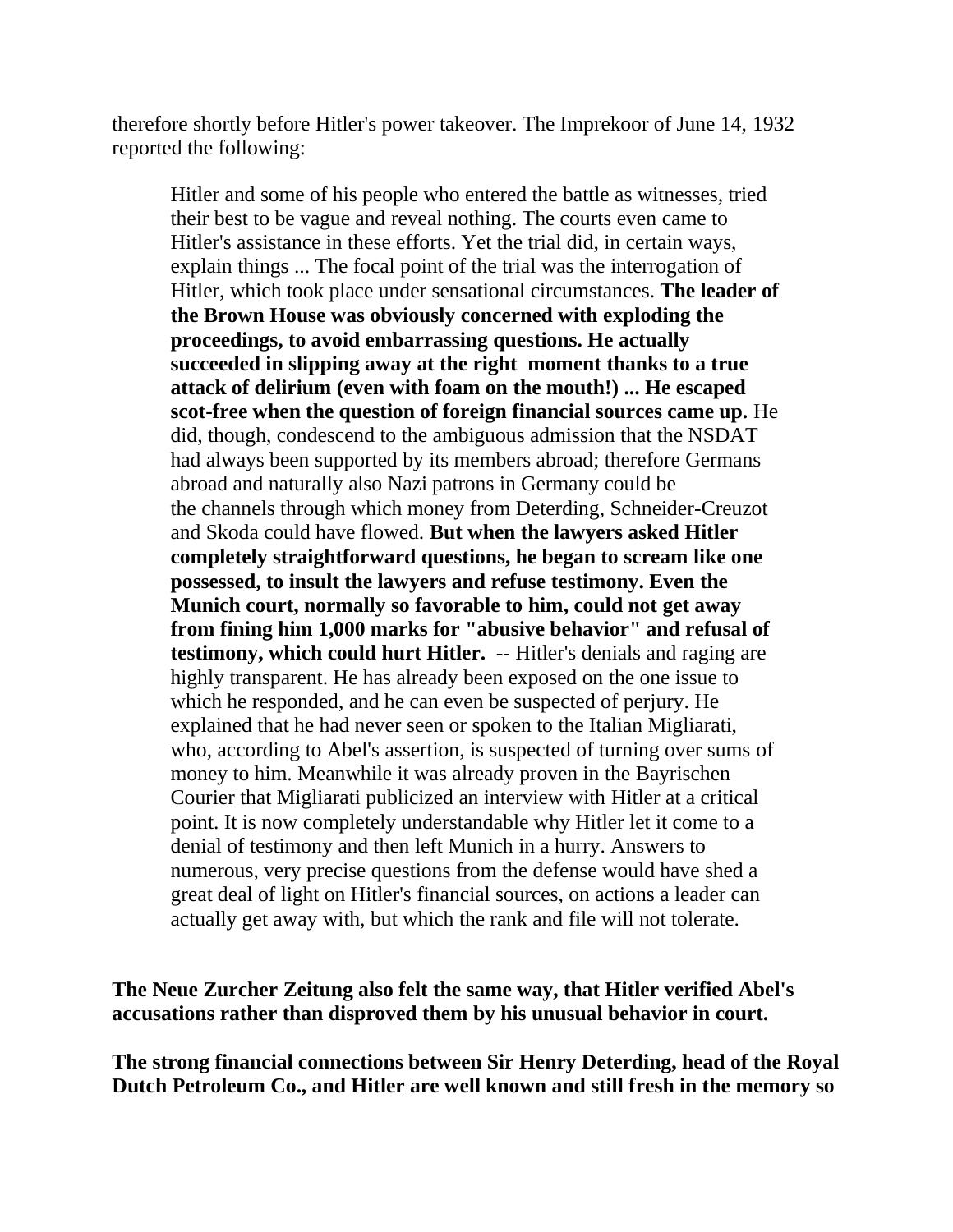**that it is enough just to mention the name here. Konrad Heiden writes on this matter in his Hitler biography: "Direct and indirect financial connections to Henry Deterding ... the great inspiration and donor to anti-bolshevist campaigns were not denied."** 

# **Hitler received many millions of dollars from Deterding, Deterding's last residence was an estate in Germany, and a representative of the Hitler government spoke at his graveside.**

There are numerous allusions and evidence in contemporary literature concerning Hitler's foreign financial sources, from which those previously quoted are but a few examples, and the following additional ones will be mentioned:

The Neue Zurcher Zeitung wrote in their daily edition of October 18, 1929, as the Nazi movement was beginning to grow to huge proportions, under the title "Non olet!" (Money doesn't smell!):

The unusual amount of propaganda released today by the National Socialists all over Germany, their costumes and soldier-games, all items costing large sums of money, demand the question: where is the money coming from? It can't possibly originate just from the organization itself, considering how the whole structure is put together. Where is it coming from? The Badische Beobachter, leading organ of central Baden ... has very interesting information about financial sources flowing into the Hitler movement. They form a conclusion as to where the money for the extensive, costly apparatus of National Socialist agitation originates ... **Noteworthy for these inheritors of patriotism, who make daily accusations of treason against their opponents, and who estimate themselves especially highly for their absolute German-ness, is that the money behind their movement is mainly procured from abroad.** A Dr. Gausser dealt with Swiss donors, the Munich art dealer Hanffstangel with the Americans, an engineer Jung and Dr. Krebs with Czechoslovakians, the university Professor Freiherr von Bissing collected money for the Hitler movement in Holland. The correspondence was treated with great care and took place only under disguised addresses. **The name Hitler was never mentioned. He was always called "Wolfi" in the letters** ... money came also from Ford and large sums were given by big industrialists in Czechoslovakia ... **Along with the foreign source of the money goes, according to this report, its capitalistic origin, a characteristic that still plays the most substantial role in the**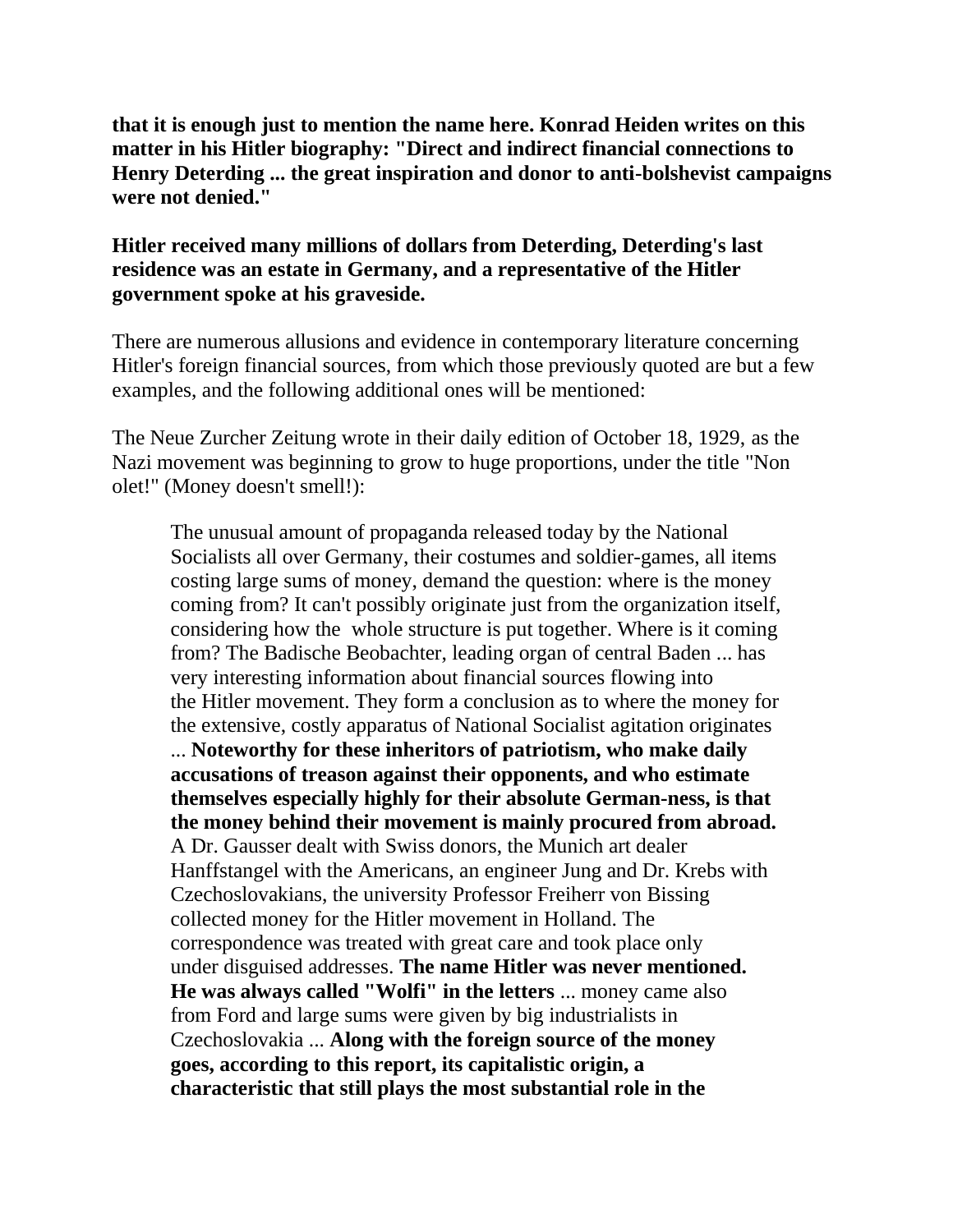#### **financing of the National Socialist Party today, in addition to everything else known or suspected of the movement.**

Finally the fact must be mentioned that on February 11, 1932 the Socialist delegate Paul Faure proved in the French Chambers that the Czech Skoda Works together with the European Industry and Finance Union, which works in connection with Schneider-Creuzot, payed out huge sums to Hitler's German National Socialist Party.

At the end of 1931 Hitler gave an explanation of foreign policy to the English-American press that fits perfectly with his opinions in the Warburg report. The Imprekoor of December 8, 1931 remarked under the title: **"Hitler on His Knees Before World Finance."** 

The Nazis believe in the old illusion that they can rely upon England and America for support when faced with French imperialism. That is why in this speech Hitler assumed the English-American thesis of the "priority" of private over political debts. That is why he spiced up his explanations of the tribute question with several attacks on Paris, by speculating on growing anti-French sentiment especially in England ... That is why he made an especially strong admission concerning the payment of English- American loans and credits.

**The valuable testimony of Dodd will now be cited here. Dodd was the American ambassador in Berlin from 1933- 1938. In this position he met many highlyplaced American and German personalities. His notes were published by his children in 1943 as a book which became famous. Hitler's support by American capital appears with unusual clarity in Dodd's diary. American bankers who were anxious about their investments in Germany supported Nazism without exception. After Hitler had come to power, American and English armament industries delivered war materials to him. Also rich Jews tolerated and assisted Hitler, among them the Warburgs**. A few especially noteworthy remarks in Dodd's sketches are enough to illustrate the point.

Dodd writes of a rich New Yorker:

He was very strongly against the Russian Revolution and enthusiastic about Hitler's regime in Germany. He hates Jews and hopes to see them treated accordingly. Naturally he advised me to let Hitler go his own way. (p. 24)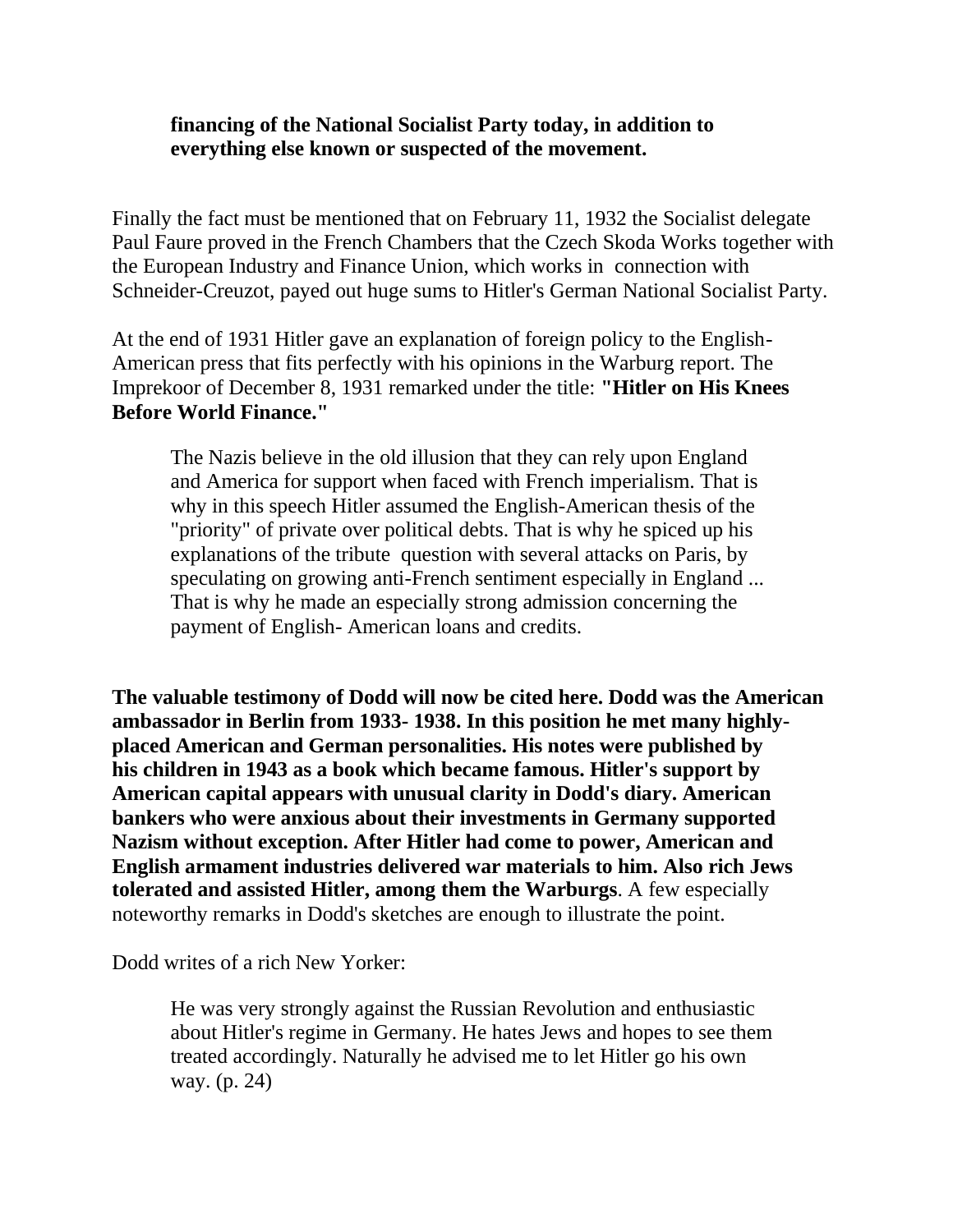**Professor John Coar wished to speak with complete frankness, He told me that he had been a personal friend of Adolf Hitler's and in 1923 had advised him against his putsch in Bavaria. (So Hitler had American advisors among his circle already in 1923!)** Hitler continued to give him interviews all the time and he was intending to go to Hitler's summer house in Bavaria in several days. He offered to bring me back an exact report of his conversation with Hitler, if I would give him a letter for President Roosevelt, to whom he wished to bring a final report. (p. 34)

**Schacht is the real master here, and government officials don't dare order him to do anything. (Entry of January 3, 1934) (p. 82)** 

**One evening my wife visited Baron Eberhard von Oppenheim, who lives splendidly and quietly near us. Many German Nazis were present. It is said that Oppenheim gave the Nazi party 200,000 marks, and that he had received a special party dispensation, declaring him to be an Aryan. (p. 86)** 

**Ivy Lee and his son James came to lunch at 1:30. Ivy Lee proved to be both a capitalist and advocate of fascism at the same time. He told stories of his battle for the recognition of Russia, and was inclined to give credit for it. His sole endeavor was to raise American business profits. (p. 87)** 

**Lazaron (an American rabbi) is here to gain information about possibilities for the Warburgs, who regret Rabbi Wise's extreme stand (against the Nazis). (p. 148)** 

**The prominent Hamburg banker Max Warburg, brother of Felix Warburg in New York, came to the embassy to see me at the request of Rabbi Lazaron. The troubled life he had led in the last few years showed on him, and he was now in danger of losing his life if his views were ever made known to the government. He stayed one hour. He thinks Rabbi Wise and Samuel Untermyer in New York have severely jeopardized Jews living in the United States as well as in Germany with their public outcry. He said Felix Warburg was of the same opinion. These two men are in complete agreement with Colonel House, who tries to ease the Jewish boycott (against Nazi Germany) and to reduce the number of Jews in high places in the United States. (p. 155)**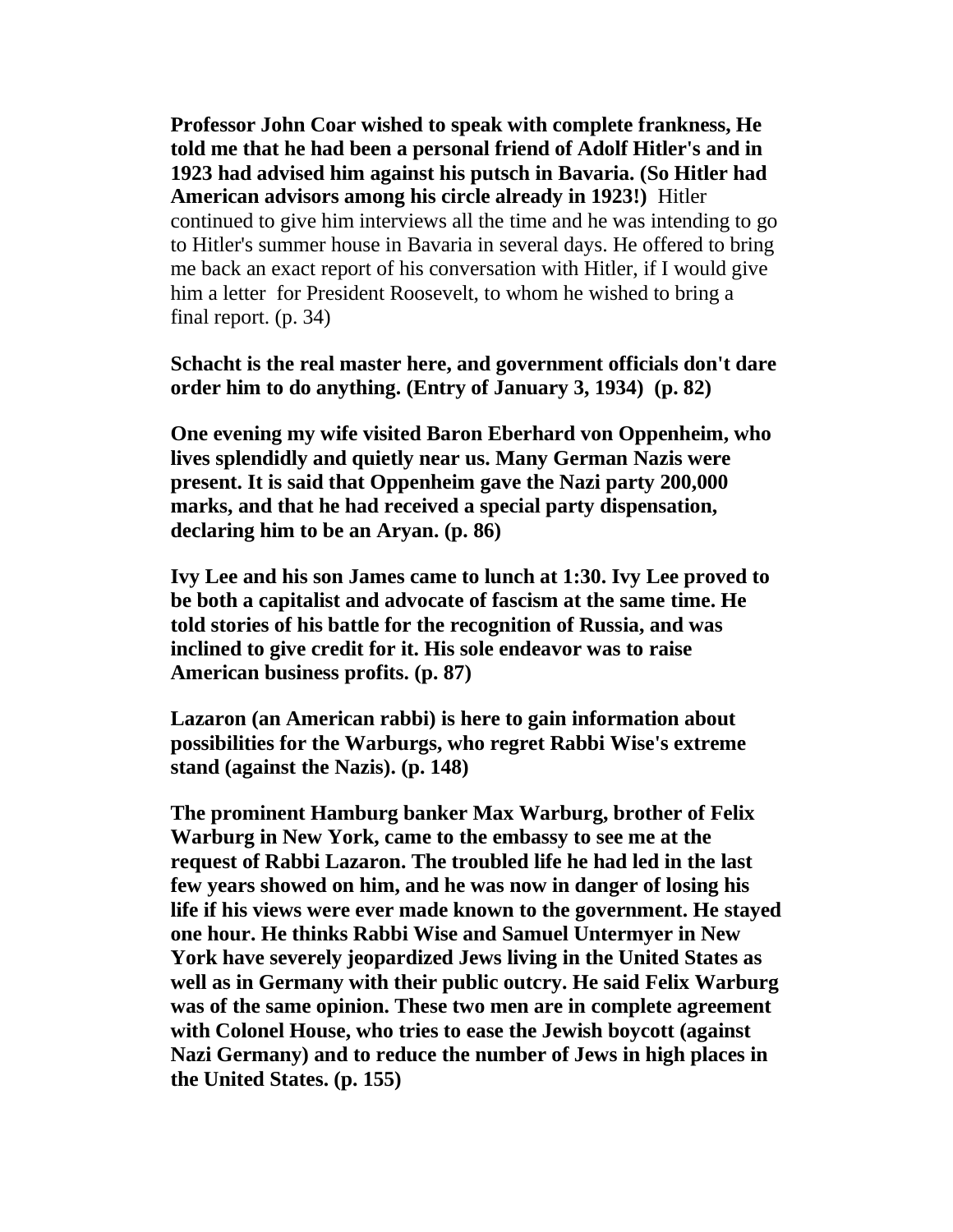I visited Eric Phipps and repeated confidentially a report that Armstrong Vickers, the huge British armaments concern, had negotiated the sale of war materials here last week ... Last Friday I told Sir Eric that British armament people were selling massive amounts of war materials here. I was frank enough -- or indiscreet enough -- to add that I understood representatives of Curtiss-Wright, from the U.S. were here to negotiate similar sales. (p. 186)

**I told Lewis that Hearst has supported and visited Mussolini for five or six years. I informed him of Hearst's visit to Berlin last September and his deal with Gobbels that the German Propaganda Ministry should have all European Hearst-newspapers at the same time as the United States. (p. 221)** 

Poor Lazaron was very upset because so many rich Jews have capitulated to the Nazi leadership and are influential financial aides to Dr. Schaft, who finds their support in the present situation very important. (p. 236)

**Even the Nuremberg Trials could not suppress the evidence of the once close, friendly and good relations between English-American capital, its governments and Hitler, in spite of the efforts of the court to guard zealously that this side of the issue was never raised, by declaring statements about it "irrelevant and immaterial."** Schacht in particular mentioned this critical subject.

When Schacht brought up again the relations of foreign powers to the National Socialist regime and the assistance they bestowed upon it, the court decided that this information had nothing to do with the issue, and was therefore inadmissible ... Schacht had let representatives of foreign powers convince him they should support the National Socialist government in its infancy. The court refused to admit all these statements. (NZZ no.758, May 2, 1946)

Funk wrote a report (on the financial aid Hitler received from capitalists) that shed light on the early history of the Third Reich in an interesting way. The role of the donors must be given great importance, because their gifts and the assistance they otherwise granted promoted Hitler's rise extraordinarily. For that reason a heavy historical burden rests on the bankers and industrialists concerned. Along with Schacht, von Papen and Hugenberg they belong to the "steps of the ladder," that group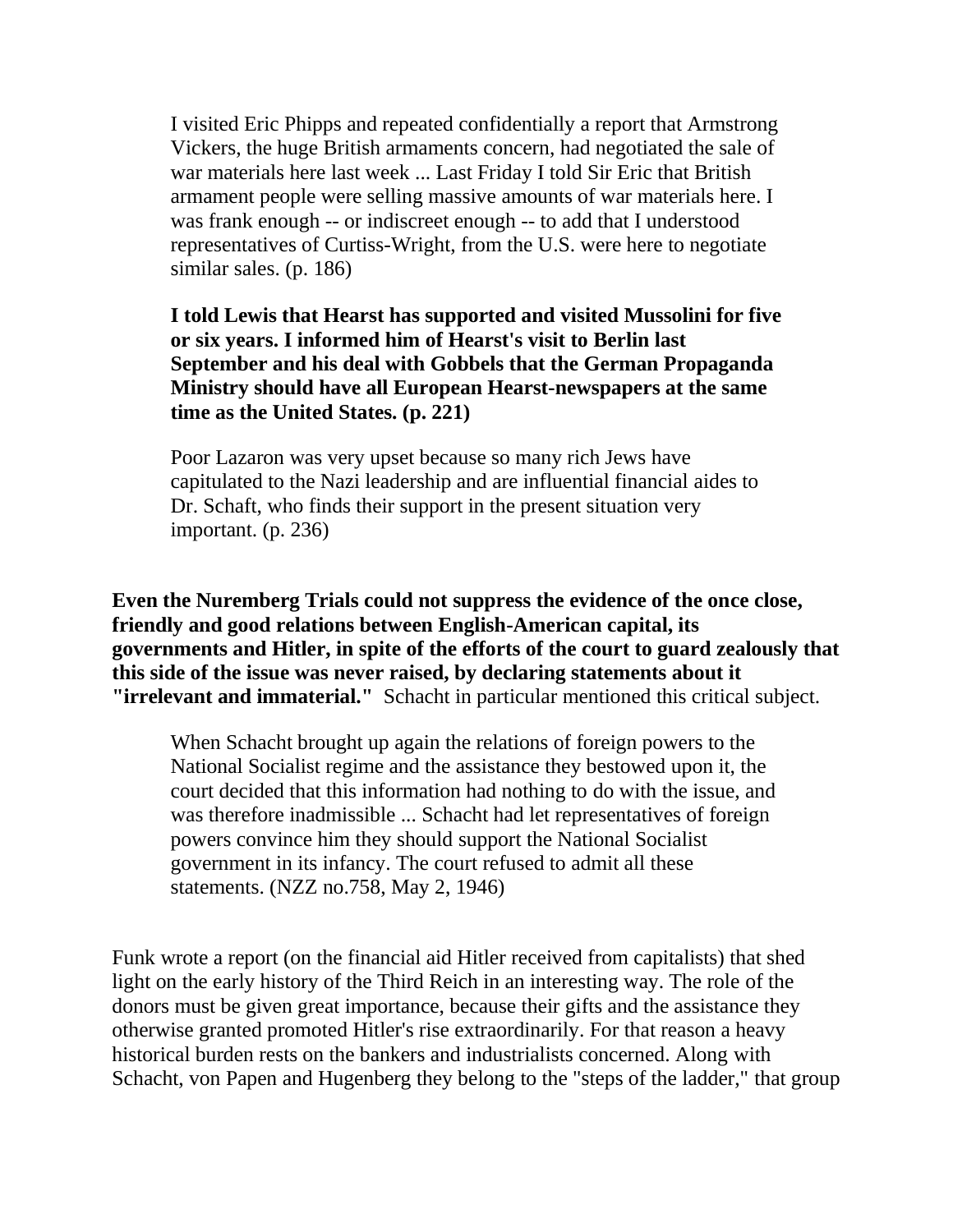of influential men who made important contributions to the final success of National Socialism. (NZZ no. 805, May 8, 1946)

# **Baldur von Schitach spoke more than an hour long about his youth and said, among other things, that it had been Henry Ford's book The International Jew that had converted him to anti-semitism. (NZZ no. 916, May 24, 1946)**

These are several illustrations of Hitler's support through foreign capitalists. This collection could go on forever. The examples mentioned are enough for our purposes.

\*\*\*

**Hitler was made not only by German capital, but primarily by international and especially America capital that intervened decisively from the beginning, from ca. 1920, in the battle for power in Germany. If this German battle for power had been decided within the Weimar Republic by German means only, then Hitler would never have won. Hitler became the strongest man in Germany because he had access to the strongest international assistance. His strength and success can only be understood at all when this fact is taken into account.** 

The Warburg report can be genuine. We do not assume that is genuine because we lack absolute proof (incidentally proof is also lacking to assume forgery). **So the Warburg report remains a problem for the time being. One can certainly assume that the Warburg report is symbolically true, since it describes in a simple, generally understood and plain way the actual relations between Hitler and American and international capital, evidence which has been proven a thousand times over. Hitler used American and international capital to cause World War II, to destroy and finally occupy Germany and Europe.** 

**Who is worse, the instruments or their instigators, who subsequently wash their hands in innocence, and damn their own instruments and creations, disposing of them as dangerous witnesses in the end? An "order" that needs such instruments and means must be condemned.** 

**The Warburg report, should it be genuine, is one of the most interesting and important documents of our epoch as it illuminates that whole area of darkness in which Hitler and the second World War were made, and because it proves that the core of international capital, American capital, is war criminal number one.**